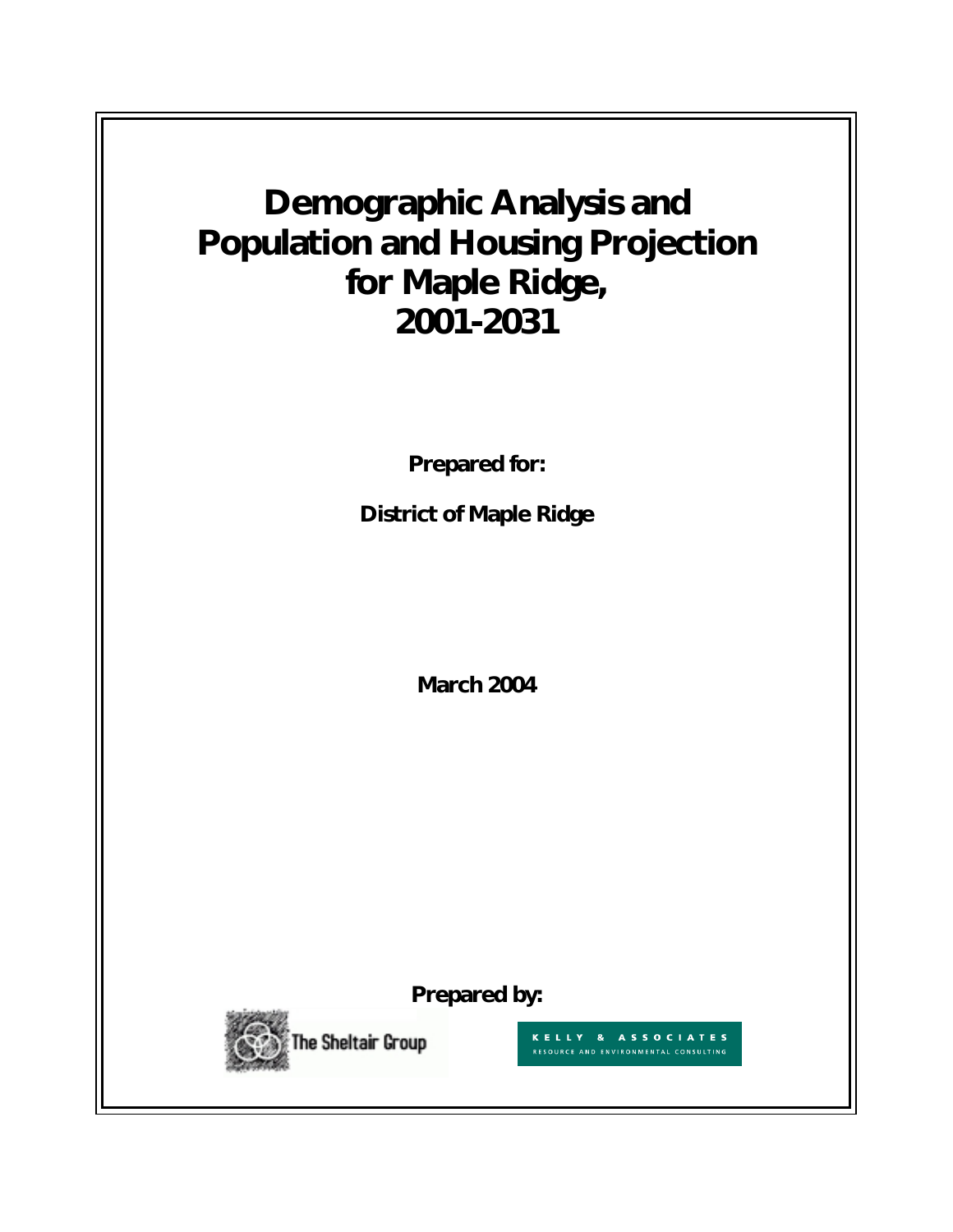# **Executive Summary**

The District of Maple Ridge is in the initial stages of reviewing its Official Community Plan (OCP), last updated in 1996. A key component of the present review is to update the District's population and housing projections. This work will provide the District with important demographic and housing information that can be used to inform policy and decision making for land use planning, housing, transportation planning, and delivering municipal and other government services.

This report presents a profile of population, households, and housing in Maple Ridge, a population and housing projection to 2031, and a sensitivity analysis of the results of the projection.

#### *Population Profile and Historical Growth*

According to the population count from the Census of Canada, the population of Maple Ridge was 63,169 in 2001, up 30% from 48,422 in 1991 (Figure 1). Between 1971 and 2001, the compound annual population growth rate was 3.2%. In comparison, the GVRD had a compound annual population growth rate of 2.1% over the same period. Maple Ridge has outpaced the GVRD in population growth in each 5-year period from 1971 to 2001.





In 2001, the median age of the District of Maple Ridge was 36.7 years, slightly less than in the GVRD (37.3 years) and that of the Canadian median (37.6 years). The percentage of the population aged 65 years and older was 11% in Maple Ridge, which is slightly lower than in the GVRD (12%) and much lower than in BC (16%).

As with the GVRD and BC, there is a bulge in the population due to the Baby Boom generation, who were between 35 to 54 years of age in 2001. There is also a second smaller bulge corresponding to the Baby Boom Echo, which consists of the children of the Baby Boom generation, who were predominantly between 5 to 19 years of age in 2001. The District of Maple Ridge has a higher portion (30%) of its population 19 years of age and younger compared to the GVRD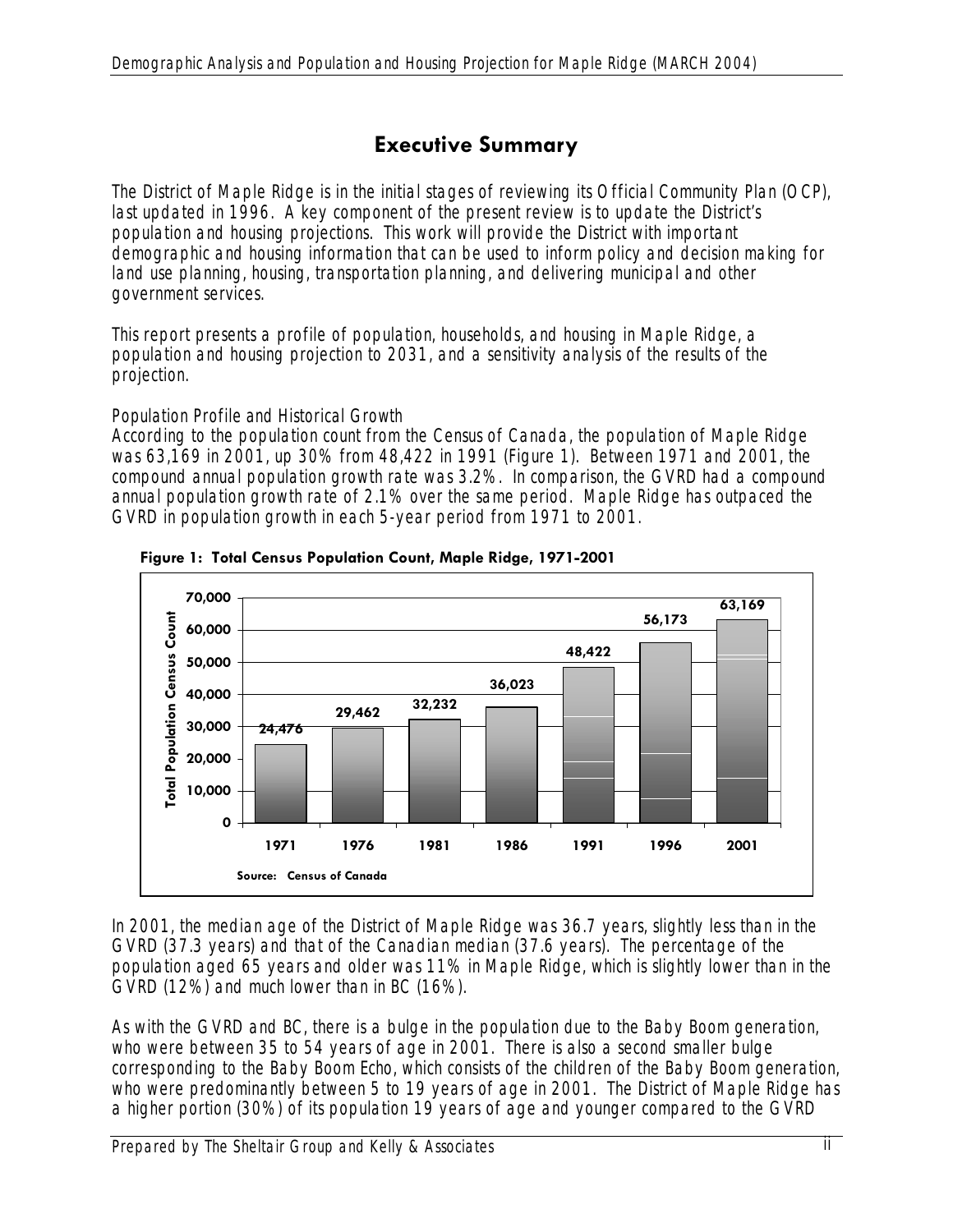(24%). This can be attributed to the general appeal of the District to families in their childrearing years. The proportion of the population aged 20 to 34 years is significantly lower in Maple Ridge (18%) compared to the GVRD (22%). This may be explained by some people in this age group leaving the community due to a lack of post secondary educational opportunities in the vicinity as well as potentially fewer employment opportunities for young adults.

Maple Ridge has a much lower share of visible minorities (8%) than either the GVRD (37%) or BC (22%), reflecting the large share of people of European origin in the community.

#### *Housing Profile*

According to the census, there were 22,590 occupied private dwellings in Maple Ridge in 2001. Approximately 65% of these dwellings were single-detached homes, which is a much higher share than in the GVRD (43%) or in BC (55%), reflecting the family-oriented nature of Maple Ridge. However, there has been an increasing trend towards other housing options over the last 25 years, as the share of single-detached homes has decreased from 79% in 1976 to 65% in 2001.

Based on household maintainer rates from the census for 2001, single-detached housing is the preferred dwelling type for maintainers in all age groups. This remains true even though the propensity for people to live in apartments significantly increases for those maintainers over 55 years of age.

Maple Ridge is primarily a community of homeowners with 78% of household's owning their home, compared to 61% for the GVRD and 66% for BC in 2001.

Housing start activity was particularly high in the District between 1985 and 1994, when an average of approximately 790 units were added each year. Between 1995 and 2002, the number of housing starts has slowed to an average of close to 560 units per year.

Maple Ridge has a much higher share of one family households (at 75%), compared to the GVRD (64%) and BC (66%). This difference reflects the family-oriented nature of the municipality. The average household size in Maple Ridge has steadily declined from 3.3 in 1971 to 2.76 in 2001. This decline, which parallels trends in most other Canadian communities, is related to changing family structures, delayed marriages, and other socio-economic factors. As a result of declining household sizes, housing in the district has been growing at a faster rate than population over the last three decades.

Housing affordability is an issue for both renters and homeowners. In 2001, almost 24% of homeowners spent 30% or more of their gross income on housing. The housing affordability issue is even more pronounced for renters in Maple Ridge where 34% of this group spent 30% or more of their household income on housing in 2001. Homelessness is also an issue for some people in Maple Ridge. A one-night survey conducted by the GVRD in January 2002 counted 62 sheltered and street homeless people in the municipality, one of the highest rates among municipalities in the GVRD.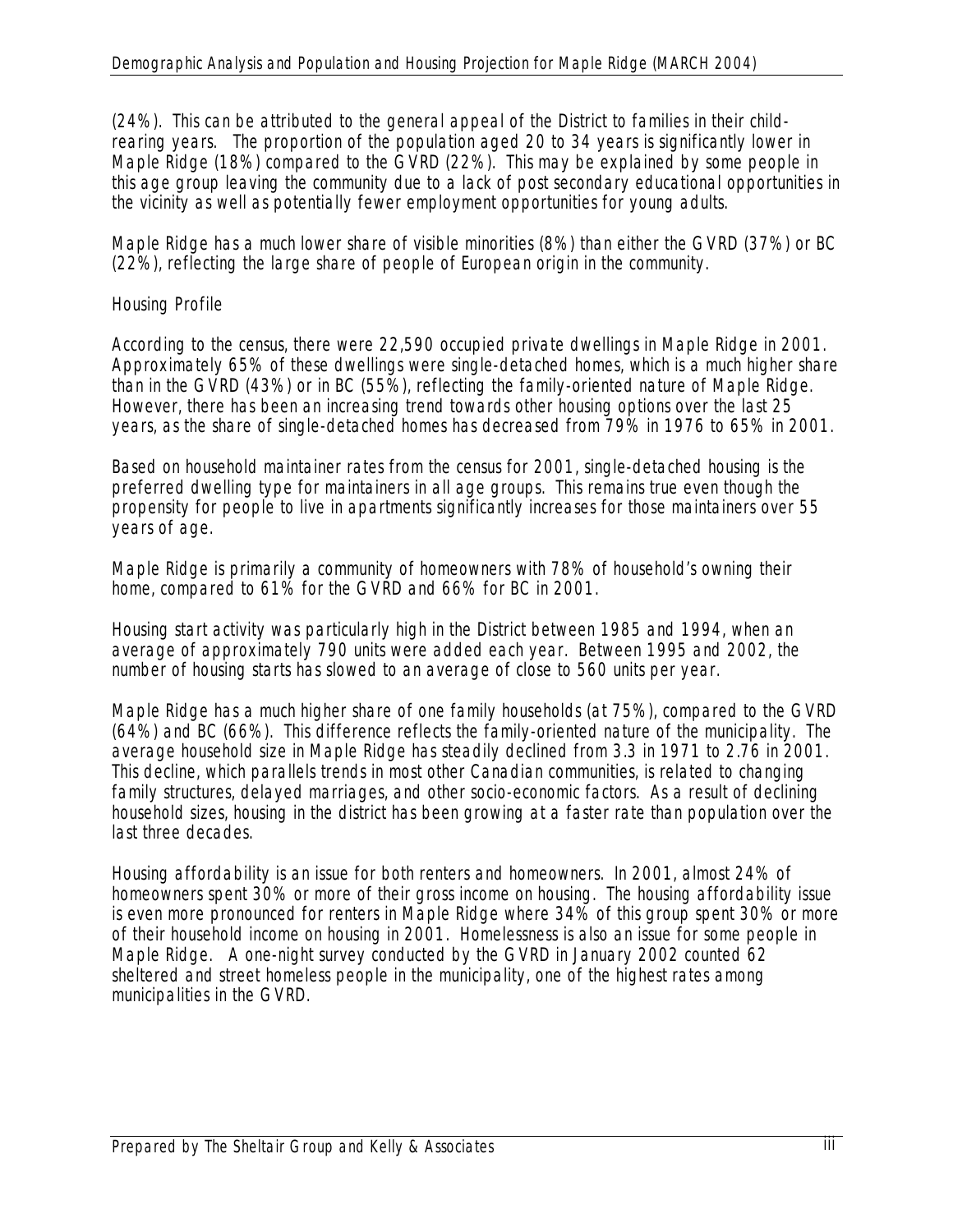### *Population and Housing Drivers and Constraints*

Different forces exist that can either "drive" or "constrain" the population and housing growth in Maple Ridge. Drivers that may positively influence population and housing growth over the next three decades include:

- natural increase of population in Maple Ridge;
- net migration to Maple Ridge;
- changing age composition of population in Maple Ridge;
- availability of amenities in Maple Ridge and differential housing prices;
- declining average household size;
- the GVRD population growth rate;
- transportation infrastructure investments, including the Fraser River Crossing;
- 2010 Vancouver-Whistler Winter Olympics; and,
- macroeconomic forces, such as low interest and mortgage rates.

Constraints that may limit or slow population and housing growth in Maple Ridge over the next three decades include:

- availability of residential land supply;
- transportation bottlenecks;
- higher energy prices;
- increased housing costs; and,
- macroeconomic forces.

Of these constraints, the municipality has a direct influence over housing capacities. Based on the land use designations in the current Official Community Plan, there is a total capacity of approximately 35,100 dwelling units in the district, excluding the capacity of the urban reserve and secondary suites. The remaining total capacity is approximately 12,400 units as of 2001. The capacity for single-detached homes is estimated to be about 20,400 units, which means that there is only capacity to develop an additional 5,800 units.

### *Population and Housing Projection*

A base case population and housing projection was developed using conservative assumptions and the existing Official Community Plan land use designations. The projection is based on data from reputable sources, including Statistics Canada and BC Stats.

The base case population projection is derived from the BC Stats PEOPLE 28 projection for the Maple Ridge Local Health Area. The District of Maple Ridge was factored out from the rest of the local health area to obtain a base case population projection for Maple Ridge. Using this approach, the population for the District of Maple Ridge is projected to be 108,900 in 2031, representing a compound annual growth rate of 1.67% from 2001. However, the current housing capacity in Maple Ridge, including secondary suites, is insufficient to accommodate this projected population. Applying current capacity constraints results in the district's housing capacity being reached just after 2021 and the capacity for single detached homes being reached between 2011 and 2016. Under these conditions, the population would reach 93,700 in 2021. If no new capacity is made available, the population will decline to an estimated 88,200 in 2031 (Figure 2) due to an anticipated decline in average household size. The average household size for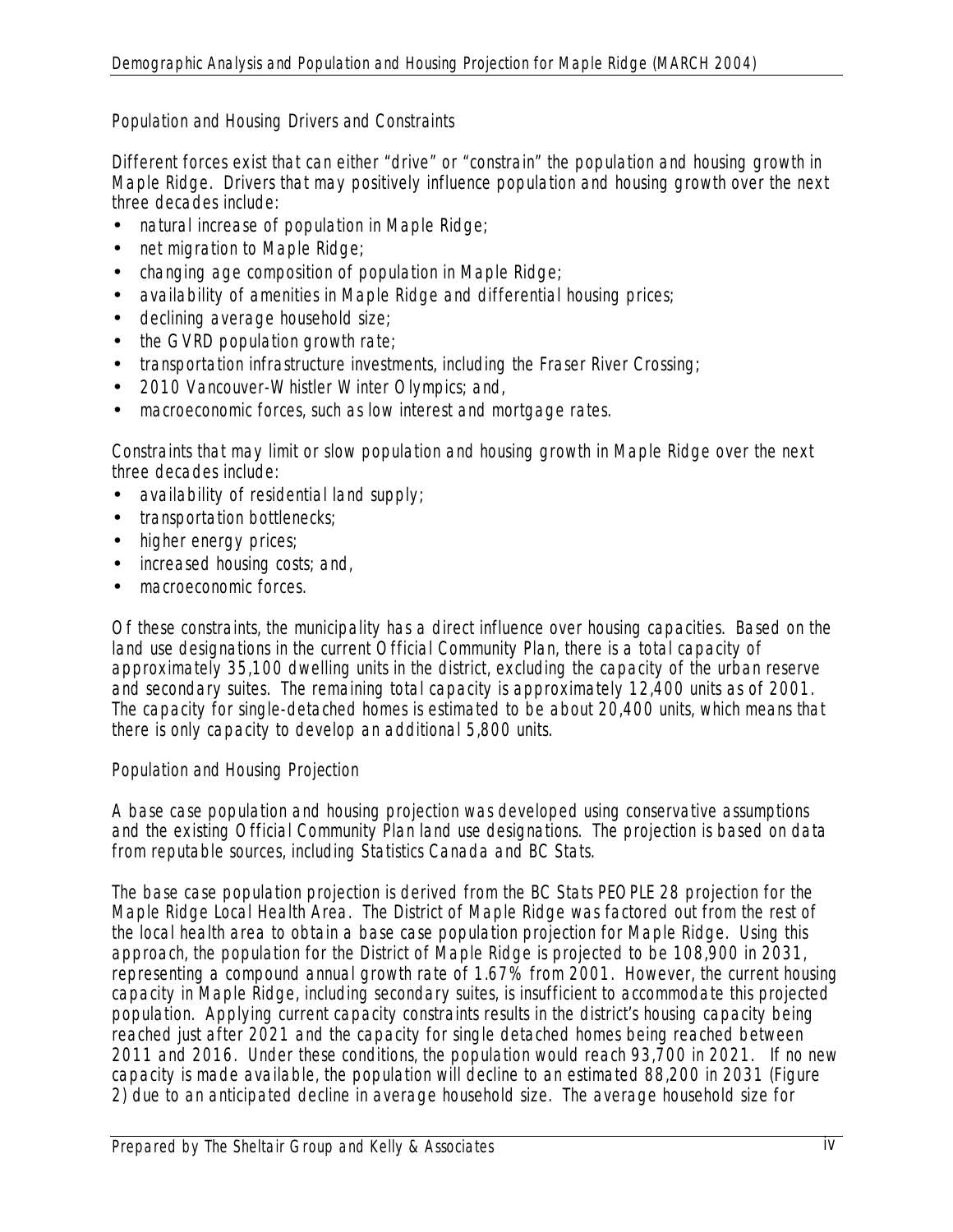private households is projected to decline from 2.76 persons per household in 2001 to 2.23 in 2031. It is possible that the District would change its housing capacity to levels different than in the current OCP due to changes in policy. In light of this possibility, two scenarios with different housing capacities are explored in a sensitivity analysis.



**Figure 2: Base Case Population Projection and Occupied Dwellings, Maple Ridge, 2001-2031** 

Under the base case conditions, the total number of private dwellings, including secondary suites, increases to a maximum of 39,200 units. Due to the declining average household size, the number of dwelling units will increase at a faster rate than the population. Under this projection, the annual compound growth rate between 2001 and 2021 will be 1.75% for the population and 2.5% for housing. Until capacity is reached, the population is projected to increase by an average of approximately 1,400 people per year, and the number of dwellings by an average of 740 private dwelling units per year.

In the base case projection, housing stock composition is expected to change towards higher density units. The following dwelling stock changes are projected between 2001 and 2031:

- single-detached units will decrease from 65% in 2001 to 52% of the dwelling stock by 2021;
- ground-oriented units, which include secondary suites, will increase from 19% in 2001 to 30% of the dwelling stock in 2031; and,
- apartments will increase from 16% in 2001 to 18% of the dwelling stock in 2031.

The base case projection indicates that the median age of the population will increase markedly, from 36.7 years in 2001 to 44.6 years in 2031. The BC Stats projection for the Maple Ridge Local Health Area indicates that the proportion of the population 65 years of age and older is expected to increase from about 11% in 2001 to 21% by 2031 (Figure 3). By 2031, all of the Baby Boomers will be 65 years of age and older. Including those 55 years of age and older, this proportion is expected to increase from 18% in 2001 to over 34% by 2031.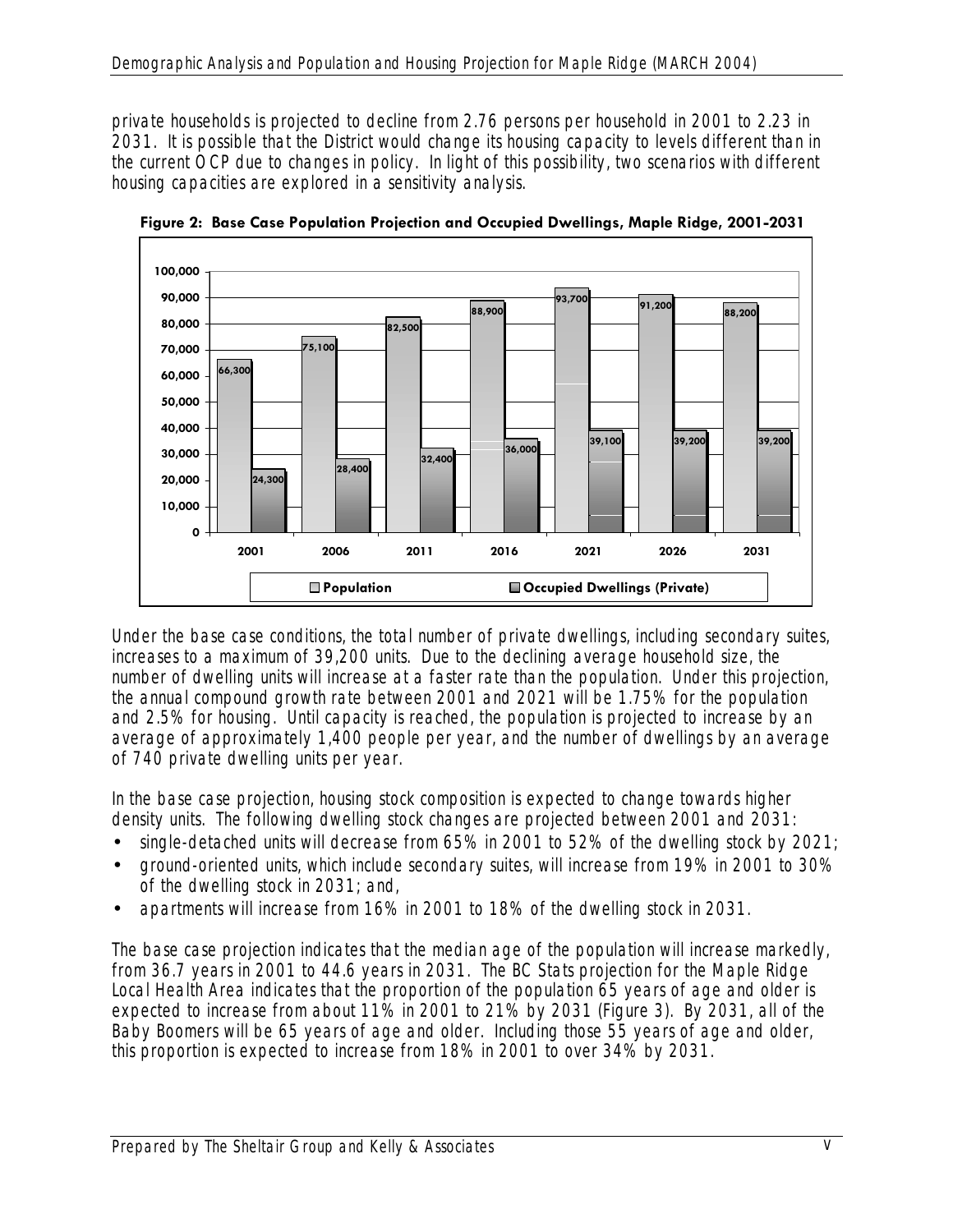The majority of this older population will continue to live independently in private residences; however, there will be increased demand for greater housing choices overall including:

- home care services
- assisted living
- congregate residences
- care homes, and
- retirement residences.

#### **Figure 3: Base Case Percentage of Population by Selected Age Groupings, Maple Ridge Local Health Area, 2001 and 2031**



### *Sensitivity Analysis*

A sensitivity analysis was conducted in conjunction with the base case population and housing projection to better understand how the results vary due to changes in key assumptions about the housing capacity, the population growth rate, the average household size, and the percentage of single-detached homes that have secondary suites.

The key variable that the District can control is the amount of residential land available for certain types and densities of housing. Three main policy options explored in the sensitivity analysis were 1) to keep housing capacities in line with current OCP designations, 2) to allow development in the Urban Reserve which would make available up to an additional 7,550 units of capacity, and 3) to encourage redevelopment in existing urban areas which could increase the capacity by approximately 6,100 units under assumptions made by the consultant team. In all cases, it was assumed that the Agricultural Land Reserve remains intact.

The results of the sensitivity analysis indicate that under the base case population growth rate of 1.67%, the population in 2031 will fall between 88,200 and 108,900 depending on the housing capacity assumptions (see Table 1). A higher growth rate of 2.5% will result in the population in 2031 falling between 88,200 and 109,500 depending on the capacity assumptions.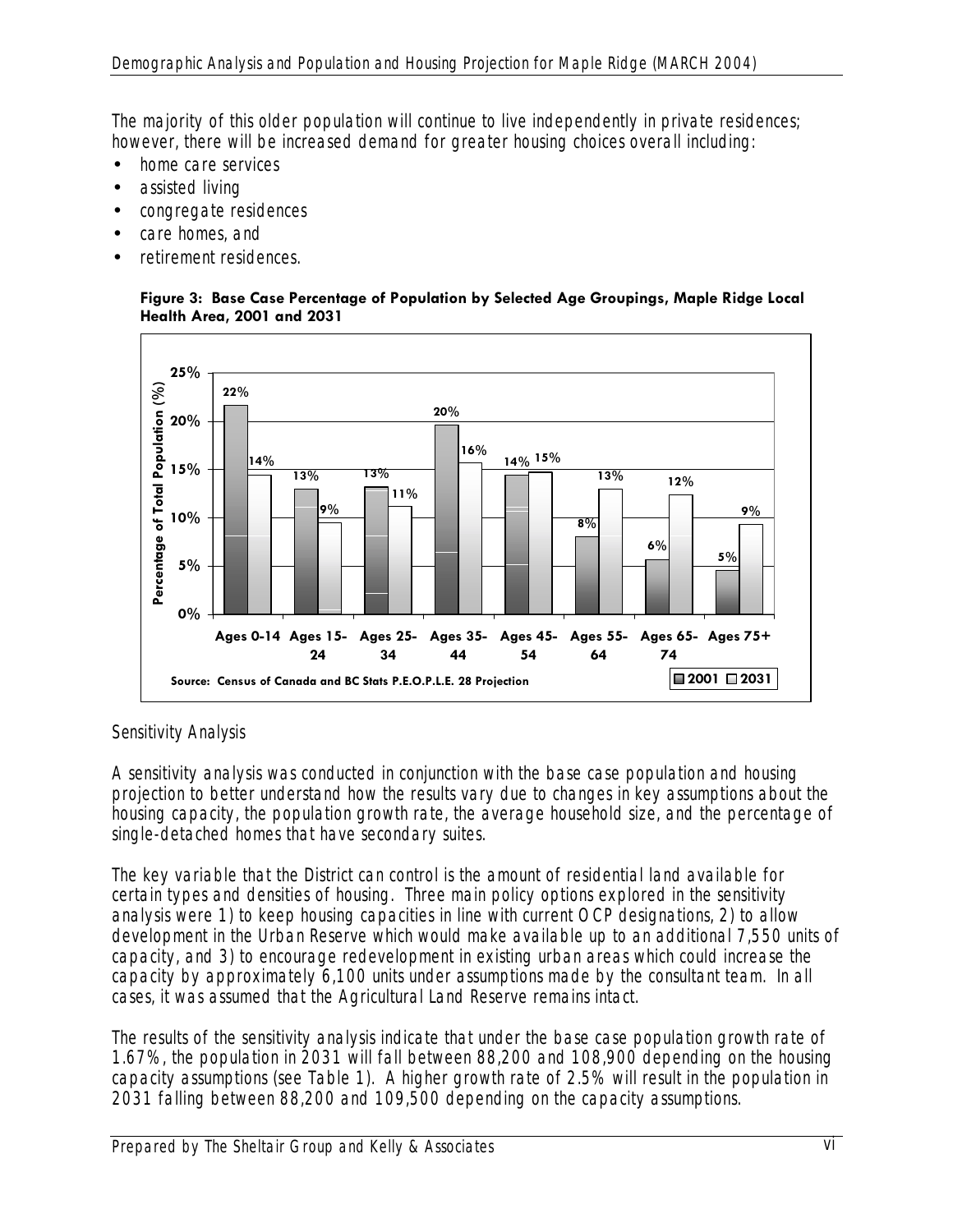The housing capacity is reached or almost reached by 2031 in all of the variations examined in the sensitivity analysis. At a 2.5% population growth rate, housing capacity would be reached by 2021 or 2026. The housing capacity for single-detached homes is projected to be reached between 2011 and 2016 in the base case projection. A decision to make land available in the urban reserve would extend the supply of single detached houses beyond 2021. However, a declining average household size suggests that housing options other than single detached homes or at least smaller houses will be in demand particularly later in the projection period. A slower population growth rate would also extend the time single detached houses capacity is reached.

| <b>Assumed Housing</b><br>Capacity                 | Compound<br>Annual<br>Population<br><b>Growth Rate</b> | 2021    | 2031    | <b>Period Single-</b><br>detached Housing<br><b>Capacity Reached</b> | <b>Period Total</b><br>Housing<br>Capacity<br>Reached |
|----------------------------------------------------|--------------------------------------------------------|---------|---------|----------------------------------------------------------------------|-------------------------------------------------------|
| Using capacities based<br>on land use designations | <b>Base case</b><br>$(1.67\%)$                         | 93,700  | 88,200  | 2011-2016                                                            | 2021-2026                                             |
| in current OCP                                     | 2.5%                                                   | 94,200  | 88,200  | 2011-2016                                                            | 2016-2021                                             |
| Including Urban Reserve<br>capacities              | Base case<br>(1.67%)                                   | 93,700  | 108,900 | 2026-2031                                                            | <b>After 2031</b>                                     |
|                                                    | 2.5%                                                   | 108,600 | 109,500 | $2021 - 2026$                                                        | 2021-2026                                             |
| Including potential<br>capacities from             | Base case<br>(1.67%)                                   | 95,600  | 99,500  | 2006-2011                                                            | 2026-2031                                             |
| redevelopment of<br>existing urban area            | 2.5%                                                   | 106,100 | 99,500  | 2006-2011                                                            | 2016-2021                                             |

|  |  |  | Table 1: Projected Population Based on Variations in Growth Rate & Housing Capacity Assumptions |  |
|--|--|--|-------------------------------------------------------------------------------------------------|--|
|  |  |  |                                                                                                 |  |

The time it takes to reach housing capacity is highly sensitive to assumptions regarding average household size as well as the share of single-detached houses that have secondary suites. With all other factors being equal, lower average household sizes would result in the housing capacity being reached sooner than in cases with higher household sizes. Similarly, a higher share of secondary suites would extend the length of time it takes for housing capacity to be reached.

Under the base case population growth rate, the share of single-detached houses declines from 65% in 2001 to a level between 42% for a redevelopment option and 58% for the Urban Reserve option in 2031.

Under all scenarios, there will be a significant increased demand in the coming decades for apartments and ground-oriented units such as row houses. Demand for apartment units will in fact exceed the available capacity based on the existing land use designations or if the Urban Reserve were made available. As the redevelopment option increases the supply of groundoriented and apartment capacity, it may be more suitable than the other scenarios from the perspective of meeting future housing needs. The District will be conducting a Housing and Residential Lands Policy Review in 2004, which will explore these issues and policy options related to housing capacity in much greater detail.

Population and housing growth in Maple Ridge will ultimately be affected by internal decisions made by the municipality, particularly regarding the choices that the district makes about the availability of land for residential development for certain types of housing. Therefore, we recommend that a revised base case population and housing projection be prepared if a major change in policy regarding residential capacities is made as part of the OCP review process. This revised base case projection should be included in the District's updated OCP.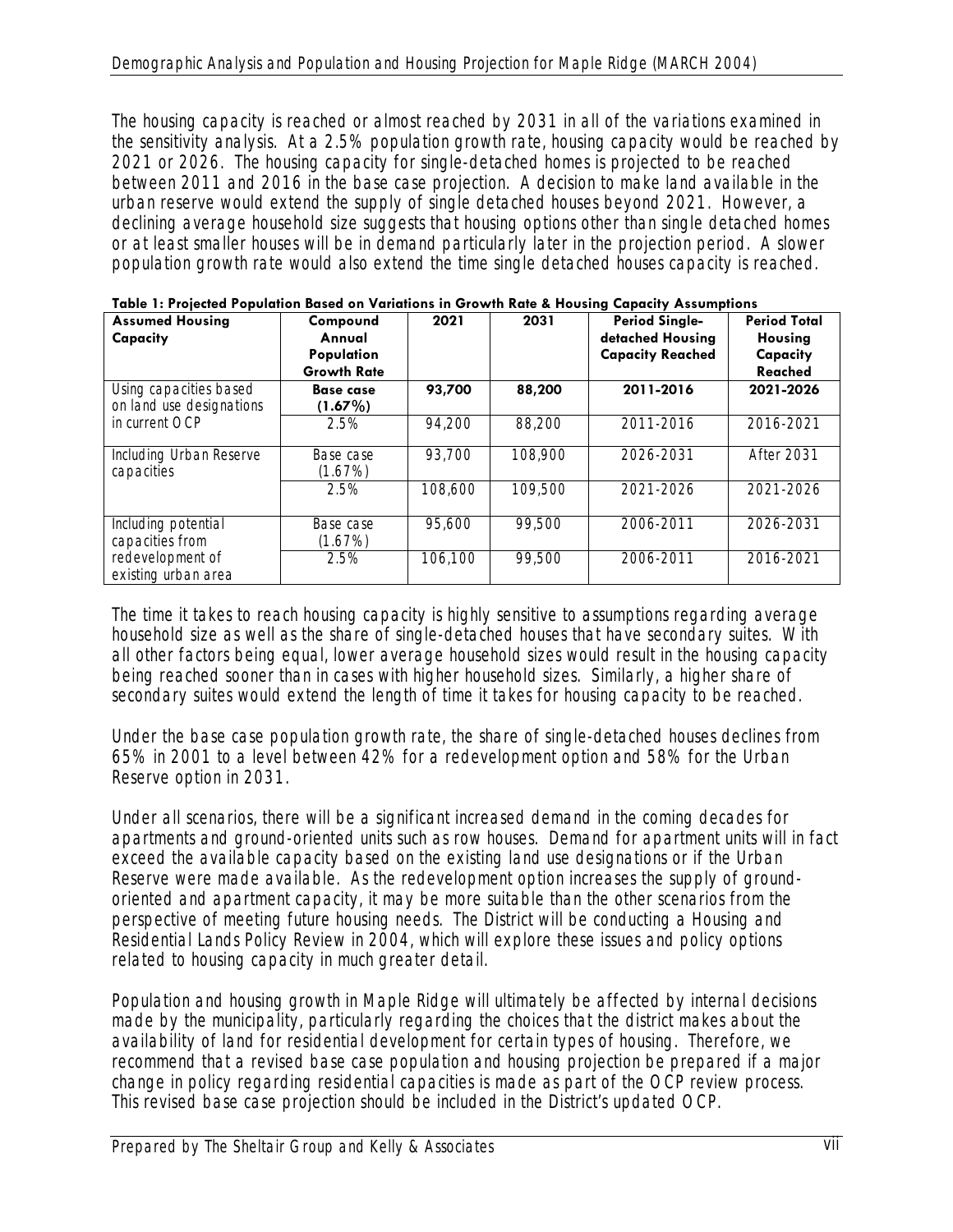# **Table of Contents**

| A Stock of Predominantly Single-Detached Homes But with Increasing Housing Diversity 14 |  |
|-----------------------------------------------------------------------------------------|--|
|                                                                                         |  |
|                                                                                         |  |
|                                                                                         |  |
|                                                                                         |  |
|                                                                                         |  |
|                                                                                         |  |
|                                                                                         |  |
|                                                                                         |  |
|                                                                                         |  |
| 3. Forces Shaping Maple Ridge's Population and Housing Growth  23                       |  |
|                                                                                         |  |
|                                                                                         |  |
|                                                                                         |  |
|                                                                                         |  |
| Olympics                                                                                |  |
|                                                                                         |  |
|                                                                                         |  |
|                                                                                         |  |
| Constraints                                                                             |  |
|                                                                                         |  |
|                                                                                         |  |
|                                                                                         |  |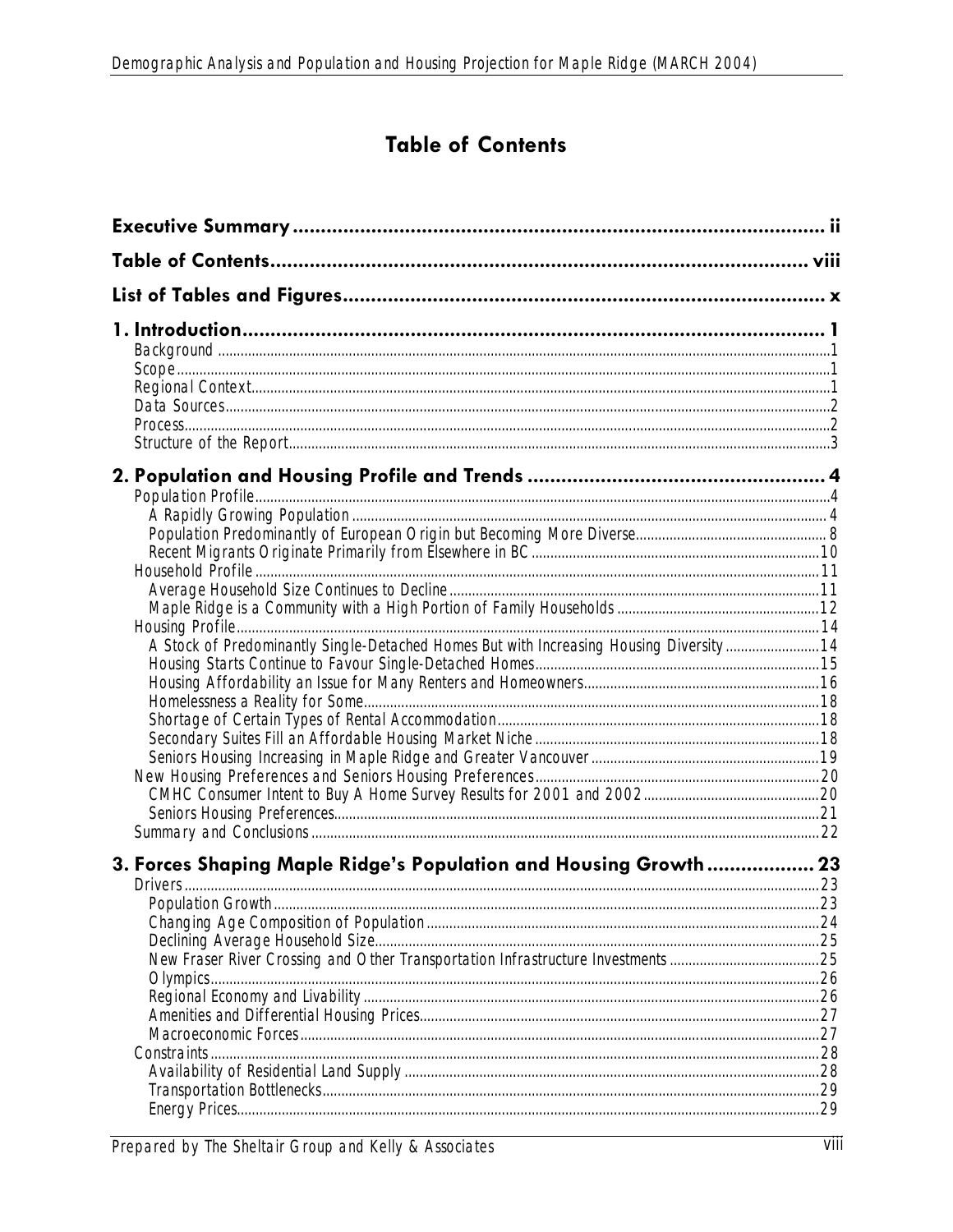| 4. Base Case Population and Housing Projection, 2001-2031  30                                                         |  |
|-----------------------------------------------------------------------------------------------------------------------|--|
|                                                                                                                       |  |
|                                                                                                                       |  |
|                                                                                                                       |  |
|                                                                                                                       |  |
|                                                                                                                       |  |
|                                                                                                                       |  |
|                                                                                                                       |  |
|                                                                                                                       |  |
|                                                                                                                       |  |
|                                                                                                                       |  |
|                                                                                                                       |  |
|                                                                                                                       |  |
| Housing Capacity Reached just after 2021 and Capacity for Detached Homes Reached by 201638                            |  |
|                                                                                                                       |  |
|                                                                                                                       |  |
|                                                                                                                       |  |
|                                                                                                                       |  |
|                                                                                                                       |  |
|                                                                                                                       |  |
|                                                                                                                       |  |
|                                                                                                                       |  |
|                                                                                                                       |  |
|                                                                                                                       |  |
|                                                                                                                       |  |
|                                                                                                                       |  |
| Appendix B: Housing Trends and Preferences Workshop B1                                                                |  |
| Appendix C: Results from CMHC Consumer Intent to Buy A Home<br>Survey, Maple Ridge and Pitt Meadows, 2001 and 2002*C1 |  |
|                                                                                                                       |  |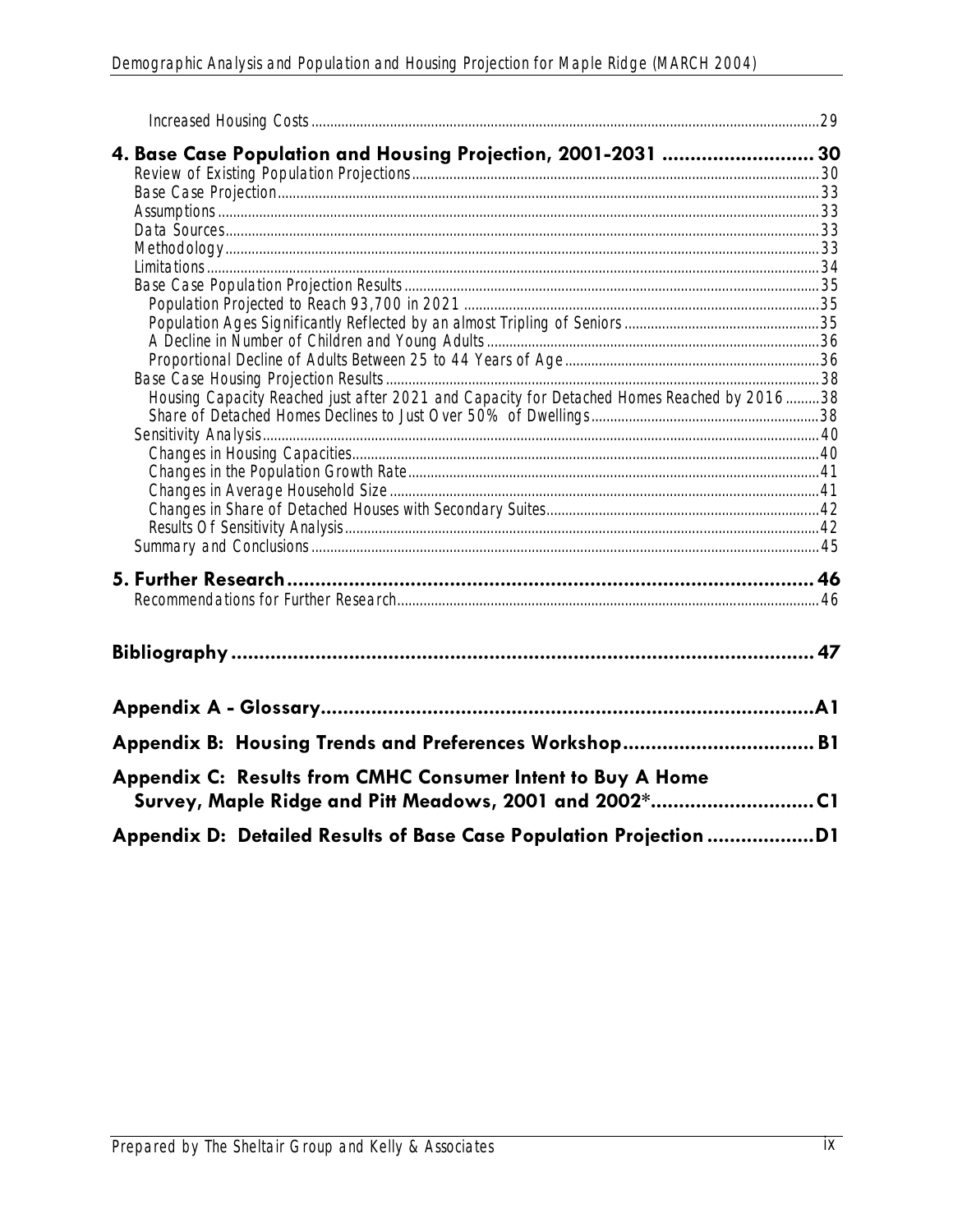# **List of Tables and Figures**

| <b>List of Tables</b>  |                                                                                               |     |
|------------------------|-----------------------------------------------------------------------------------------------|-----|
|                        |                                                                                               | .28 |
|                        | Table 3-2: Estimated Total and Remaining Housing Capacity by Structural Type based on         |     |
|                        |                                                                                               |     |
|                        | Table 4-1: Comparison of Existing Population Projections for District of Maple Ridge30        |     |
|                        | Table 4-2: Average Household Size in Maple Ridge, 2001 and Assumptions for 203142             |     |
|                        | Table 4-3: Projected Population Based on Variations in Growth Rate & Housing Capacity         |     |
|                        |                                                                                               |     |
|                        |                                                                                               |     |
| <b>List of Figures</b> |                                                                                               |     |
|                        |                                                                                               |     |
|                        |                                                                                               |     |
|                        | Figure 2-3: Average Annual Population Growth Rate Over 5-year Census Periods,5                |     |
|                        | Figure 2-4: Median Age of Population, Maple Ridge and Selected Jurisdictions, 2001            |     |
|                        | Figure 2-5: Percentage of Population by Selected Age Groupings, Maple Ridge and GVRD,         |     |
|                        |                                                                                               |     |
|                        |                                                                                               |     |
|                        | Figure 2-7: Percentage of Population by Ethnic Origin (multiple responses), 2001              |     |
|                        |                                                                                               |     |
|                        | Figure 2-9: Average Household Size, Maple Ridge and GVRD, 1971-2001 11                        |     |
|                        |                                                                                               |     |
|                        | Figure 2-11: Family and Non-Family Households by Type, Maple Ridge and GVRD, 2001 12          |     |
|                        | Figure 2-12: Dwellings by Structural Type, Maple Ridge and GVRD, 200114                       |     |
|                        |                                                                                               |     |
|                        |                                                                                               |     |
|                        | Figure 2-15: Percentage of Households by Tenure, Maple Ridge and GVRD, 2001 16                |     |
|                        | Figure 2-16: Percentage of Owner Households Spending 30% or more of Gross Income on           |     |
|                        |                                                                                               |     |
|                        | Figure 2-17: Percentage of Tenant Households Spending 30% or More of their Gross Income on    |     |
|                        |                                                                                               |     |
|                        | Figure 3-1: Projected Natural Increase and Net Migration Rates, Maple Ridge Local Health      |     |
|                        |                                                                                               |     |
|                        |                                                                                               |     |
|                        | Figure 3-2: Historical and Projected Median Age, Maple Ridge Local Health Area, 1986-2031     |     |
|                        |                                                                                               |     |
|                        | Figure 4-1: Comparison of Population Projections for Maple Ridge, 2001 to 2021/203132         |     |
|                        | Figure 4-2: Base Case Projection of Population and Occupied Dwellings, Maple Ridge, 2001-     |     |
|                        | Figure 4-3: Base Case Percentage of Population by Selected Age Groupings, Maple Ridge,        |     |
|                        |                                                                                               |     |
|                        |                                                                                               |     |
|                        | Figure 4-4: Population Pyramids for Maple Ridge, 2001 adjusted for Census Undercount and      |     |
|                        |                                                                                               |     |
|                        | Figure 4-5: Base Case Projection of Private Households by Structural Type, Maple Ridge, 2001- |     |
|                        |                                                                                               |     |
|                        | Figure 4-6: Base Case Percentage of Dwellings by Structural Type, Maple Ridge 2001-203139     |     |
|                        | Figure 4-7: Assumed Housing Capacities Under Various Development Options for Sensitivity      |     |
|                        |                                                                                               |     |
|                        | Figure 4-8: Population in Maple Ridge in 2031 Under Three Housing Capacity Assumptions        |     |
|                        |                                                                                               |     |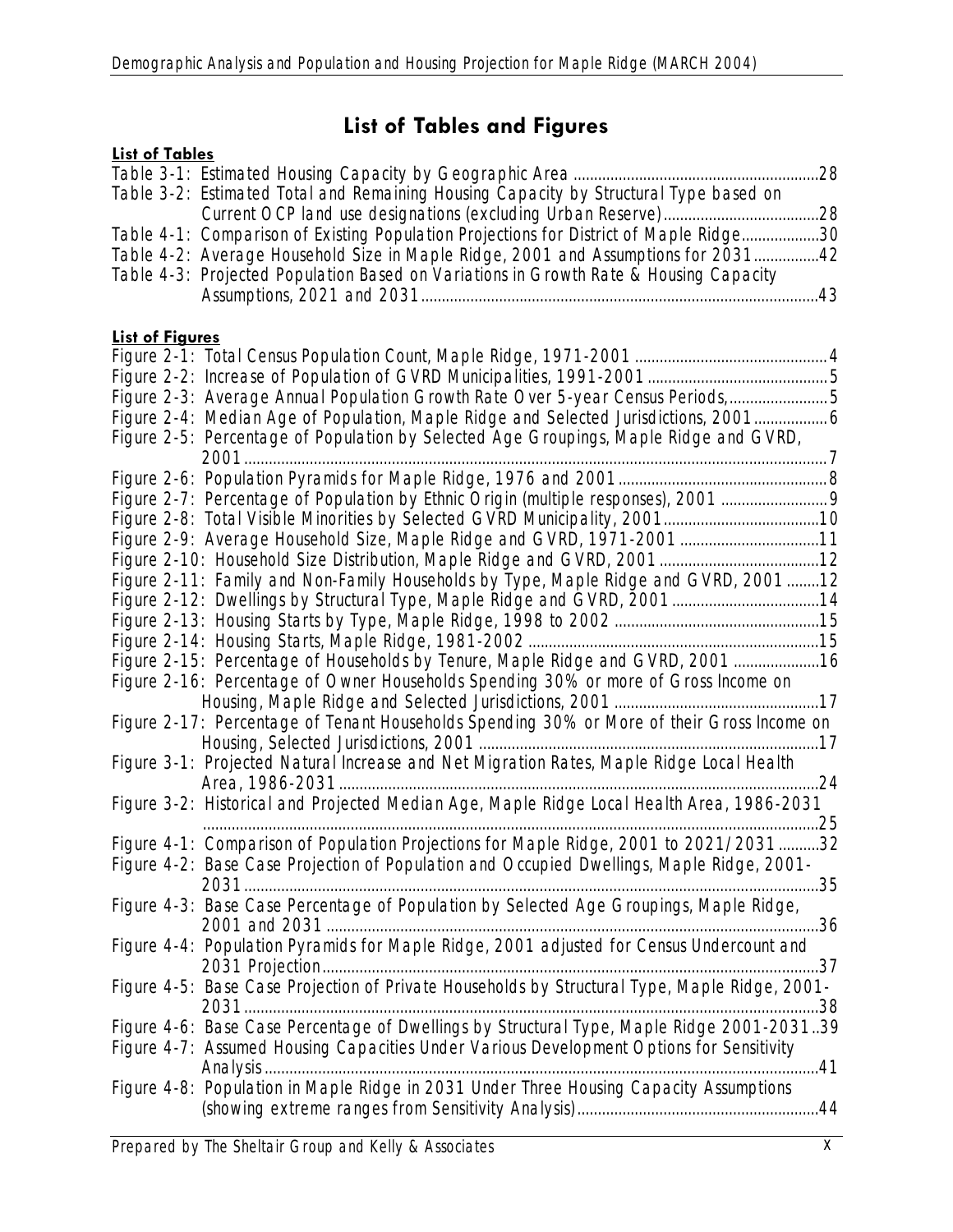# **1. Introduction**

# **Background**

The District of Maple Ridge is in the process of reviewing its Official Community Plan (OCP), which was last reviewed formally in 1996. This report, a component of the present review, is an update of the District's population and housing projections. This work will provide the District with important demographic and housing information that can be used for land use planning, transportation planning, housing planning, and delivering municipal and other government services. The population and housing projections will provide the planning context for the rest of the OCP review process.

A key reason to update the population and housing projections is that the data in the 1996 OCP are out-of-date. The historical population and housing data in the 1996 OCP are mainly based on the 1991 Census of Canada data, with some data also provided for interim years up to 1995. This data does not accurately reflect the significant growth and change witnessed in Maple Ridge since 1991.

### Scope

The scope for this report is limited to district-wide demographic analyses and population and household projections. It does not address the spatial allocation of population and housing. The geographic scope of the project is the District of Maple Ridge. The District of Pitt Meadows and the local Indian reserves are outside the geographic scope of this analysis.

The population and housing projections are provided in 5-year increments from 2001 to 2031. The baseline year is 2001, which coincides with the last Census year when detailed population and housing data was obtained. The year 2031 is the end-year for the projection.

# Regional Context

The District of Maple Ridge is situated within the Greater Vancouver Regional District (GVRD). Developments and policies affecting the whole region also affect Maple Ridge. The GVRD's regional growth strategy, called the Livable Region Strategic Plan, contains several policies which affect the type and rate of population and housing growth in Maple Ridge, namely:

- 1) Focusing growth in Regional Town Centres
- 2) Focusing growth within the Growth Concentration Area, and
- 3) Protecting the Green Zone.

First, the Livable Region Strategic Plan identifies Maple Ridge as being the location of one of eight designated Regional Town Centres in the region. The Regional Town Centres are intended to offer a mix of jobs, shops, services, and housing in close proximity and be well served by public transit. A regional town centre provides a growth stimulus to the municipality and can foster more intense residential development.

Second, the Livable Region Strategic Plan identifies the District of Maple Ridge as lying outside the designated "Growth Concentration Area", which comprises the Burrard Peninsula, the Northeast Sector communities, and North Surrey / North Delta. An objective of the regional growth strategy is to have 70% of the GVRD's population living within the Growth Concentration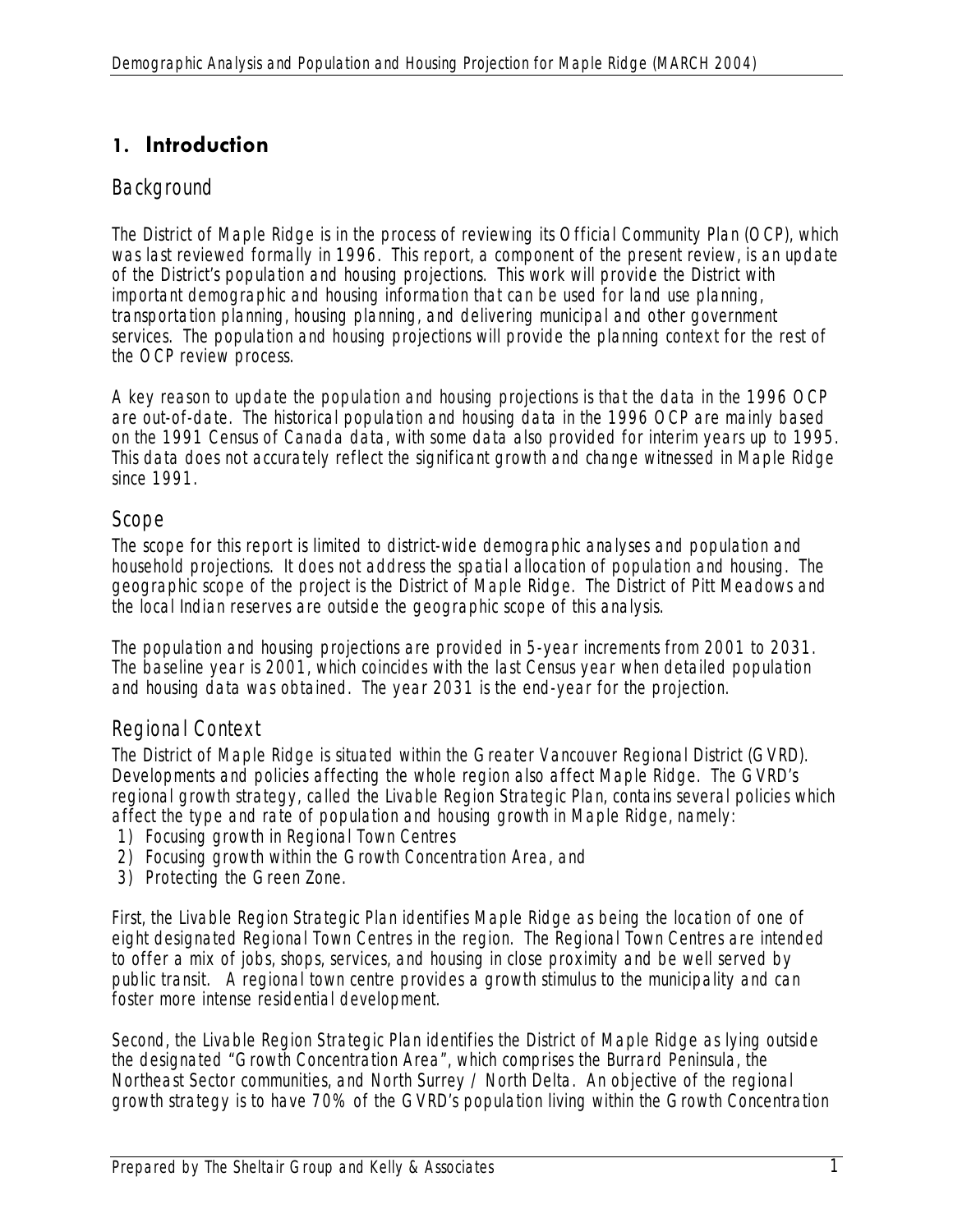Area by 2021(compared to 65% in 1991). Areas inside the Growth Concentration Area are intended to have more rapid growth supported by infrastructure such as rapid transit. Population growth in Maple Ridge may be slower than would otherwise occur without the regional growth strategy in place, because the municipality is located outside the Growth Concentration Area.

Third, the Livable Region Strategic Plan has a policy initiative to protect the Green Zone. The Green Zone includes major parks, natural features, forest lands, and lands in the Agricultural Land Reserve. Maple Ridge has significant areas that are within the regional Green Zone. Lands designated as Green Zone determine, in part, the amount of land that is unavailable for residential development.

As part of developing a regional growth strategy, each participating municipality is required to include a Regional Context Statement in its OCP as required under the BC Local Government Act. The Regional Context Statement indicates how its OCP would become consistent over time with the regional growth strategy. The District of Maple Ridge has included a Regional Context Statement in its 1996 OCP that describes this regional context and linkages to the regional growth strategy.

# Data Sources

The current and historical data used in this report are primarily based on data from Statistics Canada from the Census of Canada and is supplemented with housing data from the Canada Mortgage and Housing Corporation.

The population projections are primarily based on data from BC Stats, which conducts population projections for the province, regional districts, and local health areas in BC. Additional data from Statistics Canada, BC Stats, and the Greater Vancouver Regional District are used to develop the housing projections.

Housing capacity estimates, which are used in conducting the housing projections, are based on the District of Maple Ridge's OCP land use designations.

### **Process**

This project was undertaken by The Sheltair Group in conjunction with Kelly & Associates between November 2003 and March 2004. The District of Maple Ridge provided data, resources, and input for the project, and reviewed and commented on the draft report.

A Housing Trends and Preferences Workshop was held on December 9, 2003 to obtain input from those knowledgeable about housing market trends and preferences in order to:

- better understand the specific short- and medium-term housing market trends in Maple Ridge as it pertains to housing demand;
- identify potential issues and concerns regarding future housing supply and demand in Maple Ridge; and,
- to obtain qualitative information to supplement or fill in gaps in data sources.

The agenda, list of participants, and discussion questions from the workshop are included in Appendix B.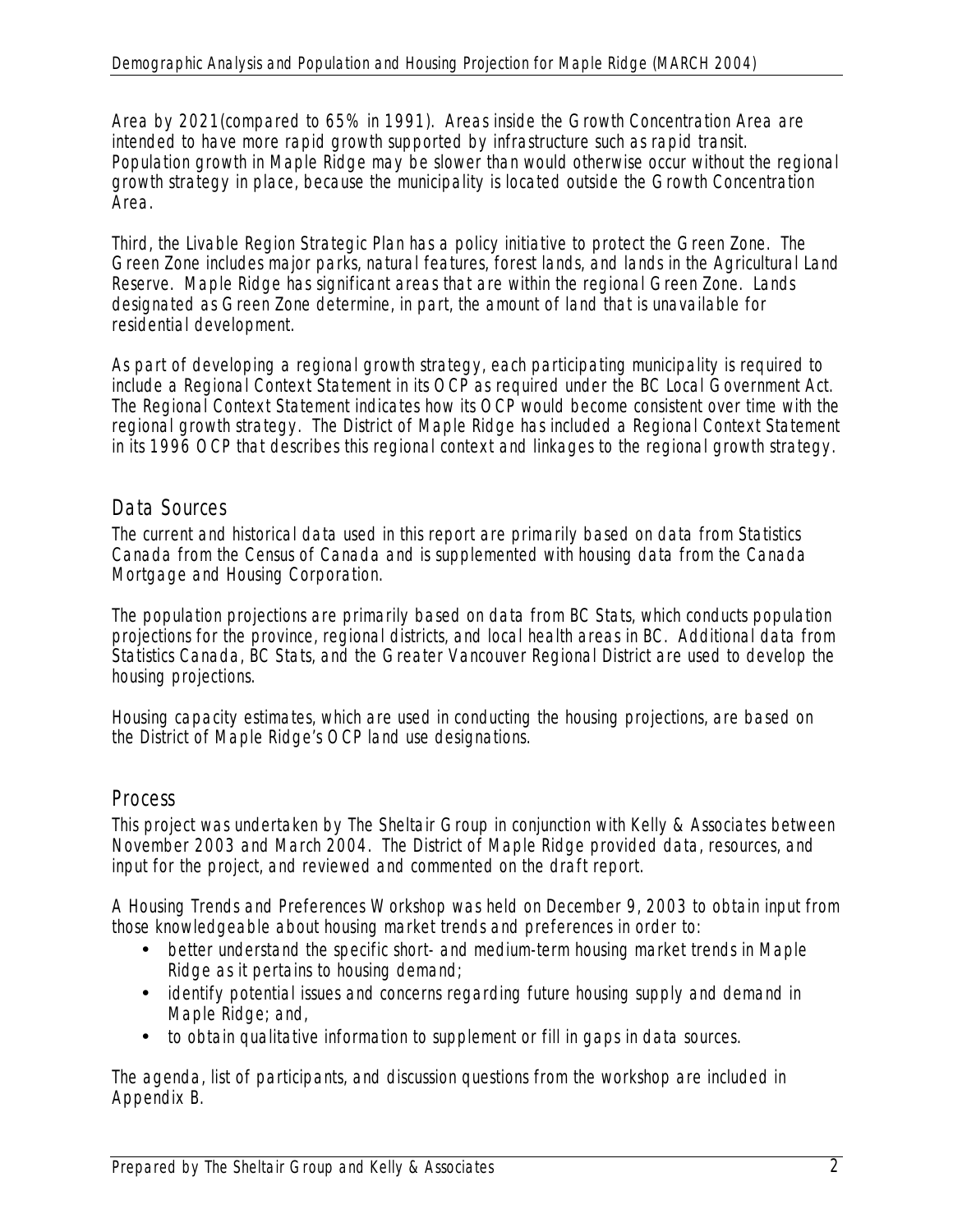# Structure of the Report

The report is organized into three sections following this background section:

Section 2 provides a demographic, household, and housing profile of the District of Maple Ridge.

Section 3 identifies various forces that can speed or slow population and housing growth in Maple Ridge.

Section 4 documents the base case population and housing projection, describes the methodology used and limitations of the projection, and includes a sensitivity analysis of the results to changes in key assumptions.

The report concludes with suggestions for further research.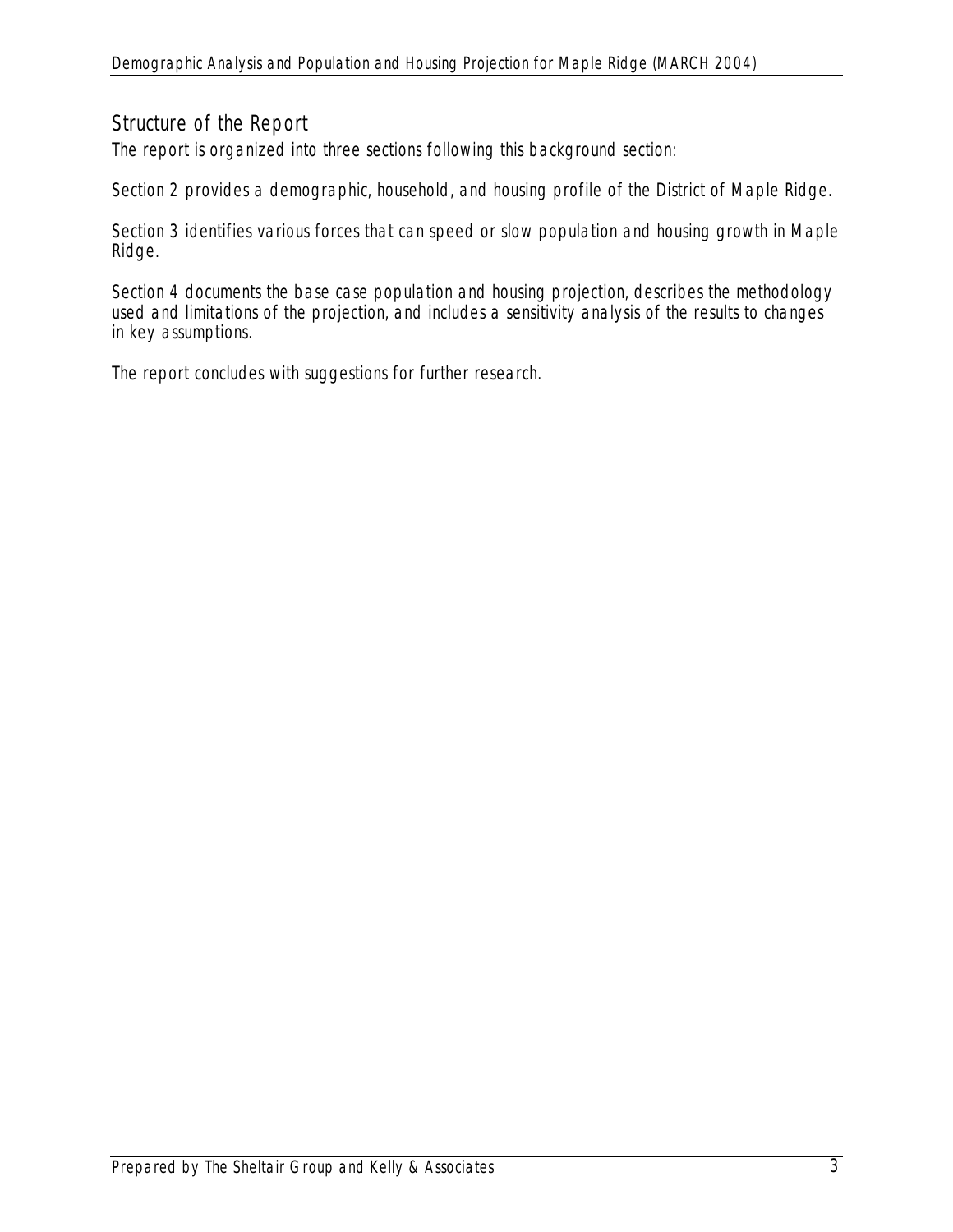# **2. Population and Housing Profile and Trends**

# Population Profile

# *A Rapidly Growing Population*

According to the census population count, 63,169 people were living in Maple Ridge in 2001, which represented a population increase of approximately 30% over the last decade<sup>1</sup>. In comparison, the size of the population in the GVRD increased 24% over the same time period. The population in Maple Ridge has grown rapidly over the past three decades, with the population increasing more than 150% in the 30-year period from 1971 to 2001 (Figure 2-1).



**Figure 2-1: Total Census Population Count, Maple Ridge, 1971-2001** 

From 1991 to 2001, Maple Ridge had the eighth fastest population growth rate in the GVRD (Figure 2-2). Of the 21 municipalities that comprise the GVRD, all of the municipalities with the fastest growth rates are located east of the Pitt River, south of the Fraser River, or in the Northeast Sector (i.e. Tri-Cities and Anmore and Belcarra).

Between 1971 and 2001, Maple Ridge experienced a strong compound annual population growth rate of 3.2%. In comparison, the GVRD had a compound annual population growth rate of 2.1% over the same period. In each 5-year period from 1971 to 2001, Maple Ridge has had a faster population growth rate than the GVRD.

In 1971, Maple Ridge comprised 2.2% of the GVRD's total population. In 2001, this share had increased to 3.2%. Between 1991 and 2001, 3.8% of the GVRD's population growth occurred in

 $\overline{a}$ 1 BC Stats also prepares annual municipal population estimates. BC Stats estimated the population in Maple Ridge to be 66,269 in 2001. The difference is primarily due to the census undercount of population, which in 2001 was estimated at 4.0% in B.C. For the purpose of the population profile, this section of the report uses census data. For the population projection, the BC Stats baseline population for 2001 is used.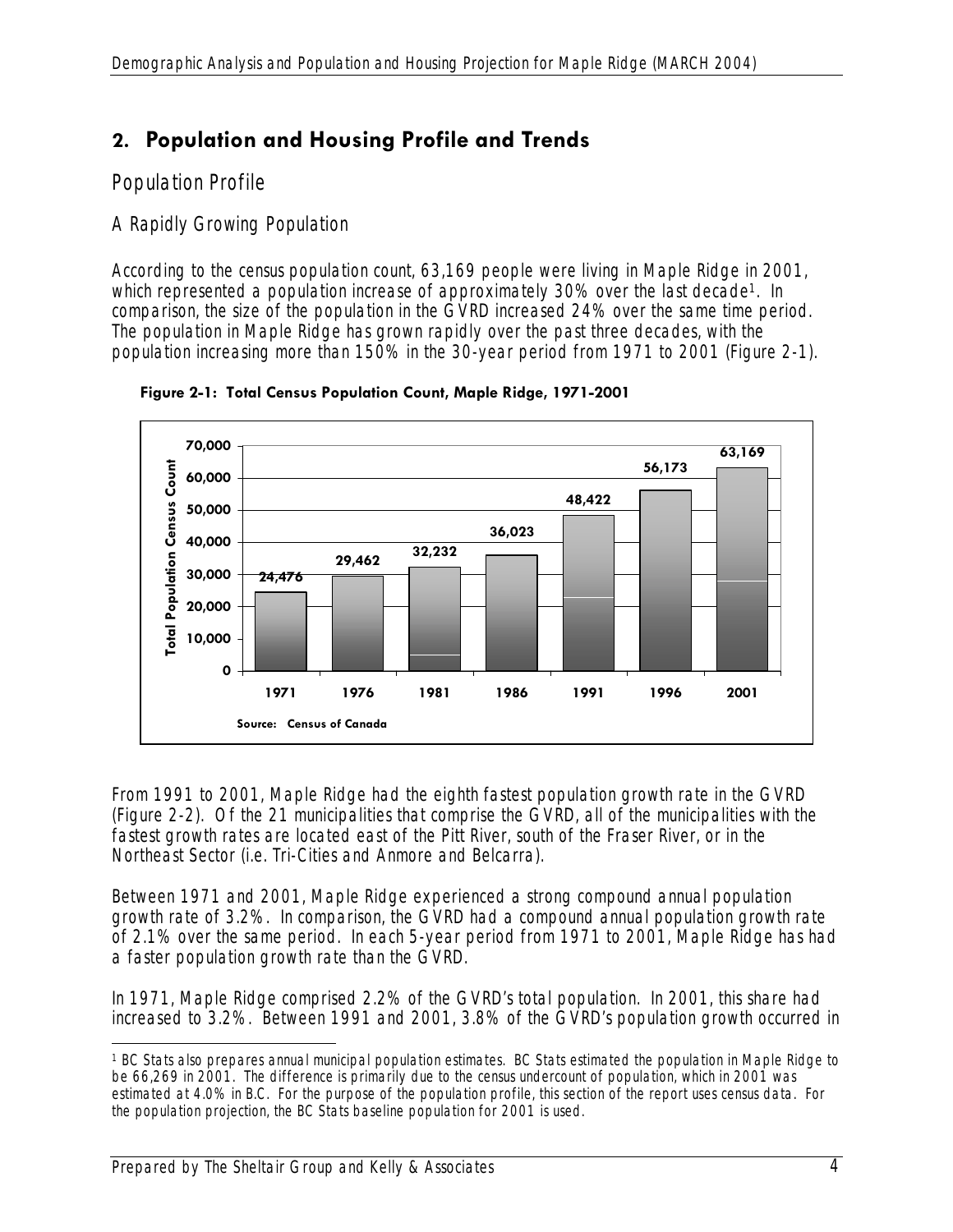Maple Ridge. In comparison, a 4.1% share of the GVRD's population growth occurred in Maple Ridge between 1971 and 1981, and a 4.8% share occurred in Maple Ridge between 1981 and 1991.



**Figure 2-2: Increase of Population of GVRD Municipalities, 1991-2001** 

Maple Ridge's population growth rate has varied considerably over the last three decades (Figure 2-3). Maple Ridge's fastest growth spurt occurred between 1986 and 1991 when it experienced an annual compound population growth rate of 6.1% - more than double the regional average. Maple Ridge's growth rate has declined to 3.0% between 1991 and 1996 and to 2.4% between 1996 and 2001. The decline in the population growth rate from 1996 to 2001 is reflective of the broader decline in population growth rates in BC and in the GVRD.

**Figure 2-3: Average Annual Population Growth Rate Over 5-year Census Periods, Maple Ridge and GVRD, 1971-2001** 

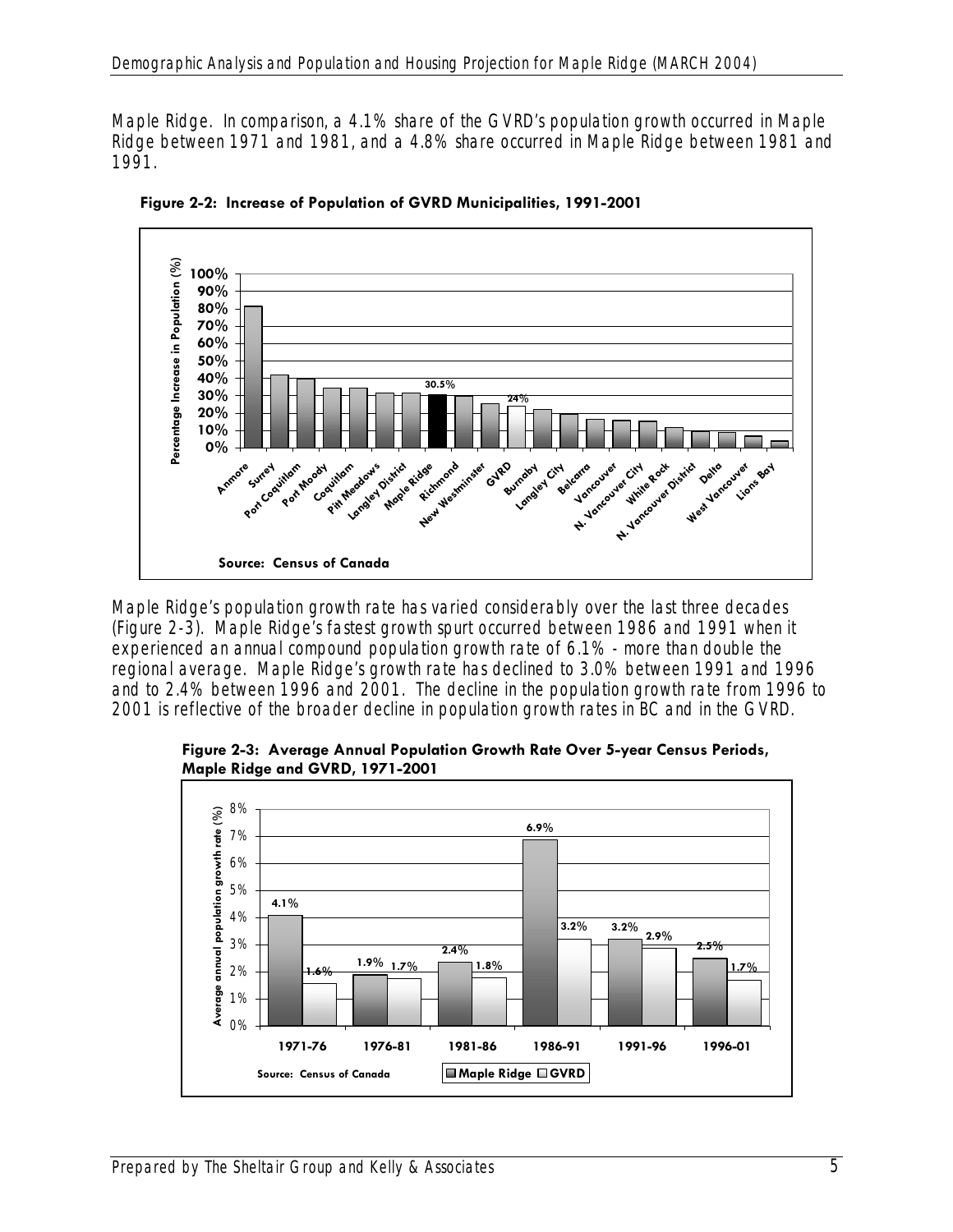# *An Aging Population*

In 2001, the median age of the District of Maple Ridge was 36.7 years, meaning that half of the population was younger than this age and half was older. The median age of the population provides a useful indicator of how a population ages over time and for comparison with other jurisdictions. The median age of Maple Ridge is slightly less than that of the GVRD at 37.3 years of age, as well as the Canadian median of 37.6 years of age. The two municipalities in the GVRD with the oldest median age are White Rock at 50.9 years of age and West Vancouver at 47 years of age (Figure 2-4).



**Figure 2-4: Median Age of Population, Maple Ridge and Selected Jurisdictions, 2001** 

The median age of the District of Maple Ridge has increased considerably over the last 25 years. In 1976, the median age of the District of Maple Ridge was 28.6, or over 8 years less than its level in 2001.

The breakdown of the population by age cohorts, or age groupings, is a useful way to understand the age structure distribution of the population. Figure 2-5 shows the percentage of the population by selected age cohorts for Maple Ridge and the GVRD. The District of Maple Ridge has a high portion of its population aged 0 to19 years (30%) compared to the GVRD (24%). This difference is likely attributed to the general appeal of the District to families in their child-rearing years.

The proportion of the population aged 20 to 34 years is significantly lower in Maple Ridge (18%) compared to the GVRD (22%). This may be explained by the lack of post secondary educational opportunities in the District as well as potentially fewer employment opportunities for young adults. In addition, other locations with more urbanized amenities may be more desirable than Maple Ridge for people in this age category.

The proportion of the population aged 35 to 44 years is higher in Maple Ridge (19%) than in the GVRD (18%). The proportion of the population aged 45 to 64 years is similar between Maple Ridge (15%) and the GVRD (15%). Finally, the proportion aged 65 years and older was 11% in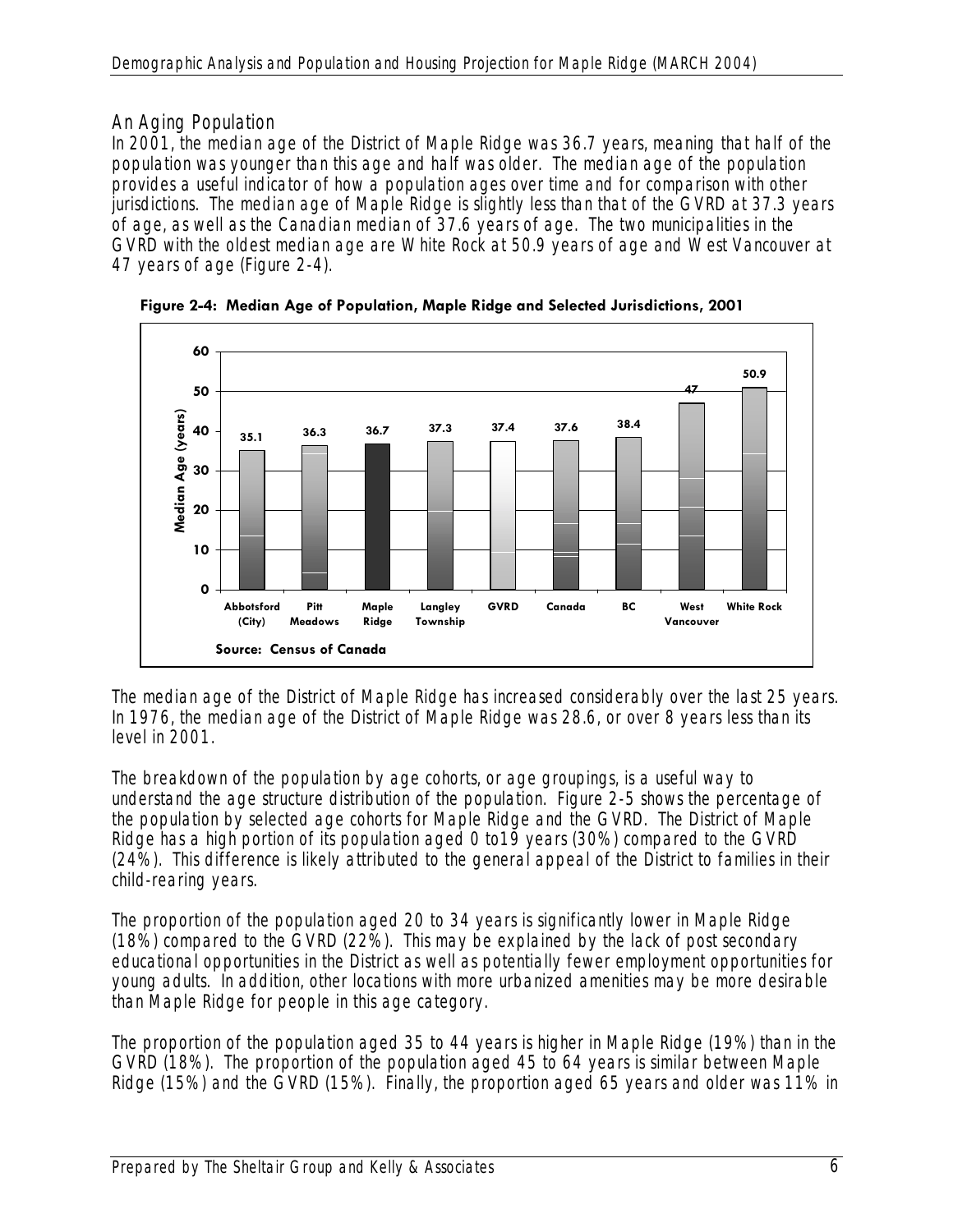Maple Ridge compared to 12% for the GVRD. Both these statistics are slightly lower than the overall proportion of the Canadian population that is 65 years of age and older (13%).



**Figure 2-5: Percentage of Population by Selected Age Groupings, Maple Ridge and GVRD, 2001** 

Another way to show the changing size, age, and sex distribution of the population is through population pyramids. Figure 2-6 includes two population pyramids that show how the population in Maple Ridge has changed over the last 25-year period. The increased area of the pyramid indicates how the total population has grown over time from 1976 to 2001. For each 5-year age cohort, the size of the cohort is larger in 2001 than it was in 1976.

The bulge at the bottom of the population pyramid for 1976 represents the Baby Boom generation, which was 10 to 29 years of age at that time. The population pyramid for 2001 shows how this generation has aged. In 2001, the Baby Boom generation was 35 to 54 years of age. The second smaller bulge below the Baby Boom represents the Baby Boom echo, consisting of the children of the Baby Boom generation. In 2001, the Baby Boom echo were predominantly between the ages of 5 and 19.

As with most population distributions in Canada, the majority of people over the age of 65 are females because of their higher life expectancy compared to males.

Between 1976 and 2001, the proportion of the population aged 65 years or older has remained relatively constant (between 10% and 11%). However, this is anticipated to increase significantly in the coming decades as the Baby Boom generation ages into the 65 and older age category.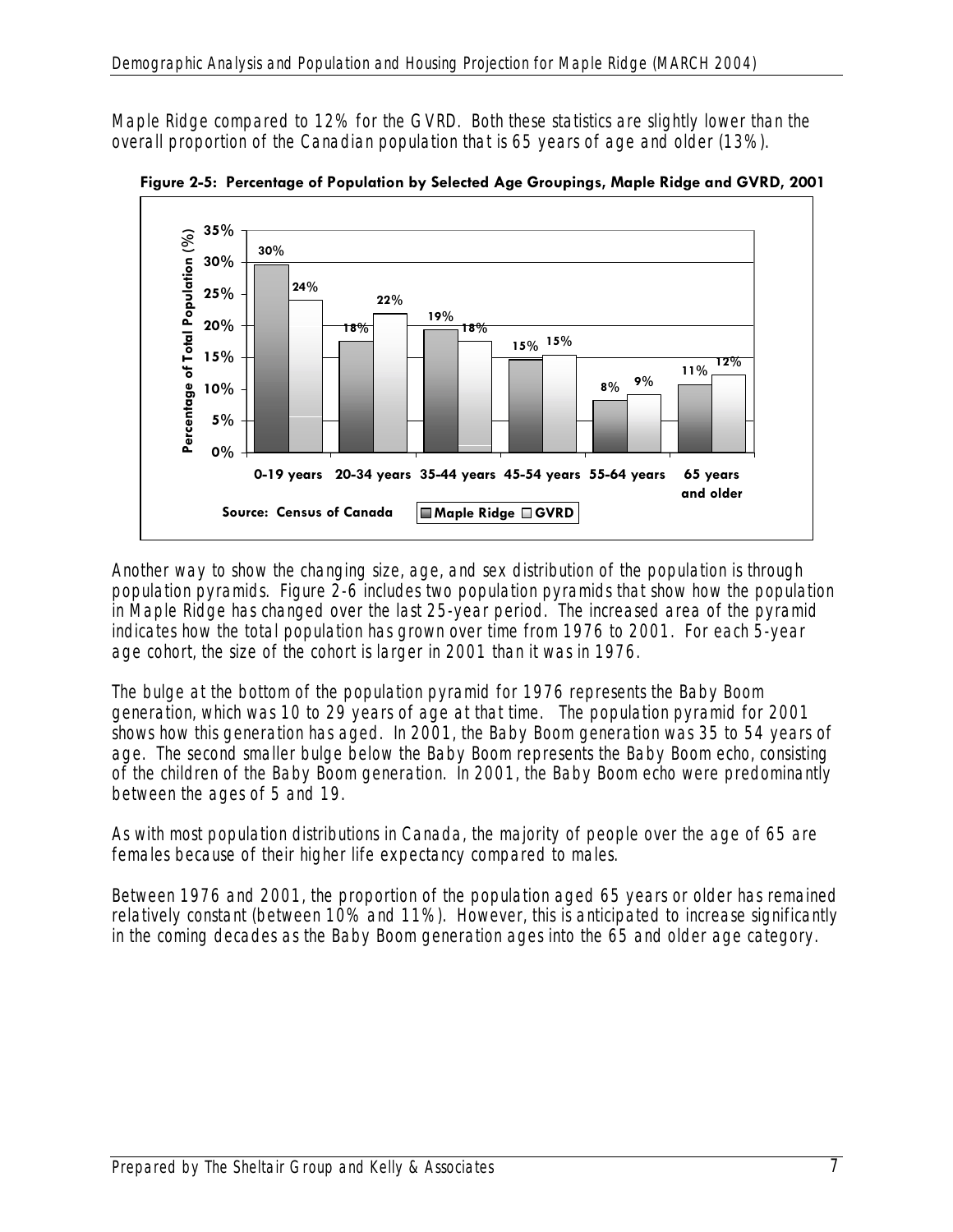

**Figure 2-6: Population Pyramids for Maple Ridge, 1976 and 2001** 

# *Population Predominantly of European Origin but Becoming More Diverse*

The population of Maple Ridge predominantly consists of people of European origin complemented with people of a diversity of other ethnic origins. Approximately 83% of the population was Canadian-born compared to 73% for the GVRD. Of the foreign-born residents, about three-quarters had immigrated before 1991.

The top eight ethnic origins in 2001, in descending order according to size were:

- English
- Canadian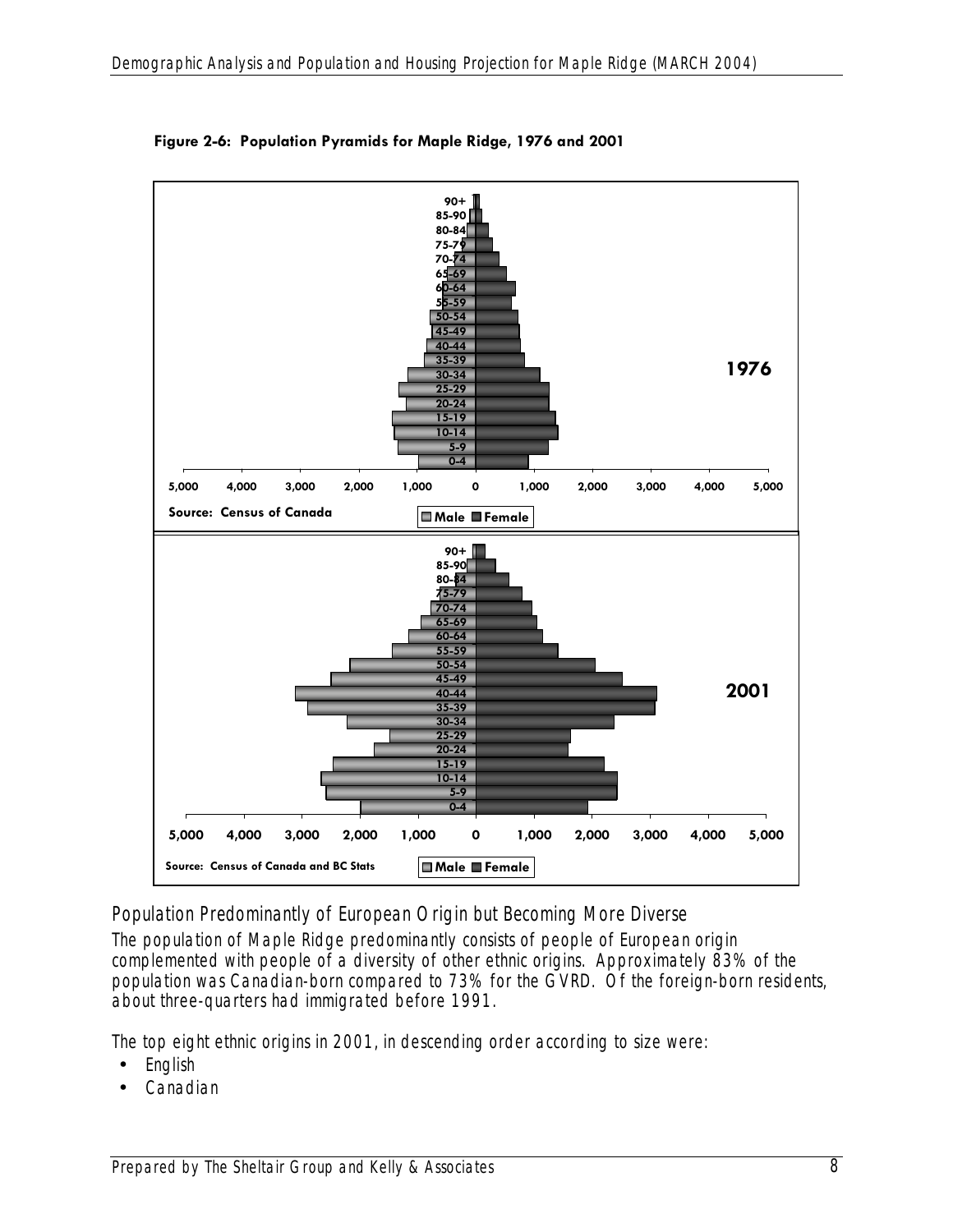- Scottish
- Irish
- German
- French
- Dutch, and
- Ukrainian.

Figure 2-7 compares and contrasts the proportion of the population according to various ethnic origin groups in Maple Ridge with those in the GVRD. The graph shows that the top eight ethnic origins listed above are much more prevalent in Maple Ridge than in the GVRD. It also shows that the proportion of the population that are Chinese, East Indian and Filipino is much lower in Maple Ridge than in the GVRD. For example, 17.7% of the GVRD's population is of Chinese origin, while only 2.2% of Maple Ridge's population is Chinese. Similarly, 7.2% of the GVRD's population is East Indian whereas only 1.9% of Maple Ridge's population is East Indian.



**Figure 2-7: Percentage of Population by Ethnic Origin (multiple responses), 2001** 

Figure 2-8 shows the proportion of visible minorities in the District of Maple Ridge in relation to the GVRD and other municipalities in the region. In the GVRD, approximately 37% of the population was a visible minority in 2001. In comparison, only 8.1% of the population was a visible minority in the District of Maple Ridge - the third lowest amongst the municipalities in the GVRD. This low proportion reflects the high portion of people of European origin living in the District, which are primarily Caucasian. Aboriginals comprise 2.5% of the population in Maple Ridge (excluding the population from the Katzie Indian Reserve).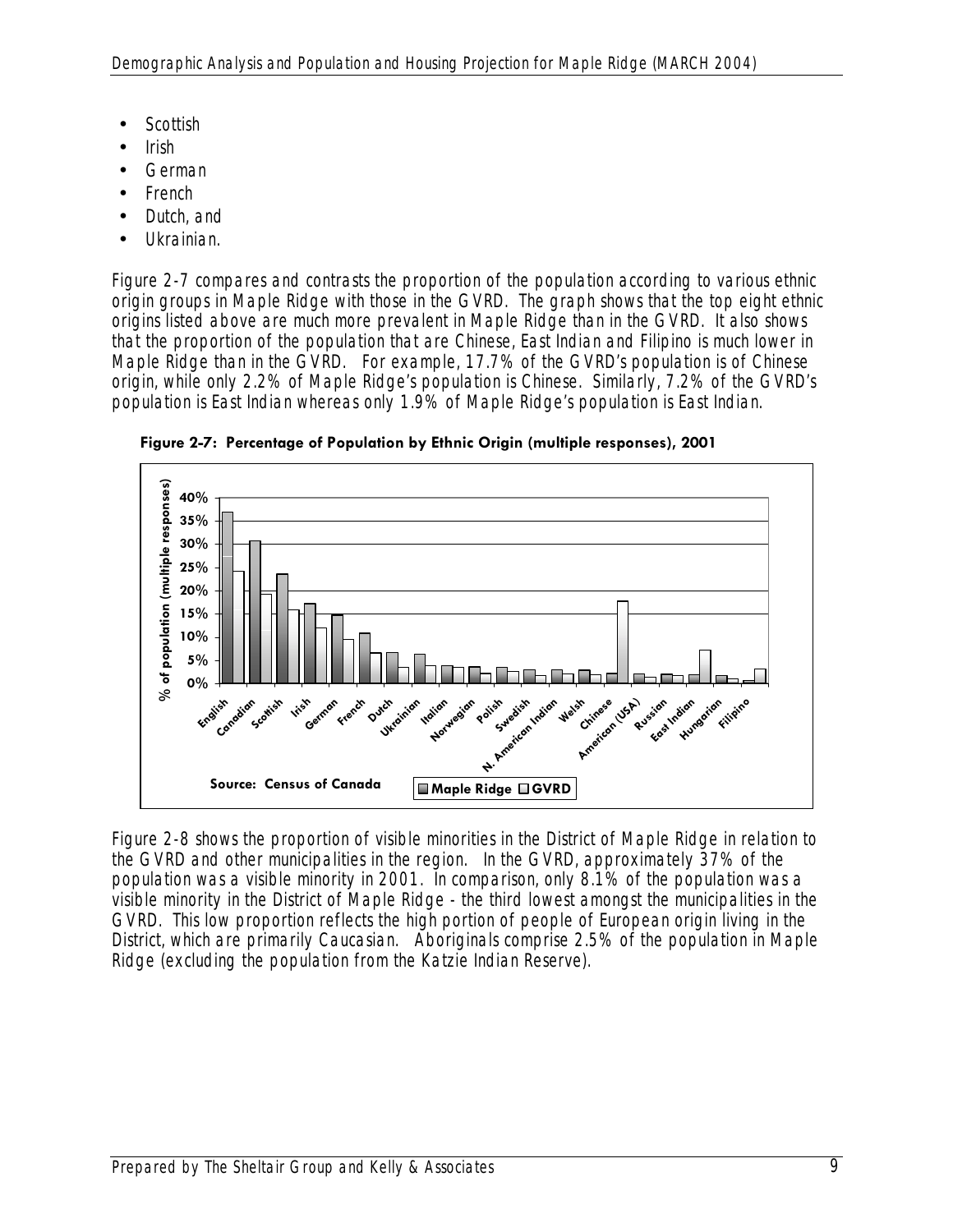

**Figure 2-8: Total Visible Minorities by Selected GVRD Municipality, 2001** 

# *Recent Migrants Originate Primarily from Elsewhere in BC*

Between 1996 and 2001, approximately 47% of the population of Maple Ridge moved. These moves may be motivated by changing housing needs, such as the desire to move to a larger or smaller home, to change housing tenure, to meet changing needs at different life stages, and to respond to changing economic and employment situations. Of the population that moved, just under half moved to a different residence within Maple Ridge. Of the people who moved to Maple Ridge from outside the municipality, just over 80% came from elsewhere in B.C., 10% came from another province or territory, and just under 10% came from outside Canada. In contrast, the source of new migrants to the GVRD between 1996 and 2001 was 50% from elsewhere in BC, 15% from elsewhere in Canada, and 37% from international places of origin.

The proportion of recent immigrants currently residing in Maple Ridge is lower than in the GVRD, but does show a trend toward increasing ethnic diversity. Just under 1,100 recent immigrants located to Maple Ridge between 1996 and 2001, representing less than 2% of the population in 2001. In contrast, the GVRD attracted a much higher share of recent immigrants moving to Canada between 1996 and 2001 at about 9% of the total population. The top five countries of birth of immigrants between 1996 and 2001 that moved to Maple Ridge were from South Korea, Taiwan, South Africa, the United Kingdom and Iran. This trend represents a move away from the large presence of people in Maple Ridge originating from European origin. During the same time period, the top five countries of birth of recent immigrants to Greater Vancouver were China, Taiwan, India, Hong Kong Special Administrative Region, and the Philippines.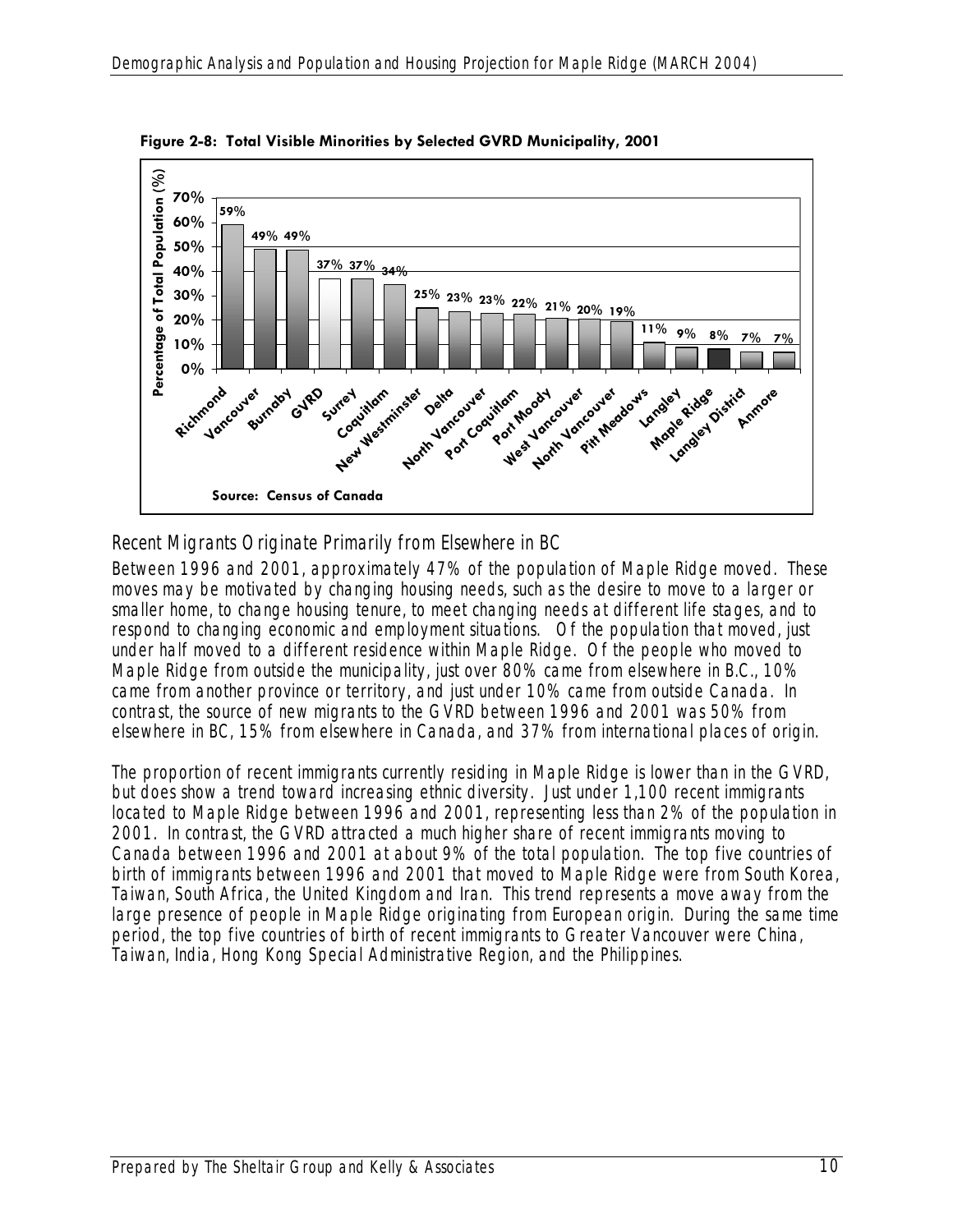# Household Profile

# *Average Household Size Continues to Decline*

The average household size of private dwellings in the District of Maple Ridge has steadily declined from 3.3 persons per household in 1971 to 2.76 in 2001 (Figure 2-9). This trend parallels the declining average household sizes experienced in the GVRD, BC, and Canada over the last three decades. The declining average household size reflects changing family structures, delayed marriages, declining birth rate and other socio-economic factors.



**Figure 2-9: Average Household Size, Maple Ridge and GVRD, 1971-2001** 

Maple Ridge has a much higher average household size than the GVRD at 2.76 compared to 2.59 for the GVRD. This reflects the fact that Maple Ridge is a family-oriented community with larger family sizes and a higher portion of single detached homes compared to the GVRD. Single detached homes have the highest average number of persons per household and the proportion of single detached homes relative to other dwelling types can affect the average household size number.

Maple Ridge has a much lower share of single person households compared to the GVRD. In 2001, approximately 21% of households in Maple Ridge had only one member compared to 28% in the GVRD (Figure 2-10). Maple Ridge and the GVRD had a similar share of two-person households in 2001 (31% and 30%, respectively). Approximately 49% of households in Maple Ridge had three or more members compared to 42% for the GVRD. Again, the higher proportion of households having three or more members in Maple Ridge is consistent with the family and children-oriented nature of the community.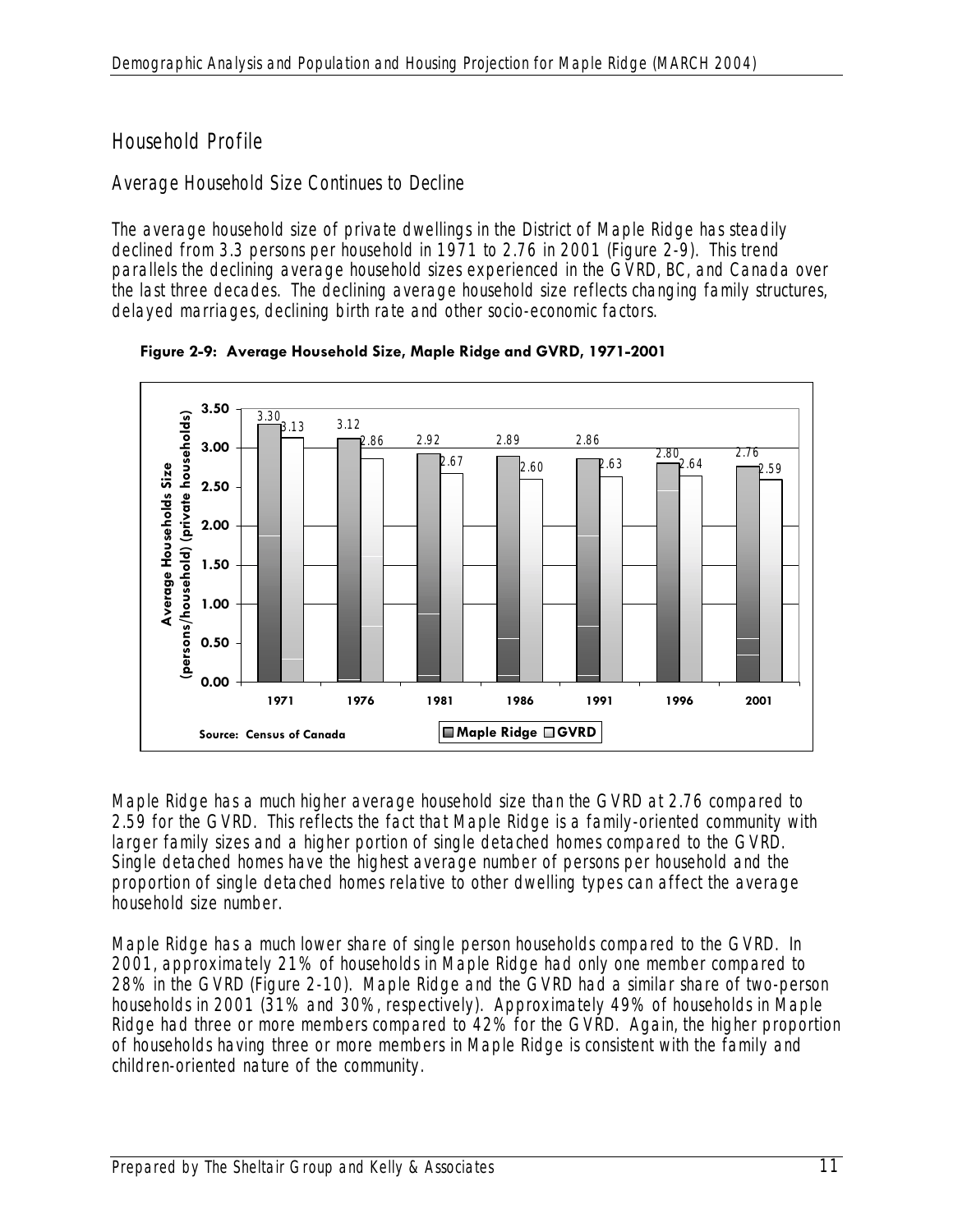

**Figure 2-10: Household Size Distribution, Maple Ridge and GVRD, 2001** 

# *Maple Ridge is a Community with a High Portion of Family Households*

Maple Ridge has a much higher proportion of one-family households compared to the GVRD. In 2001, 75% of households in Maple Ridge were one-family households compared to 64% in the GVRD (Figure 2-11).



**Figure 2-11: Family and Non-Family Households by Type, Maple Ridge and GVRD, 2001**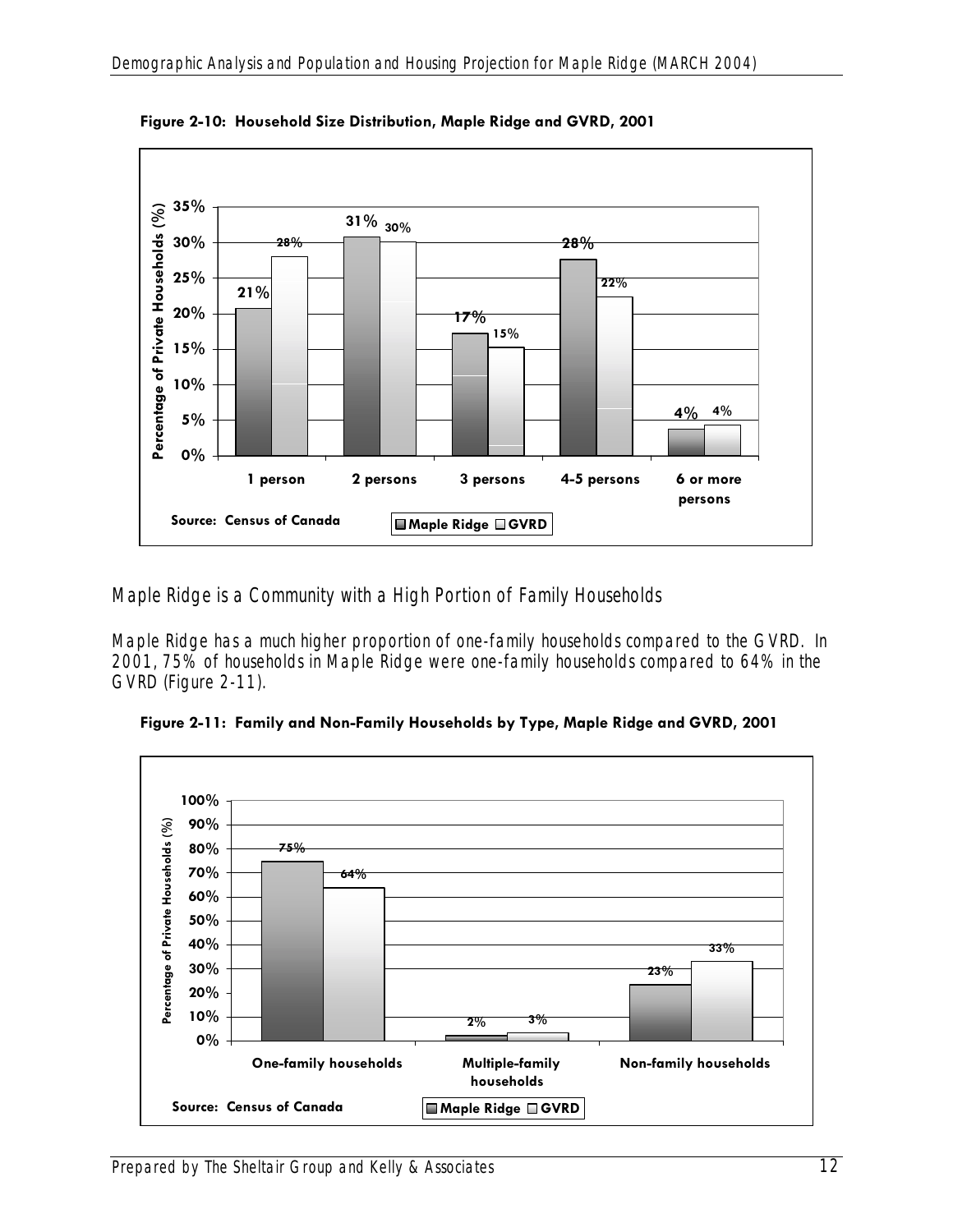Just over 2% of households in Maple Ridge were multi-family households compared to slightly over 3% in the GVRD. Approximately 23% of households in Maple Ridge were non-family households compared to 33% in the GVRD. A non-family household refers either to one person living alone in a private dwelling or to a group of two or more people who share a private dwelling, but do not comprise a census family.

Maple Ridge has a similar share of couple families and lone-parent families as in the GVRD. Approximately 85% of families in Maple Ridge were couple families compared to 84% for the GVRD. In 2001, 16% of families in Maple Ridge were lone parent families compared to 15% in the GVRD.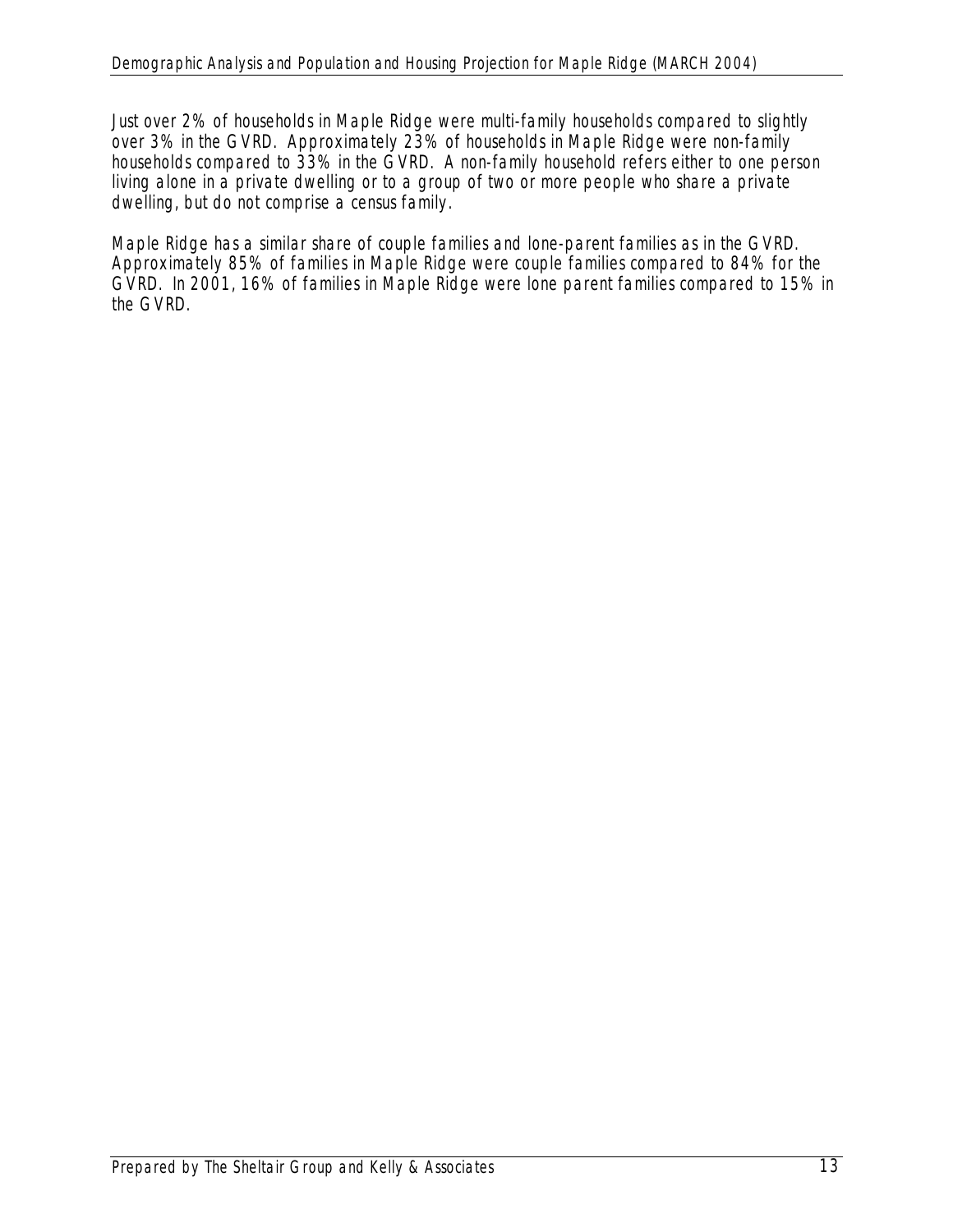# Housing Profile

# *A Stock of Predominantly Single-Detached Homes But with Increasing Housing Diversity*

The dwelling stock of Maple Ridge is predominantly comprised of single-detached dwellings. In 2001, approximately 65% of dwellings in the district were single-detached homes compared to 43% in the GVRD (Figure 2-12). This is likely due to the relative affordability of land prices in Maple Ridge and the availability of land designated for single-detached homes.



**Figure 2-12: Dwellings by Structural Type, Maple Ridge and GVRD, 2001** 

Rowhouses2 comprised 12% of the district's dwelling stock compared to 7% in the GVRD. Lowrise apartments made up 13% of the stock in Maple Ridge compared to 25% in the GVRD. Less than 3% of the dwelling units in Maple Ridge were high-rise apartment compared to 12% in the GVRD. Less than 8% of the district's dwelling stock were semi-detached dwellings, apartments in a detached duplex, other single-attached houses or movable dwellings.

In 1976, 79% of the housing stock in Maple Ridge were single-detached homes. Over the past 25-year period, the district has seen a trend towards other housing choices, particularly low-rise apartments and row houses. This trend is consistent with other areas in the region where there has been a shift towards a broader mix of dwelling types. The result has been an increased share of other ground-oriented and apartment units. Another trend experienced in the region has been the increasing proportion of families living in housing forms other than single detached houses.

 $\overline{a}$ <sup>2</sup> See the glossary in Appendix A for a definition of each of the structural types of housing.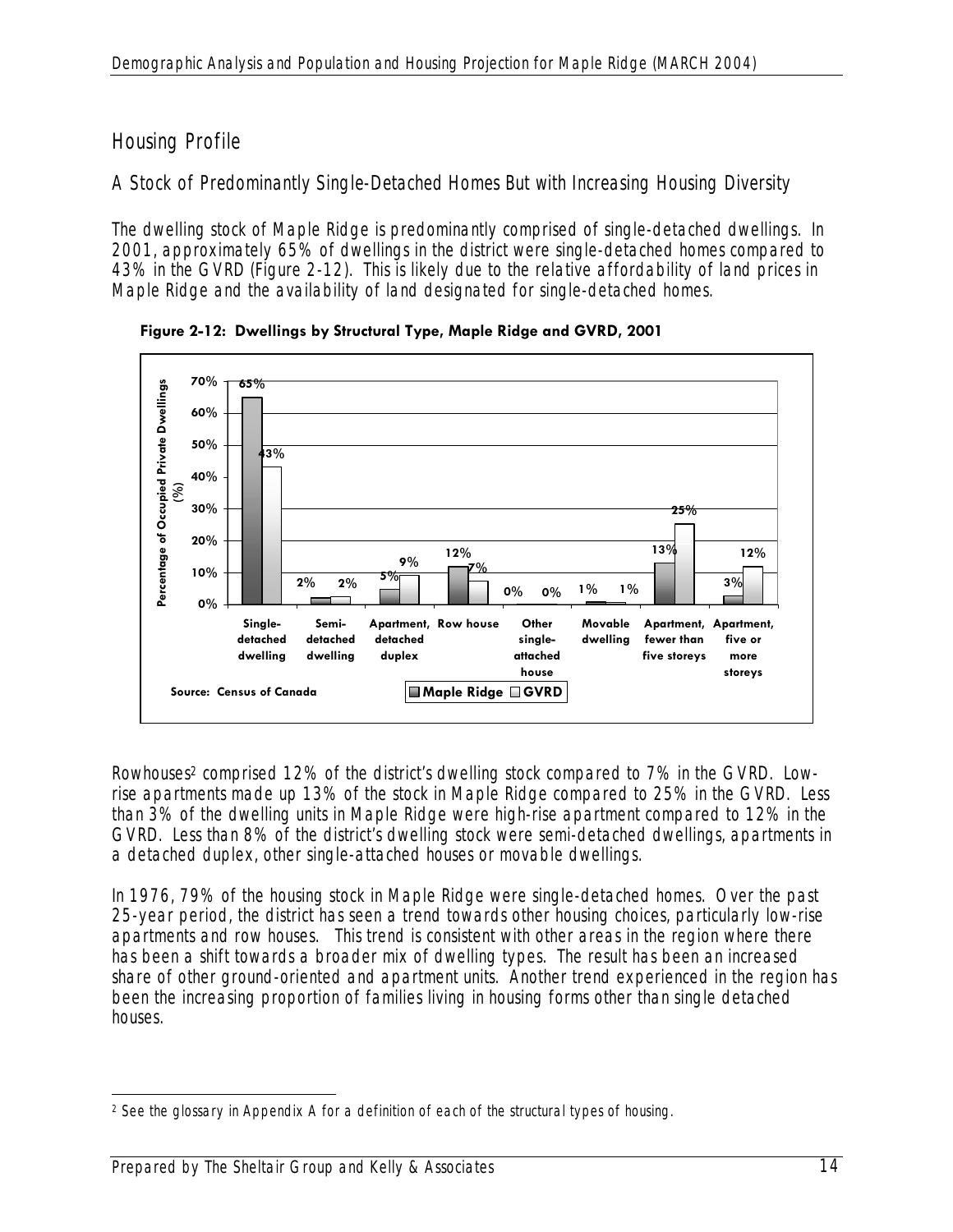#### *Housing Starts Continue to Favour Single-Detached Homes*

Between 1999 and 2002, over 90% of the new housing starts in the District were single-detached homes, dwarfing housing starts for all other structural types (Figure 2-13).



**Figure 2-13: Housing Starts by Type, Maple Ridge, 1998 to 2002** 

Housing start activity was particularly high between 1985 and 1994, during which time an average of 790 units were added annually (Figure 2-14). Housing starts peaked in 1987 at 1,175. Between 1995 and 2002, the average number of housing starts slowed to 560 units per year. Most recently, housing starts climbed to 650 units in 2002.



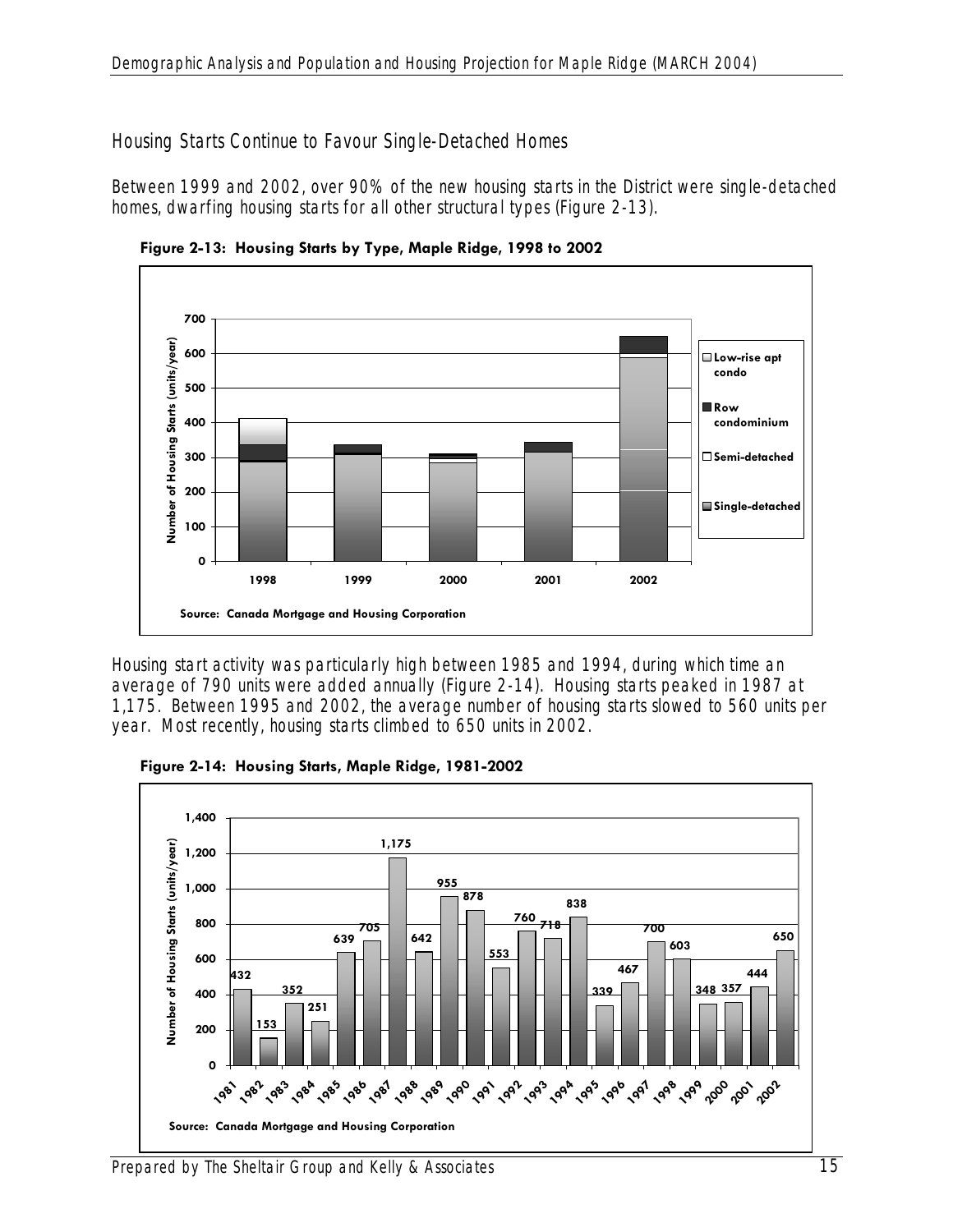# *Maple Ridge is Primarily a Community of Home-owners*

In 2001, homeowners resided in 77.5% of the occupied private dwelling units in the District of Maple Ridge (Figure 2-15). The rate has remained relatively stable over the last ten years.



**Figure 2-15: Percentage of Households by Tenure, Maple Ridge and GVRD, 2001** 

In comparison, homeowners inhabited 61% of the occupied private dwelling units in the GVRD. The higher share of owner-occupied dwellings in Maple Ridge may be partially attributed to the large proportion of single-detached homes in the District and the relative affordability of land prices. These dwellings are more likely to be inhabited by homeowners than other dwellings.

### *Housing Affordability an Issue for Many Renters and Homeowners*

Housing prices in Greater Vancouver are consistently among the highest in Canada. Housing affordability is an issue for both homeowners and renters in the region as a whole, including Maple Ridge. In 2001, almost 24% of homeowners spent 30% or more of their gross income on housing (Figure 2-16). This was about the same level as in the GVRD. This portion of income spent on housing is a useful proxy of housing affordability. It is related to the definition of core housing need developed by the Canada Mortgage and Housing Corporation. A household is in core housing need if it cannot find somewhere to live that is in reasonably good condition and is big enough for their household without spending more than 30% of their income. Households who choose to spend 30% of more of their income on housing would not be considered in core housing need. When a household that is in core housing need spends 30% or more of their income on housing, this leaves less disposable income for other expenses such as food, clothing, and transportation.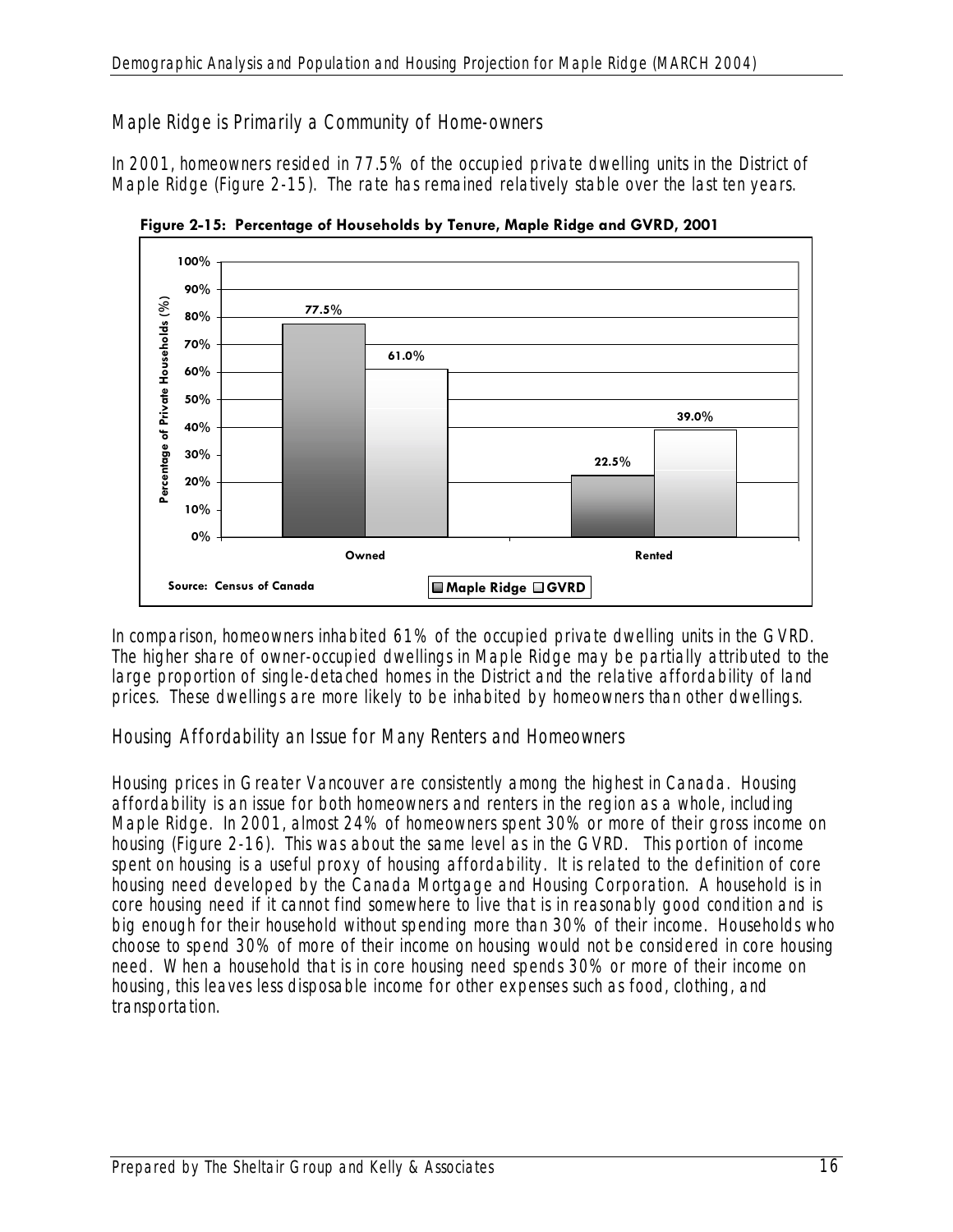

**Figure 2-16: Percentage of Owner Households Spending 30% or more of Gross Income on Housing, Maple Ridge and Selected Jurisdictions, 2001** 

Almost 38% of tenant households in Maple Ridge spent 30% or more of their gross income on housing (Figure 2-17). This was much higher than in the GVRD, where 34% of renters spent 30% or more of their gross income on housing. Affordability continues to be an issue despite the fact that housing is more affordable in Maple Ridge relative to many other municipalities in the GVRD.

**Figure 2-17: Percentage of Tenant Households Spending 30% or More of their Gross Income on Housing, Selected Jurisdictions, 2001** 

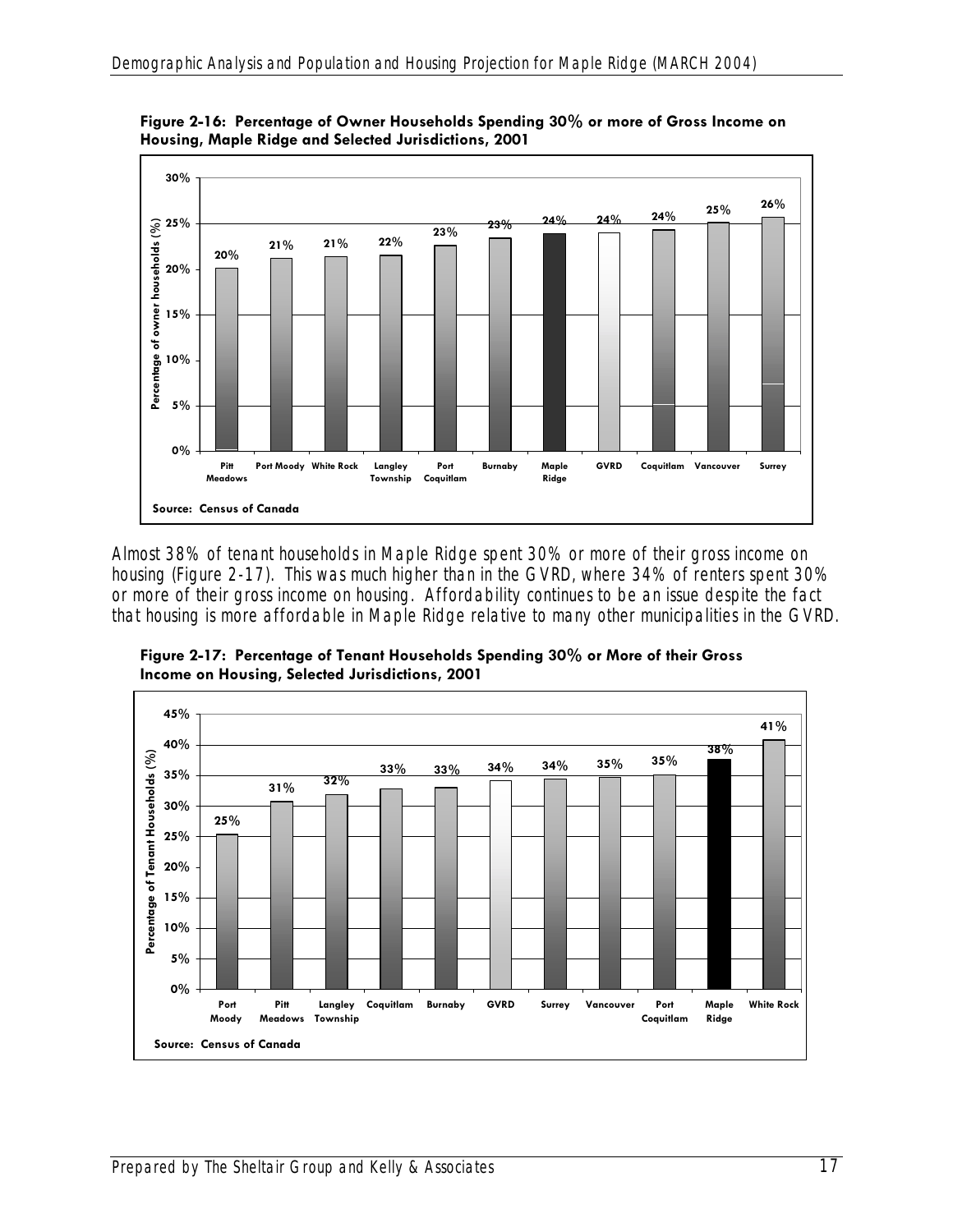#### *Homelessness a Reality for Some*

Homelessness in the GVRD is not only an issue for metropolitan areas such as Downtown Vancouver or the inner city. It also affects outlying areas such as Maple Ridge. Typically, homeless people do not get counted in the census, making it difficult to accurately quantify the magnitude and trends in size of this population. The existence of a homeless population in the community reflects the fact that housing affordability is a significant issue for lower income groups.

In January 2002, the GVRD conducted a one-night count of the homeless across the Lower Mainland. Based on the responses, there were 62 homeless people living in Maple Ridge. While not all the homeless were counted, it does provide a useful proxy. Of these, 25 were 'sheltered homeless' and 37 were 'street homeless'. According to the survey, the 'sheltered homeless' are those people without a home who spent the night in emergency shelters. The 'street homeless' are those who did not stay in shelters, either staying with friends or sleeping outside.

Many of homeless people in Maple Ridge have temporary accommodation. In 2001, the Ministry of Human Resources sponsored 6 emergency shelter beds (cold, wet weather conditions) with the ability to increase this capacity to 10 beds if needed. These beds are provided through the Salvation Army's Mountain View Community Church. A Homelessness Coalition is also doing work in the community with homeless people.

### *Shortage of Certain Types of Rental Accommodation*

According to the Canada Mortgage and Housing Corporation's rental market report, the Maple Ridge and Pitt Meadows area has very few bachelor suites and very few apartments with three or more bedrooms. Similarly, there are few two-bedroom townhouse units in the District. The lack of these affordable types of rental housing may contribute to the issue of housing affordability. This may also help explain why the District has a much lower proportion of its population aged 20 to 34 years. People in this age range tend to have a high propensity to rent and to reside in smaller sized dwellings.

#### *Secondary Suites Fill an Affordable Housing Market Niche*

Another important source of rental accommodation is secondary suites and temporary residential units for blood relatives. Secondary suites increase the affordability of single-detached homes for homeowners and provide affordable accommodation for renters. As of November 2003, the District had 28 registered secondary suites and 87 suites with pending applications. In 1999, Maple Ridge began to allow secondary suites in certain single-family zones, with the requirement that the homeowner resides in the building.

Based on discussions at the housing trends and preferences workshop held in December 2003 (Appendix B), the estimate of the actual number of secondary suites was much higher with there being at least 1,000 to 1,500 secondary suites. In a GVRD municipal inventory of secondary suites conducted in November 2000, they estimated that there were between 760 and 3,410 secondary suites in Maple Ridge based on data available for neighbouring municipalities.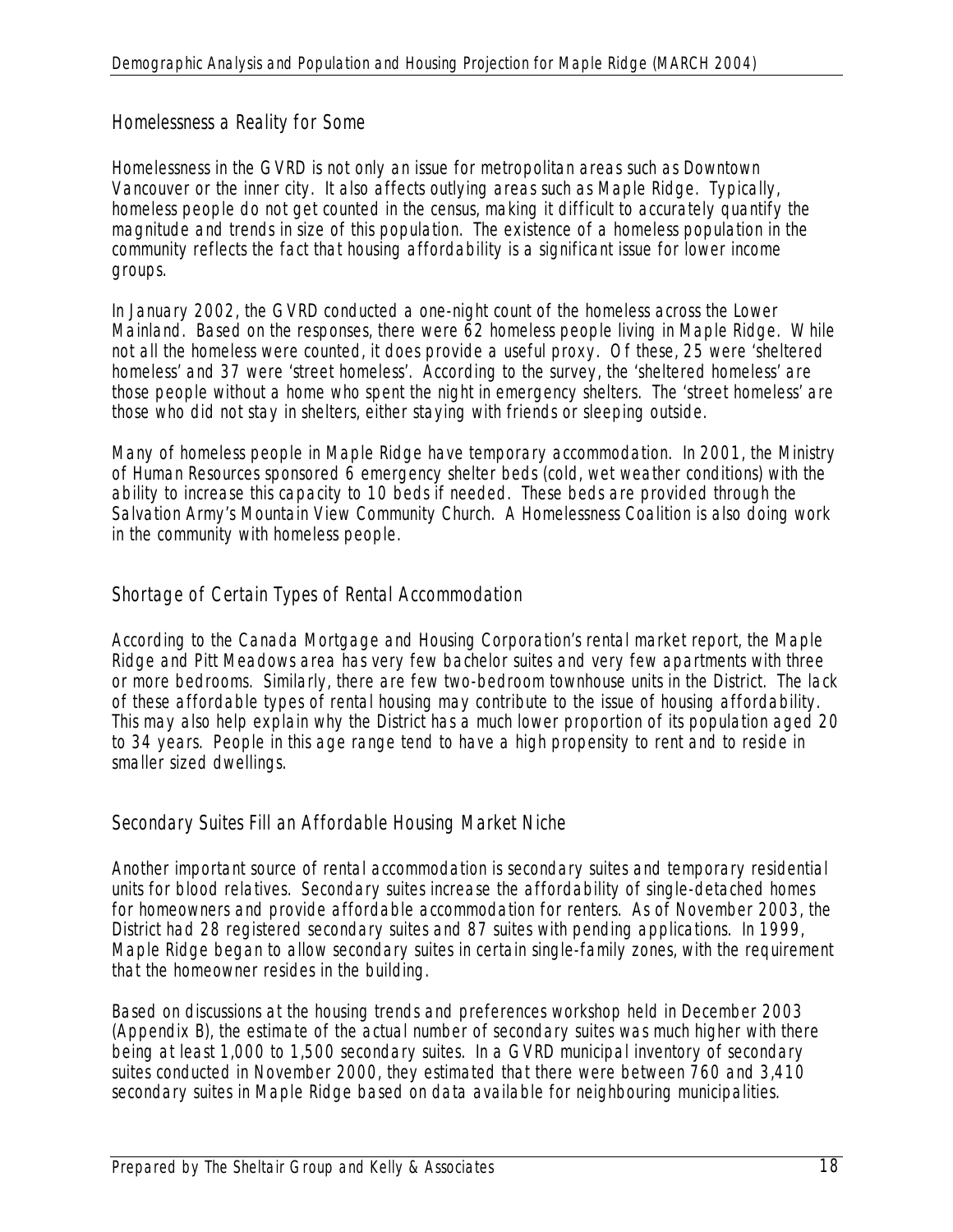### *Seniors Housing Increasing in Maple Ridge and Greater Vancouver*

The Canada Mortgage and Housing Corporation estimated that in 2002 the Maple Ridge and Pitt Meadows area had 170 units in congregate residences, 416 units in care homes and 439 units in retirement residences. Congregate care residences are independent living units with housekeeping, laundry and common meal services. Between 1998 and 2002, the number of congregate residences tripled in Greater Vancouver. Housing for seniors also includes options such as home care, independent living and assisted living.

The demand for seniors housing is anticipated to increase as the population in Maple Ridge and Greater Vancouver ages over the coming decades, as described in subsequent sections of this report.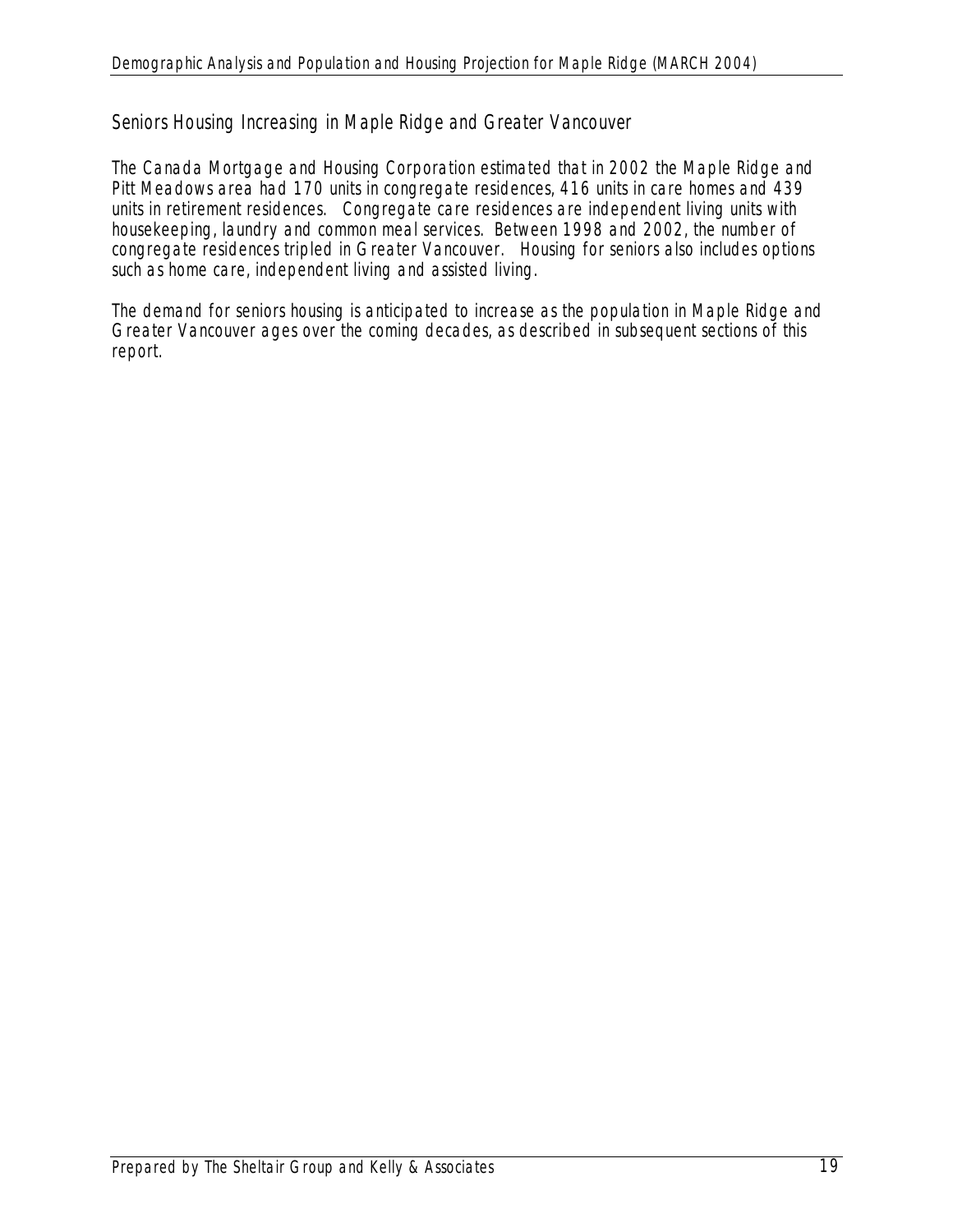# New Housing Preferences and Seniors Housing Preferences

The following section describes housing preferences for two segments of the housing market in Maple Ridge. The first subsection presents the results of a survey of prospective new home buyers. The second subsection, describes the housing choices and preferences of seniors in greater detail.

# *CMHC Consumer Intent to Buy A Home Survey Results for 2001 and 2002*

The Canada Mortgage and Housing Corporation (CMHC) Consumer Intent to Buy a Home Survey is used to explore housing preferences and attitudes for Maple Ridge. The purpose of the section is to help better understand who is considering buying in Maple Ridge and what type of home are they considering purchasing. Last completed in 2002, this is a survey of approximately 4,000 households in the Vancouver Metropolitan Area of which approximately 10% had the intent to buy a home over the next 6 to 12 month period. Custom data was obtained for those respondents considering to buy a home in Maple Ridge or Pitt Meadows. The results given in this report were based on an aggregate of 2001 (18 respondents) and 2002 data (12 respondents). Due to the small sample size, the data should be interpreted only as a rough proxy for actual housing intentions.

Key findings from the CMHC survey include:

- Over 80% of the respondents who had the intent of buying a home were seeking to purchase a single detached home
- Approximately 63% were looking to buy a pre-owned home
- Over 63% were looking for a home in the \$200,000 to \$350,000 price range
- 60% were thinking of buying a home that was larger than their current residence while 20% were seeking a smaller home, and the remainder were looking for a similar sized home
- $\bullet$  50% were looking for a home between 1,600 and 2,500 ft<sup>2</sup> in size
- Almost 25% were looking for a home greater than 2,500 ft<sup>2</sup> in size
- 29% indicated that the most important reason why they were thinking of purchasing a home in the next year was to change from renting or want to build equity or are looking for a home as an investment
- 23% indicated that the need for a larger or better home or upgrade was the most important reason why they were thinking of purchasing a home
- 19% indicated that they no longer require a large home as the main reason for purchasing a home
- 6% indicated that the most important reason for purchasing a home was because they wanted acreage
- 87% of respondents were between 25 to 54 years of age; 40% were between 35 and 44 years of age
- 67% were married or common-law
- 35% had two people currently in their household and 58% had 3 or more persons currently in their household, and
- 53% were owners and 47% were currently renters.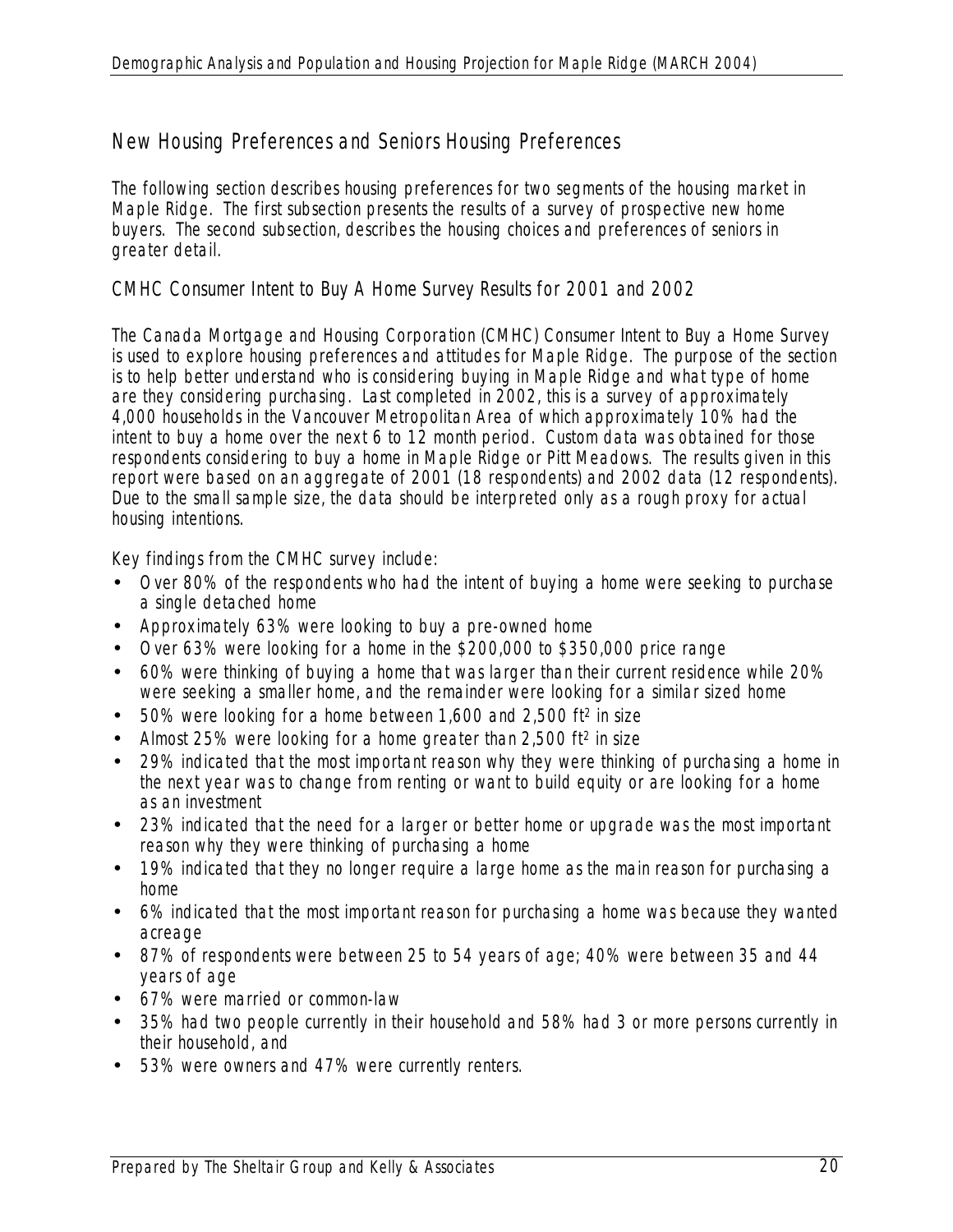The survey results reinforce the perspective that Maple Ridge is attracting family-oriented households seeking affordable housing. The survey results also reflect the fact that lifestyle is an important reason for people to move to Maple Ridge. This is indicated by the large proportion of survey respondents looking for more expensive housing or homes with a large floor area. Detailed results from the CMHC survey are included in Appendix C.

# *Seniors Housing Preferences*

Due to the increasing portion of seniors that are anticipated to comprise the 2031 population in Maple Ridge, some additional information is included for seniors.

Maintainer rate data indicate that the majority of people that are 55 years of age and over still prefer to live in single-detached homes. However, the propensity to choose to live in apartments increases significantly and reaches a peak for those that are 75 years of age and older.

The majority of seniors live in private dwellings. In a report prepared by the Urban Futures Institute entitled *Housing British Columbia's Seniors in the Next 30 Years*, over 98% of the population aged 55 to 74 live in private dwellings in 1996. At 75 years of age and older, this falls to 89% of this age group living in private dwellings.

The proportion of the population that do not live in private dwellings live in what the census terms a 'collective dwelling'. 'Collective dwellings' include institutional, service collective, and communal dwellings that are shared as result of need or imposition in the case of a correctional facility. Of the seniors that live in collective dwellings, 92% lived in institutional collective dwellings which include hospitals and care facilities in 1996. As the seniors age into the 65 and the 75 and over categories, the propensity to live in collective dwelling increases from about 1% to 11%. The Urban Futures Institute indicates that the most significant growth in seniors collective dwelling accommodation demand will be for living in care facilities and seniors residences.

Canada Mortgage and Housing Corporation have identified that the average age of senior's living in apartments is 72.7 years of age. The average age for congregate care is 83.5 years of age. The average age for personal care, intermediate care, extended care and multi-level care is all between 82.8 years of age and 84.6 years of age.3

The top "push" reasons identified by CMHC for seniors moving include:

- Change in health or physical strength (28.5%)
- Difficulty in looking after residence (20%)
- Desire to be with others of the same age (21%)

The top "pull" reasons why seniors move as identified in a CMHC survey include:

- Quality of the unit (40%)
- Attractiveness of the project (39%)
- Proximity to facilities and services (36%)
- Services available for premises (36%)
- Recreational facilities and services (31%)

 $\overline{a}$ 3 Cited in Canada Mortgage and Housing Corporations *Senior Housing Market Survey - Metro Vancouver 2001*.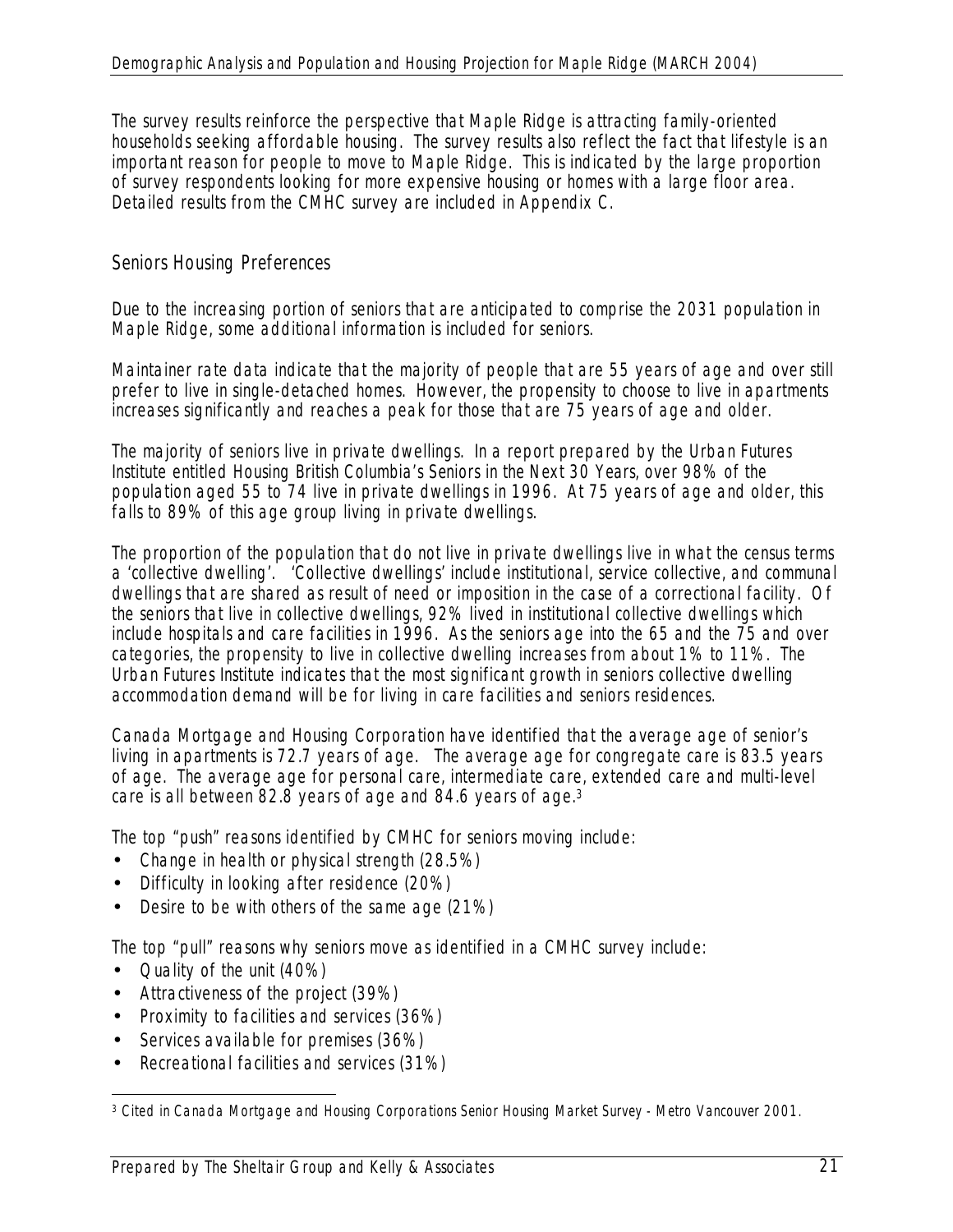- Friends or relatives live nearby (27%)
- Children or relatives live nearby (27%)

The key "pull" factors over which the district has significant influence over is the proximity to facilities and services and the availability of community recreational facilities and services. The development of more complete communities can make daily living much easier and convenient for seniors.

A detailed analysis of housing demand for this segment of the market would need to take these finding and trends into consideration.

# Summary and Conclusions

Maple Ridge has experienced rapid growth over the last 30 years, more than doubling in population to over 63,000 people. This population increase is associated with a transition to a more urban centered community, although Maple Ridge still retains its agricultural roots.

According to the District of Maple Ridge 2003 Community Survey, people currently living in Maple Ridge enjoy the smaller community size, rural character, access to the outdoors, community spirit, and appreciate the recreational and other amenities offered in the community. These attractive features, combined with relatively lower housing prices, are a strong draw especially for younger families.

Maple Ridge has a much higher proportion of young families and children than Greater Vancouver. In addition, Maple Ridge's ethnic profile is dissimilar from the rest of Greater Vancouver with a much smaller proportion of visible minorities.

Maple Ridge is not just a bedroom community for other municipalities in Greater Vancouver. Approximately 37% of the labour force both lives and works in Maple Ridge, which is very high for outlying communities.

Although single-detached houses are the dominant housing style, its share of the total housing stock has been declining over the last 25 years in favour of higher density development. This change has largely been precipitated by smaller household sizes, higher land costs, and affordability issues. The mix in new housing has created a more diverse community in terms of residential homes.

There is a housing affordability issue in Maple Ridge, particularly with rental accommodation, that is similar to other municipalities in Greater Vancouver. Maple Ridge also has a number of homeless people, reflecting the issue of affordability in the region.

There has been a trend towards increased specialized housing for segments of the senior's market in Maple Ridge and the GVRD, including the development of congregate residences, care homes, and retirement residences. For example, there has been a tripling of congregate care residences in the GVRD between 1998 and 2002.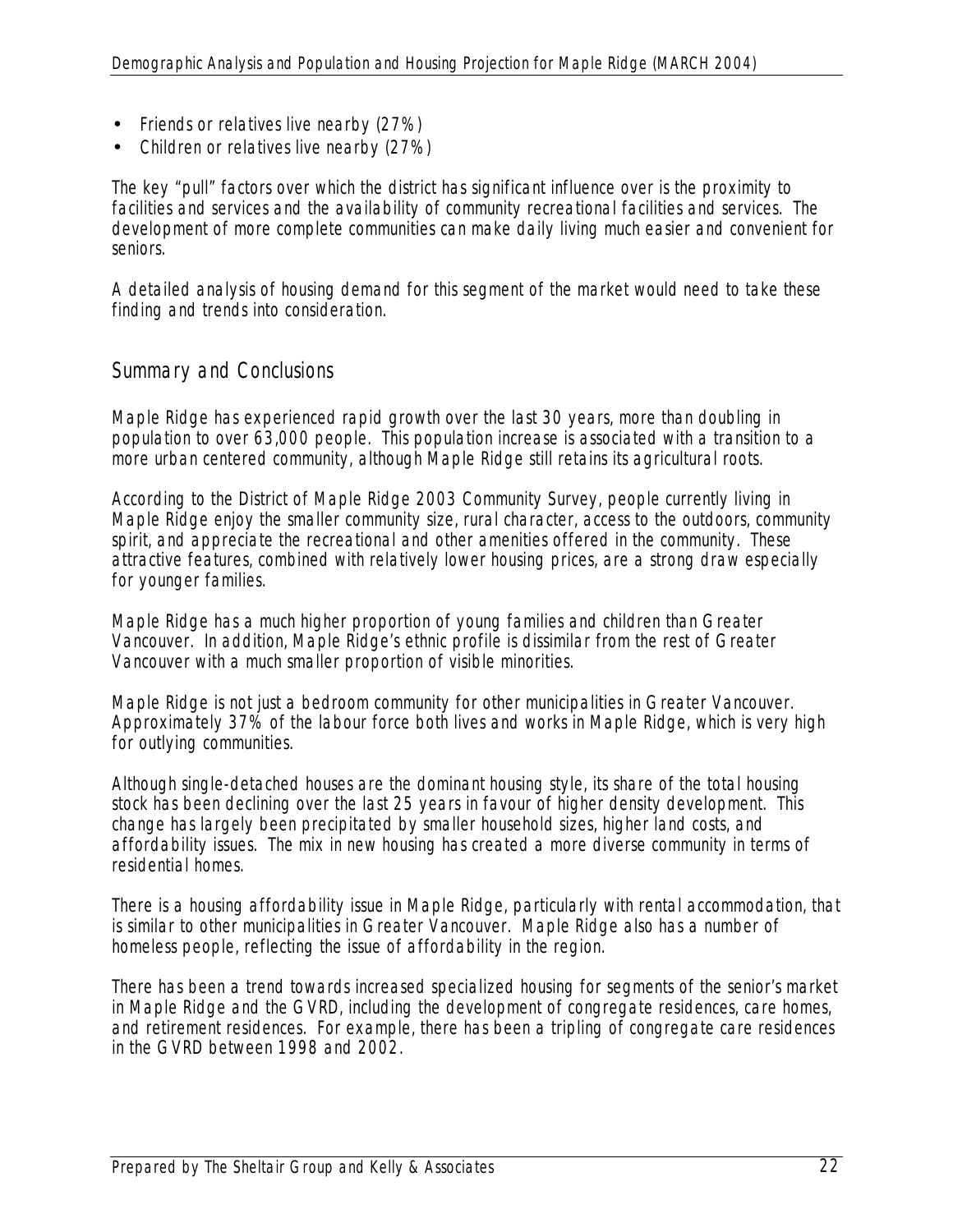# **3. Forces Shaping Maple Ridge's Population and Housing Growth**

Different forces exist that can either promote or limit the population and housing growth in Maple Ridge. **Drivers** are forces that have a positive influence on population and housing growth. **Constraints** are forces that have a negative or limiting influence on population and housing growth.

### **Drivers**

The following key drivers will have a significant influence on the population and housing growth in Maple Ridge over the next three decades.

#### *Population Growth*

There are two components of population change in an area:

- *Natural Increase* the difference between the number of births and the number of deaths, which is in part a function of the age structure of the existing population
- *Net Migration* the amount by which the inflow of migrants exceeds the outflow of migrants, which is strongly influenced by many factors such as employment opportunities, cost of living and lifestyle choices in the receiving area and at the original location of migrants and at the provincial, national, and international scales

The future population of an area is calculated using the following formula:

*Future Population = Current Population Estimate + Natural Increase + Net Migration* 

#### *Natural Increase*

According to the latest BC Stats Population projection (PEOPLE 28) for the Maple Ridge Local Health Area, natural increase will be positive (excess of births over deaths) until the year 2026 (Figure 3-1). In contrast, the GVRD is expected to have a negative natural increase by between 2011 and 2016. The District of Maple Ridge has a higher fertility rate and higher proportion of children compared to the province as a whole.

#### *Net Migration*

As with the GVRD, net migration is expected to be the driving force of population change in Maple Ridge. It is anticipated that there will be a positive net migration to the District over the next three decades. There is much more uncertainty about net migration than net natural increase. The net migration to the region also affects the net migration to the District.

Net migration, particularly from international sources, can not only change the size of the population, but its age and ethnic mix in the community.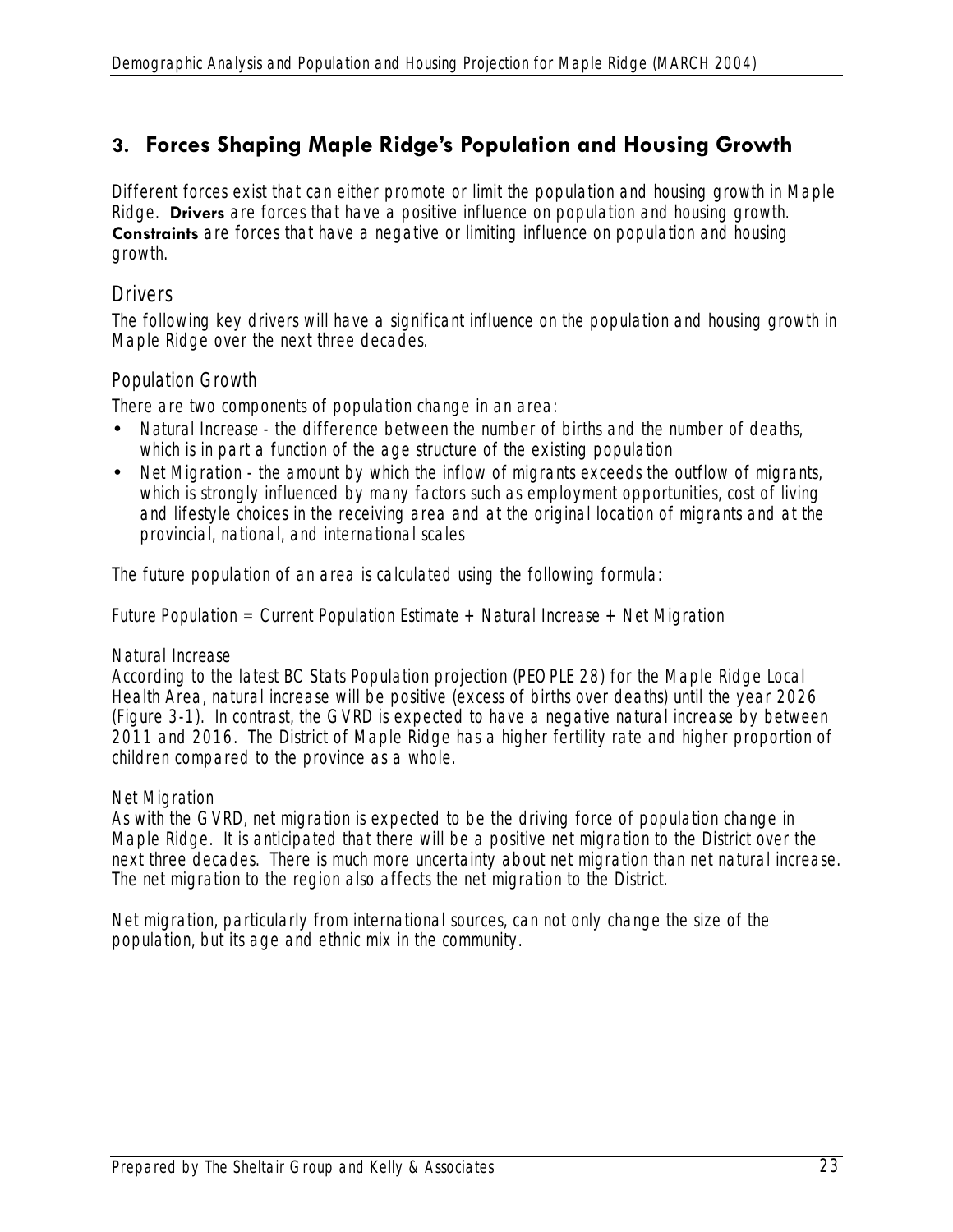

**Figure 3-1: Projected Natural Increase and Net Migration Rates, Maple Ridge Local Health Area, 1986-2031** 

# *Changing Age Composition of Population*

The population's changing age composition is an important driver of future housing demand in Maple Ridge. The median age in the District was 28.6 years in 1976. By 2001, the District's median age had increased over 8 years, to 36.7 years. According to the BC Stats population projection for the Maple Ridge Local Health Area, the median age for the local health area is anticipated to increase to 44.6 years by 2031, reflecting an aging population in the area (Figure 3-2). The District of Maple Ridge's median age is expected to closely reflect that of the Local Health Area. In 2031, Maple Ridge will still have a younger population than that which exists today in West Vancouver and White Rock (median ages of 47 and 50.9 in 2001, respectively).

The BC Stats population projection for the Maple Ridge Local Health Area indicates that the proportion of the population 65 years of age and older is expected to increase from about 11% in 2001 to 21% by 2031. Including those 55 years of age and older, the proportion is expected to increase from 18% in 2001 to over 34% by 2031. The proportion of the population under the age of 25 is expected to decrease from 35% in 2001 to 23% by 2031. Finally, the proportion of the population in the 25-44 age range is expected to decline from 2001 levels, but this change is not anticipated to be as pronounced as the other age categories.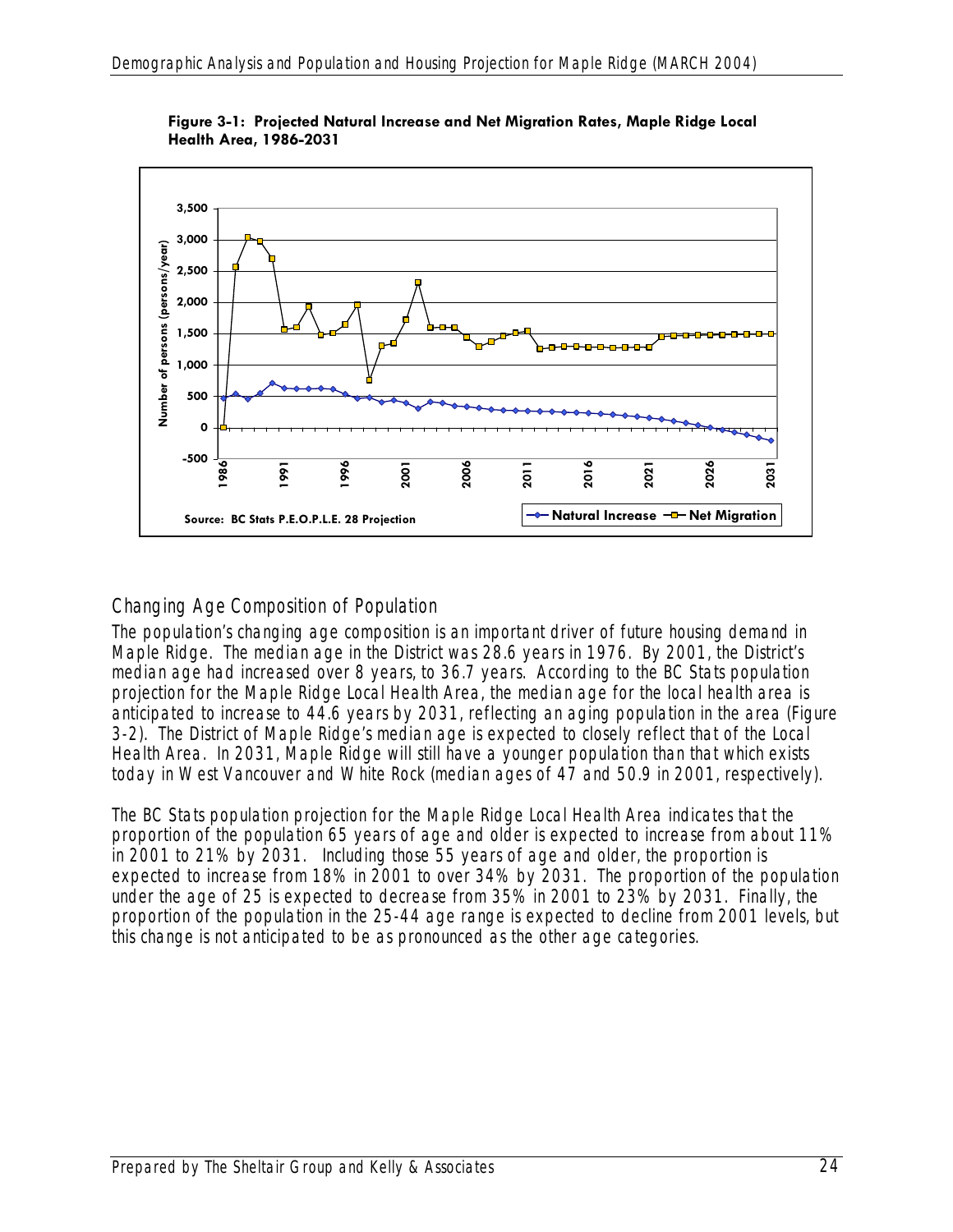

**Figure 3-2: Historical and Projected Median Age, Maple Ridge Local Health Area, 1986-2031** 

# *Declining Average Household Size*

The average household size has declined from 3.3 in 1971 to 2.76 in 2001, reflecting trends in family composition and a decline in the birth rate. The average household size in Maple Ridge is projected to continue to decline, primarily as a result of changing family composition. The declining trend means that households will be growing at a faster rate than the population over the next three decades. This means that the demand for new housing would increase even if the population did not grow. In addition, the decline in average household size suggests a shift towards an increased share of smaller homes and other ground-oriented units and apartments to better match the declining average household size.

# *New Fraser River Crossing and Other Transportation Infrastructure Investments*

The New Fraser River Crossing and the proposed Abernethy Connector, which are anticipated to receive certification by March 2004, will likely have a positive impact on population and housing growth in Maple Ridge. Expected to open in 2007 at a cost of approximately \$600 million, the New Fraser River Crossing will improve north-south traffic flow, thus reducing travel times across the river by 20 to 30 minutes or more. The Abernethy Connector would provide an alternate east/west route through Maple Ridge to the crossing.

A study prepared by Hudema Consulting and TyPlan Consulting4 has reviewed the impacts of bridges on population growth in various jurisdictions across North America and the Lower Mainland. This review indicates that population growth is generally accelerated as a result of bridge construction. A similar impact is anticipated to occur in Maple Ridge with the construction of the New Fraser River Crossing.

 $\overline{a}$ 4 New Fraser River Crossing Project Socio-Community and Socio-Economic Comparative Assessment, Hudema Consulting and TyPlan Consulting Ltd, 2003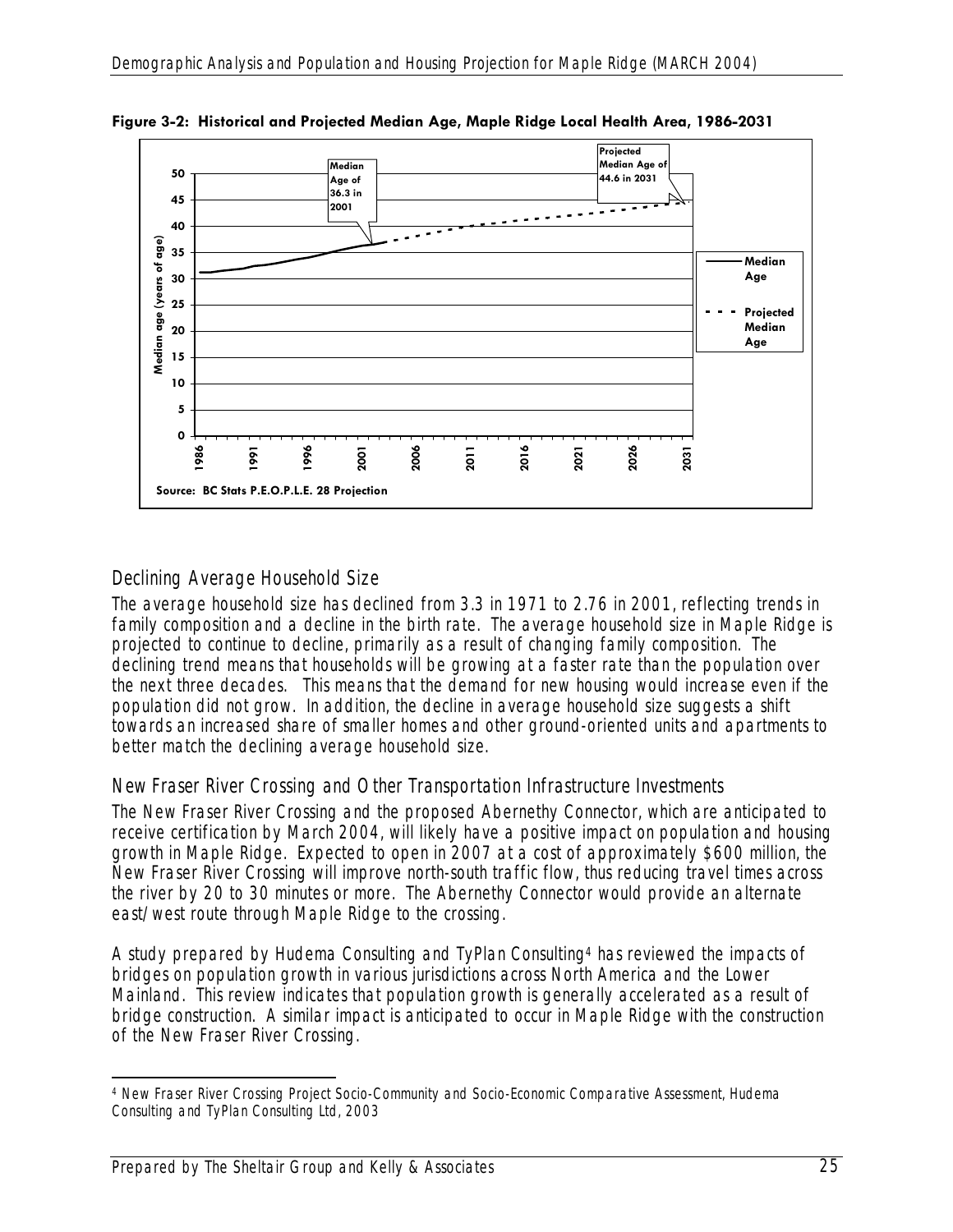Transportation constraints have had a negative effect on population growth in Maple Ridge. The current constraints are with north-south movement across the Fraser River and with east-west movement across the Pitt River. The addition of the New Fraser River Crossing will remove to some extent the constraint regarding north-south movement. The Hudema and TyPlan study indicated that the bridge is expected to significantly impact accessibility, visibility, availability and demand for land. This in turn will create induced population growth and development. According to this study, of all adjacent municipalities, Maple Ridge is anticipated to experience the largest impact on population growth. In fact, out of the four most affected municipalities, Maple Ridge is estimated to receive almost 50% of the additional 20,000 to 25,000 people attributed to the bridge construction.

The Greater Vancouver Transportation Authority anticipates that the bridge will be tolled to recover some of the costs of the \$600 million investment. This toll is not accounted for in the Hudema and TyPlan study. Due to its dampening effect, this toll will likely be more restrictive to population and housing growth than the study indicates. While the bridge will be a boon to those already living in Maple Ridge, the toll on the bridge could well be a factor in the decision of others to move to Maple Ridge as it is an additional expense of living in the district.

Other future transportation improvements, such as additional lanes across the Pitt River or the potential twinning of the Port Mann Bridge, may also have a positive impact on population growth by promoting east-west movement into and out of the District.

# *Olympics*

In 2010, Vancouver and Whistler will be hosting the Winter Olympic Games. A study on the Winter Olympic Games<sup>5</sup> and the Vancouver Convention and Exhibition Centre expansion estimated an economic impact of 126,000 to 228,000 person years of employment and \$6.1 to \$10.7 billion dollars in economic activity. These figures include direct, indirect and induced incremental economic impacts. While the main impact will be in the Whistler-Vancouver corridor, there will be some smaller spillover effects to other parts of the Greater Vancouver, including Maple Ridge. In particular, the Olympics are expected to significantly stimulate the construction industry.

The Olympics and Vancouver Convention and Exhibition Centre expansion will support employment growth and provides an extra boost to provide underlying strength to both population growth and housing demand in Greater Vancouver. It is anticipated that the impact on Maple Ridge would be much less than the areas where Olympic venues and being built or upgraded or the communities in between Vancouver and Whistler.

# *Regional Economy and Livability*

The attractiveness of Greater Vancouver as a place to live and do business impacts population and housing growth throughout the region. In a 2003 quality of life survey by Mercer Human Resource Consulting6, Greater Vancouver was ranked second overall amongst world cities after Zurich, Switzerland. The image of Greater Vancouver as a place with high livability and quality of life is likely to impact population growth over the coming decades. The attractiveness of Greater Vancouver makes it a desirable place for companies to locate, and for migrants from

 $\overline{a}$ 5 "Economic Impact of the Winter Olympic and Paralympic Games: An Update" final report prepared by InterVistas Consulting for the Minister of State for Community Charter and Olympic Bid, November 2002

<sup>6</sup> Overall Rankings - Quality of Life Survey 2003 by Mercer Human Resource Consulting.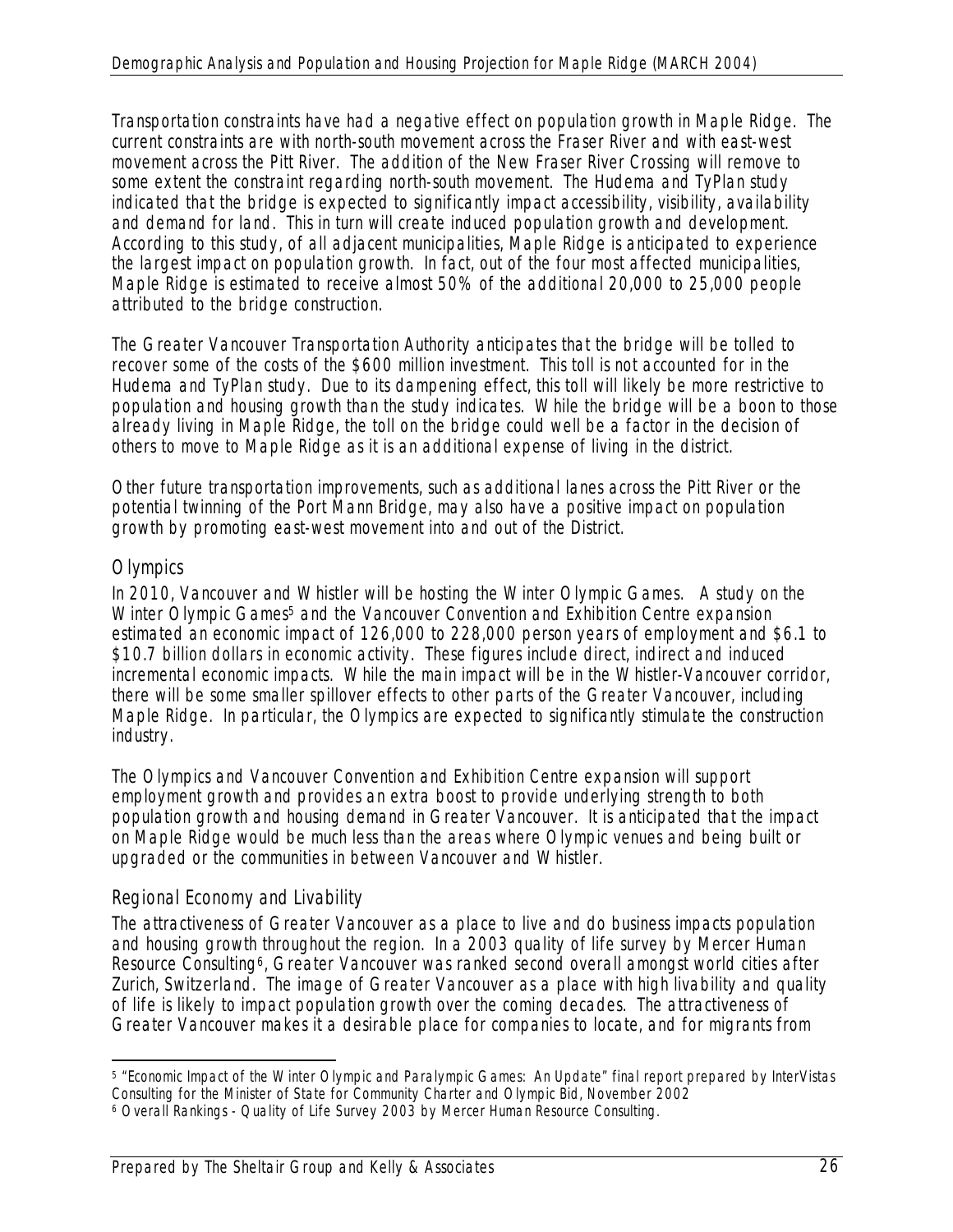elsewhere in Canada and internationally to live. These positive growth impacts spill over to outlying municipalities, such as Maple Ridge.

The metropolitan economy has a significant influence on employment in the region, which affects all municipalities. The resiliency and success of the economy in Greater Vancouver and BC, relative to Alberta and eastern Canada, plays a large role in attracting migrants from within and outside Canada.

### *Amenities and Differential Housing Prices*

Maple Ridge has an image of a livable community in the Lower Mainland. In particular, the District has many amenities that make it a desirable place to live, including high quality recreational facilities. In the District of Maple Ridge Strategic Plan Community Survey (March 2003), residents attributed several factors for why they enjoyed living in Maple, including:

- Small town feel of the community
- Rural character
- Access to the outdoors and recreational facilities, and
- Affordability of housing.

Another driver is the differential housing prices between Maple Ridge and other municipalities in Greater Vancouver and the Fraser Valley Regional District. Currently, housing prices are much more affordable in Maple Ridge relative to most other municipalities in the GVRD. The magnitude of this differential can spur growth in Maple Ridge.

# *Macroeconomic Forces*

There are many other forces that affect housing demand, including low interest rates and mortgage rates. As Maple Ridge is primarily a community of homeowners, interest rates and mortgage rates will have an impact on demand for new housing. These are influenced in turn by macroeconomic forces such as the state of the Canadian, U.S., and world economies. Macroeconomic forces can also affect immigration rates and patterns.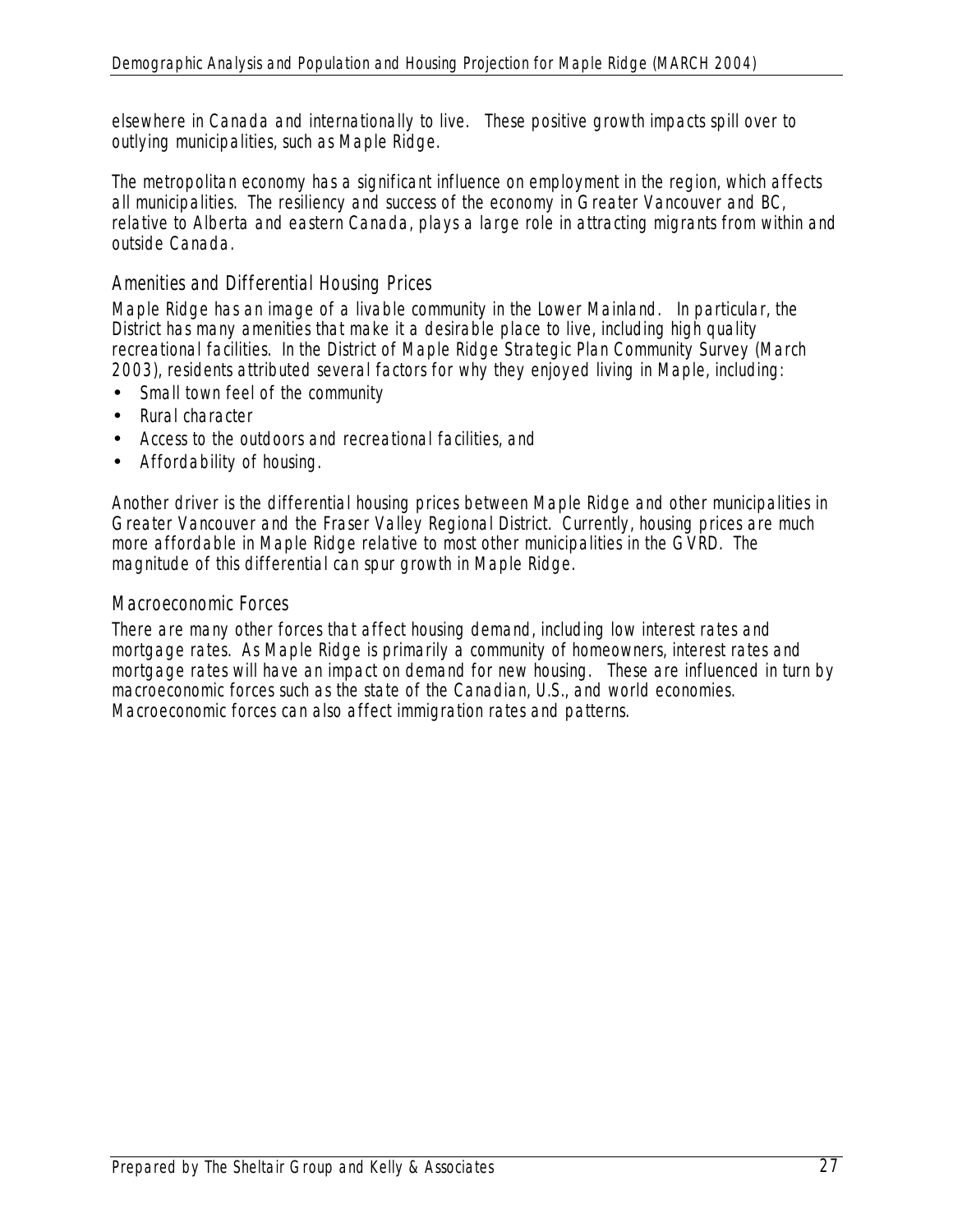# **Constraints**

The following key constraints are likely to limit or slow population and housing growth in Maple Ridge over the next three decades.

# *Availability of Residential Land Supply*

A key factor that the District of Maple Ridge can influence is the amount of land available for residential development. According to the current OCP designations, the total housing capacity for the District is approximately 35,100 dwelling units. The current capacity is lower than that from the 1996 OCP levels of 41,700 based on revised estimates by the District. Capacity from certain areas, such as Silver Valley, were estimated to be lower than identified in the 1996 OCP.

Currently, there are approximately 22,580 occupied private dwelling units in Maple Ridge. At current OCP designations, the remaining available capacity in the District is for 12,560 units. However, these capacity figures do not include the urban reserve. If this land area were included, the capacity would increase by approximately 7,750 dwelling units, to a total capacity of 42,750 units. The majority of the District's housing capacity is located within the designated urban areas. These housing capacity figures do not include secondary suites.

|                                       | <b>Estimated Capacity</b><br>based on OCP land use<br>designations<br>(total units) | <b>Existing Units,</b><br>2001<br>(total units) | Remaining<br>Capacity<br>(total units) |
|---------------------------------------|-------------------------------------------------------------------------------------|-------------------------------------------------|----------------------------------------|
| Urban Areas                           | 31,130                                                                              | 18,770                                          | 12,360                                 |
| <b>Rural Areas</b><br><b>Subtotal</b> | 4,010<br>35,140                                                                     | 3,610<br>22,380                                 | 400<br>12,760                          |
| Urban Reserve                         | 7,750                                                                               | 200                                             | 7,550                                  |
| <b>TOTAL</b>                          | 42,890                                                                              | 22,580                                          | 20,310                                 |

#### **Table 3-1: Estimated Housing Capacity by Geographic Area**

The key capacity constraint for the District is its availability of land for single-detached houses and other ground-oriented units. There is capacity for a total of 20,400 single detached houses and 7,600 other ground-oriented units. The District is fast approaching its capacity for both these housing types. In fact, there is remaining capacity for less than an additional 6,000 single detached houses and for just over an additional 3,000 other ground-oriented units.

#### **Table 3-2: Estimated Total and Remaining Housing Capacity by Structural Type based on Current OCP land use designations (excluding Urban Reserve)**

|                             | <b>Estimated Capacity</b> |                        |               |
|-----------------------------|---------------------------|------------------------|---------------|
|                             | based on OCP land         | <b>Existing Units,</b> | Remaining     |
|                             | use designations          | 2001                   | Capacity      |
|                             | (total units)             | (total units)          | (total units) |
| Single detached houses      | 20,380                    | 14,650                 | 5,730         |
| Other ground oriented units | 7,630                     | 4,380                  | 3,250         |
| Apartment units             | 7,140                     | 3,560                  | 3,580         |
| <b>TOTAL</b>                | 35,140                    | 22,580                 | 12,560        |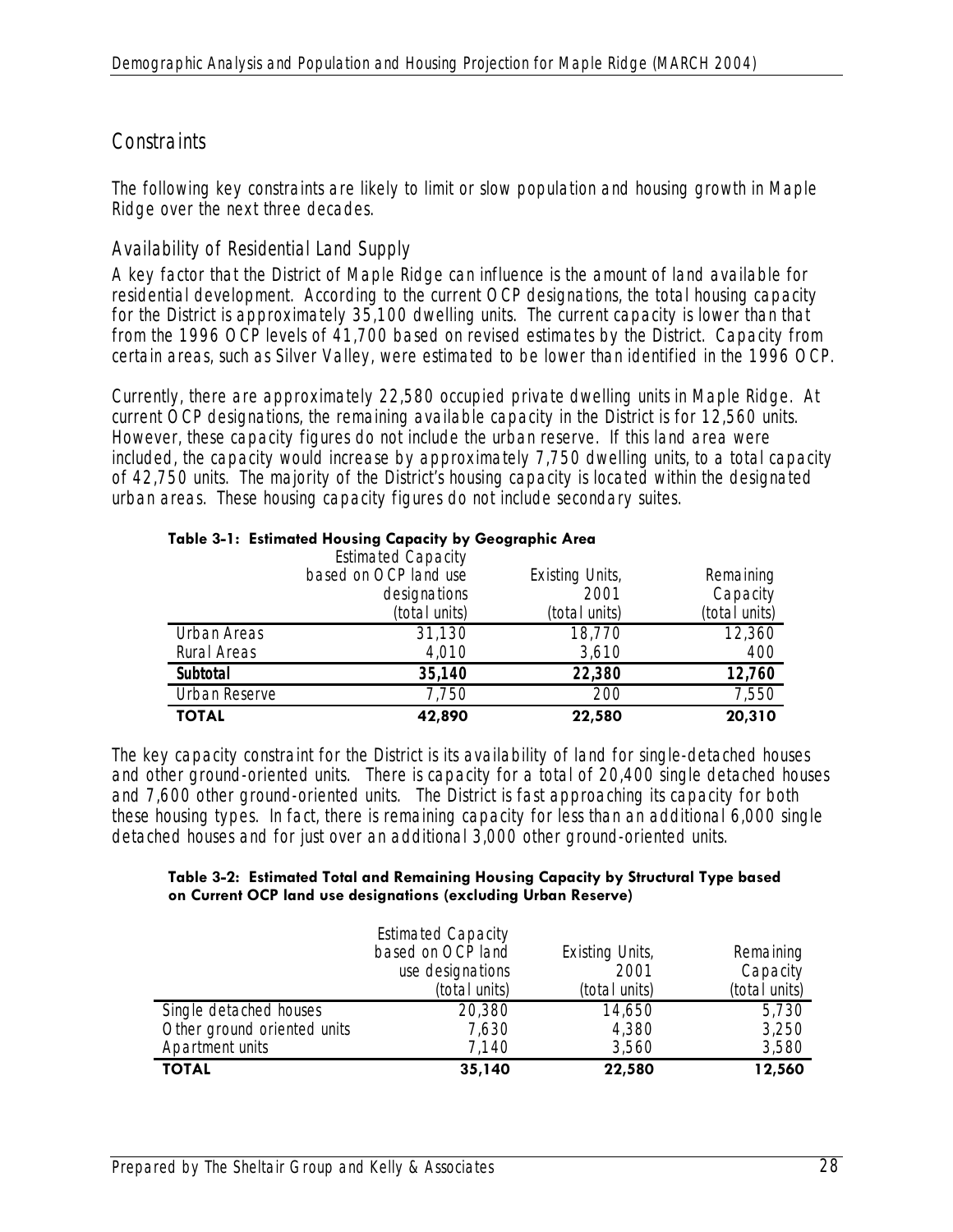The large number of streams and floodplains in the District also acts as a constraint on the housing capacity in Maple Ridge. Policies to protect these areas limit the housing capacity for the District. Ironically, policies to protect streams and other natural habitat also act as a population driver since the high environmental quality is a major attraction for people who live or want to move to Maple Ridge.

Availability of residential land supply acts as a constraint not only at the municipal level, but also at a regional one. The availability of land, particularly for single-detached homes, in Greater Vancouver can influence the influx of people to Maple Ridge.

The GVRD's Livable Region Strategic Plan (LRSP) designates Maple Ridge as a regional town centre. In addition, it designates Maple Ridge as being entirely outside the growth concentration area. Overall, growth may be less than expected in the absence of the growth concentration area designation. Even so, there will likely be growth in Maple Ridge regardless of this policy constraint because of limited land availability for development in the GVRD.

#### *Transportation Bottlenecks*

Another constraint that is likely limiting the population growth in Maple Ridge is transportation bottlenecks, particularly associated with the Pitt River Bridge. While the new Fraser River Crossing will significantly improve north-south transportation, east-west moving traffic may still be a constraint. This could influence people's choices of where to live, particularly if they need to commute to employment locations west of the Pitt River.

### *Energy Prices*

An external constraint on growth in the District is the potential increase in energy prices. It is anticipated that over the next three decades natural gas and gasoline prices will rise significantly in North America. These higher energy prices will affect the costs for space and hot water heating, which will likely increase the relative cost to maintain a home, particularly for residents of single-detached homes. Higher gasoline and transportation fuel prices may also affect the attractiveness of Maple Ridge for people who commute long distances. In essence, rising energy prices raises the total living costs associated with outlying areas such as Maple Ridge, thus constraining the demand for housing.

### *Increased Housing Costs*

Rising housing costs have resulted in recent years because of higher insurance costs, a shortage of skilled labour in various trades such as construction, and increasing prices of building materials. All of these factors affect the affordability of the housing market and can therefore constrain housing demand.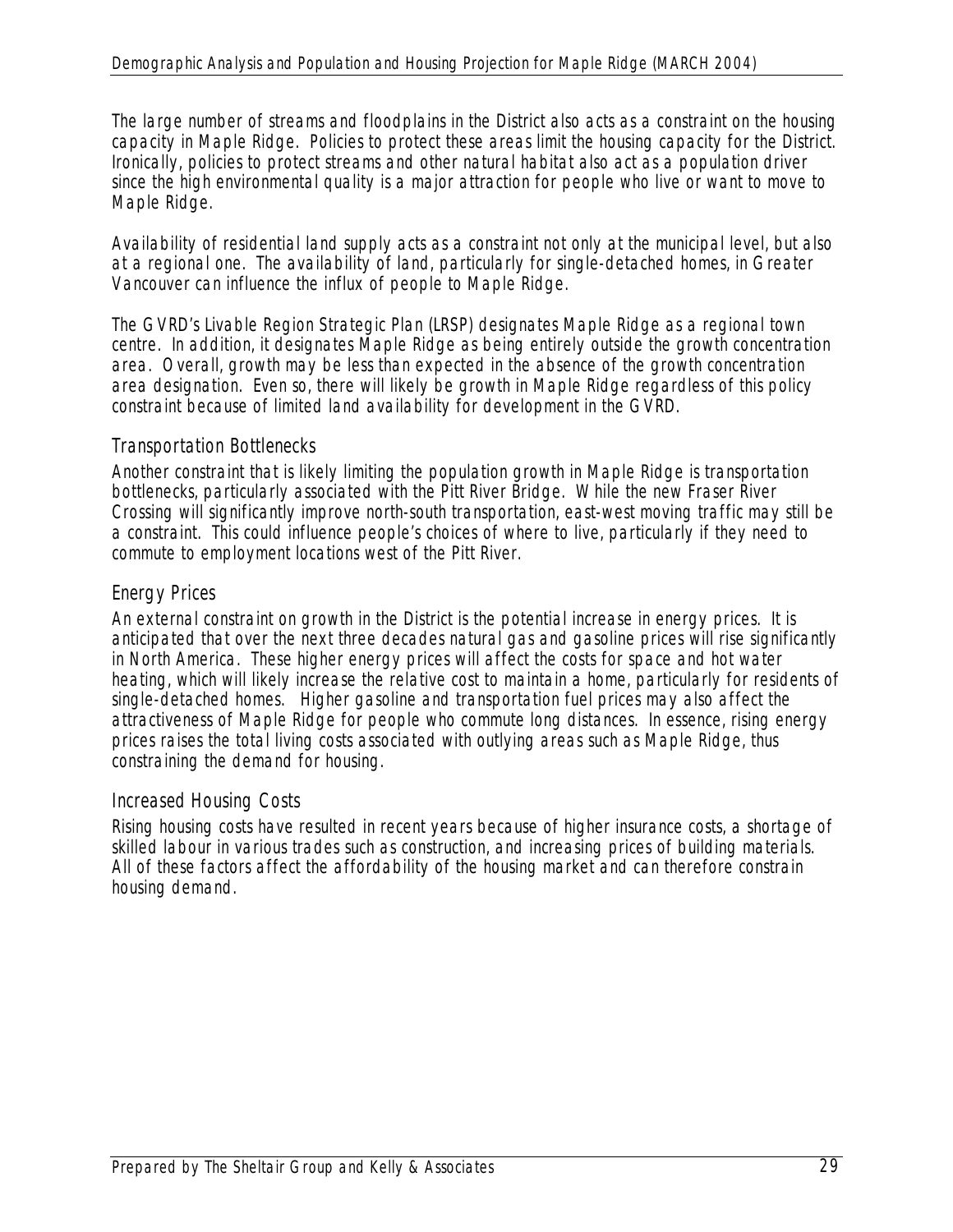# **4. Base Case Population and Housing Projection, 2001-2031**

Review of Existing Population Projections

This section reviews three existing population projections for Maple Ridge, each of which reflects different assumptions about the growth of the municipality (Table 4-1). These projections range from 95,700 to 108,000 for the year 2021.7

|                                                                                                                                        | <b>Baseline</b><br><b>Year for</b><br>Projection | Compound<br><b>Average Growth</b><br>Rate          | Population<br>(2021) | Population<br>(2031) |
|----------------------------------------------------------------------------------------------------------------------------------------|--------------------------------------------------|----------------------------------------------------|----------------------|----------------------|
| <b>Growth over</b><br>last 30 years                                                                                                    | 1971                                             | 3.21%<br>(1971 to 2001)                            | N/A                  | N/A                  |
| 1996 OCP<br>Projection                                                                                                                 | 1991                                             | 3.00%<br>(1996 to 2021)                            | 122,900              | N/A                  |
| <b>GVRD</b><br>Growth<br>Management<br><b>Scenario</b><br>Projection<br>(version $4.0$ )                                               | 1996                                             | 2.05%<br>(1996 to 2021)                            | 97,200               | N/A                  |
| Hudema<br>Consulting<br>and TyPlan<br>Consulting<br>Projection<br>(with<br>expected<br>impact from<br><b>Fraser River</b><br>Crossing) | 1996 and<br>2001                                 | 2.47%<br>(2001 to 2021)                            | 108,000              | N/A                  |
| <b>BC Stats</b><br><b>PEOPLE 28</b><br>Projection<br>for Maple<br>Ridge*                                                               | 2002                                             | 1.86%<br>(2001 to 2021)<br>1.67% (2001 to<br>2031) | 95,700               | 108,900              |

#### **Table 4-1: Comparison of Existing Population Projections for District of Maple Ridge**

The BC Stats PEOPLE 28 projection was for the Maple Ridge Local Health Area and factored to the District of Maple Ridge by The Sheltair Group.

The **BC Stats PEOPLE 28** population projection was prepared in 2003 and is the only one that extends to 2031. This projection was for the Maple Ridge Local Health Area, which includes

 $\overline{a}$ 7 By comparison, the population projection contained in the 1996 Official Community Plan was 122,900 for the year 2021. This projection is excluded from further analysis because it is not based on an age cohort survival model or model of net migration, and the housing capacity figures used in that analysis are out of date.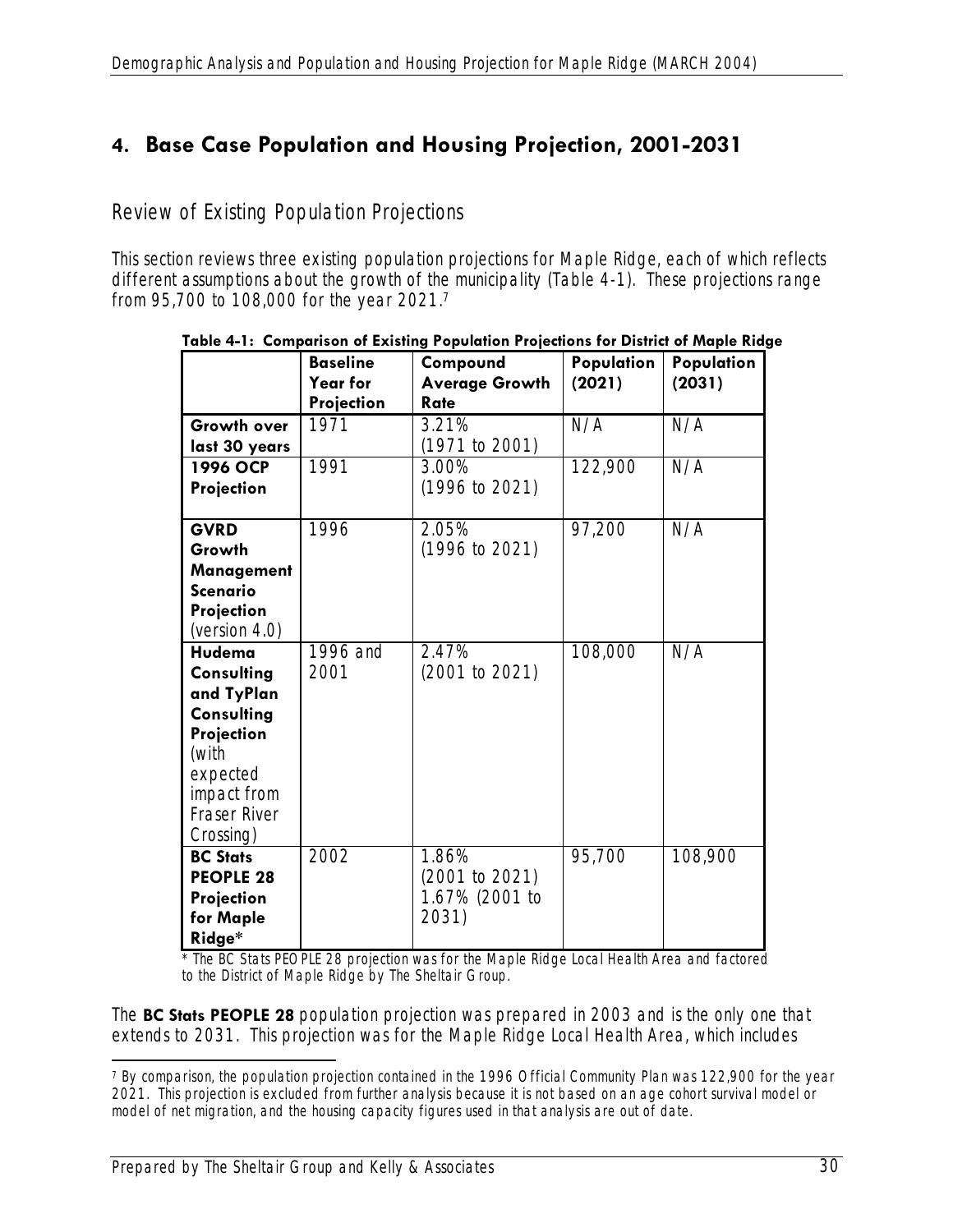Maple Ridge, Pitt Meadows, and the local Indian reserves. The District of Maple Ridge was factored out from the rest of the Local Health Area to obtain a population projection solely for the municipality. Using this approach, the projected population for Maple Ridge is 108,900 in 2031, representing a compound growth rate of 1.67% over the projection period. The population size is projected to be 95,700 in 2021 based on the projection. The BC Stats projection is based on an age cohort survival model and includes a model of net migration to the local health area. The BC Stats projection also provides a breakdown of population by 5-year age cohorts, which shows how age composition changes over the projection period. According to staff from the GVRD, the latest BC Stats P.E.O.P.L.E. projection does account for the new Fraser River Crossing.

The **GVRD's Growth Management Scenario 4.0** projects that the District's population will reach 97,200 by 2021, representing a compound growth rate of 2.05% since 1996. The GVRD is planning to update its Growth Management Scenario in 2004 and to extend its forecast to 2031. According to the GVRD, the Fraser River Crossing was included in the Growth Management Scenario 4.0.

In comparison, the population projection from **Hudema and TyPlan** is for 108,000 people in 2021, which represents a compound growth rate of 2.47% from 2001 to 2021. This projection is almost 13,000 higher than the BC Stats and GVRD projections. Hudema and TyPlan were retained by the Fraser River Crossing project to conduct a comparative Socio-Community and Socio-Economic Impact Assessment of the proposed Fraser River Crossing. As part of this project, a study was conducted to examine the induced population growth resulting from the proposed crossing. The authors of the study contend that population growth will be faster than the rate projected by the GVRD's Growth Management Scenario 4.0 because of the benefits of improved access, new jobs in construction, commercial growth and development resulting from the project.

Hudema and TyPlan adjusted the GVRD projection upwards by approximately 4% based on an analysis of empirical population changes associated with the Mission Bridge (1973), the Iron Workers Memorial Bridge (1960), the Highway 90/91A and bridge (1986/89), and from a literature review of transportation projects in North America.

It is believed that the Hudema and TyPlan population projection does not account for several critical parameters:

- According to GVRD staff, the GVRD Growth Management Scenario 4.0 projection and the BC Stats P.E.O.P.L.E. already account for the bridge in their population projection. The BC Stats population projection shows a relatively high short-term population growth rate followed by declining growth rates past 2011. This is consistent with our view that the bridge would affect short term growth rates in the municipality, but in the long-term there would be no major difference in the population growth of the municipality.
- The Hudema and TyPlan population projection does not take into account housing capacity constraints. It is our view that the population growth rate will likely decline as housing capacity is reached. While new capacity can be made available through increases in residential density in the Official Community Plan and zoning bylaws, it is expected that these changes will be moderate over time. Therefore, population growth rates will likely be lower than the levels experienced over the past 30 years.
- The bridge is to be tolled, unlike the bridges considered in the Hudema and TyPlan analysis. The toll will likely constrain population growth and affect locational choices of households considering moving to Maple Ridge.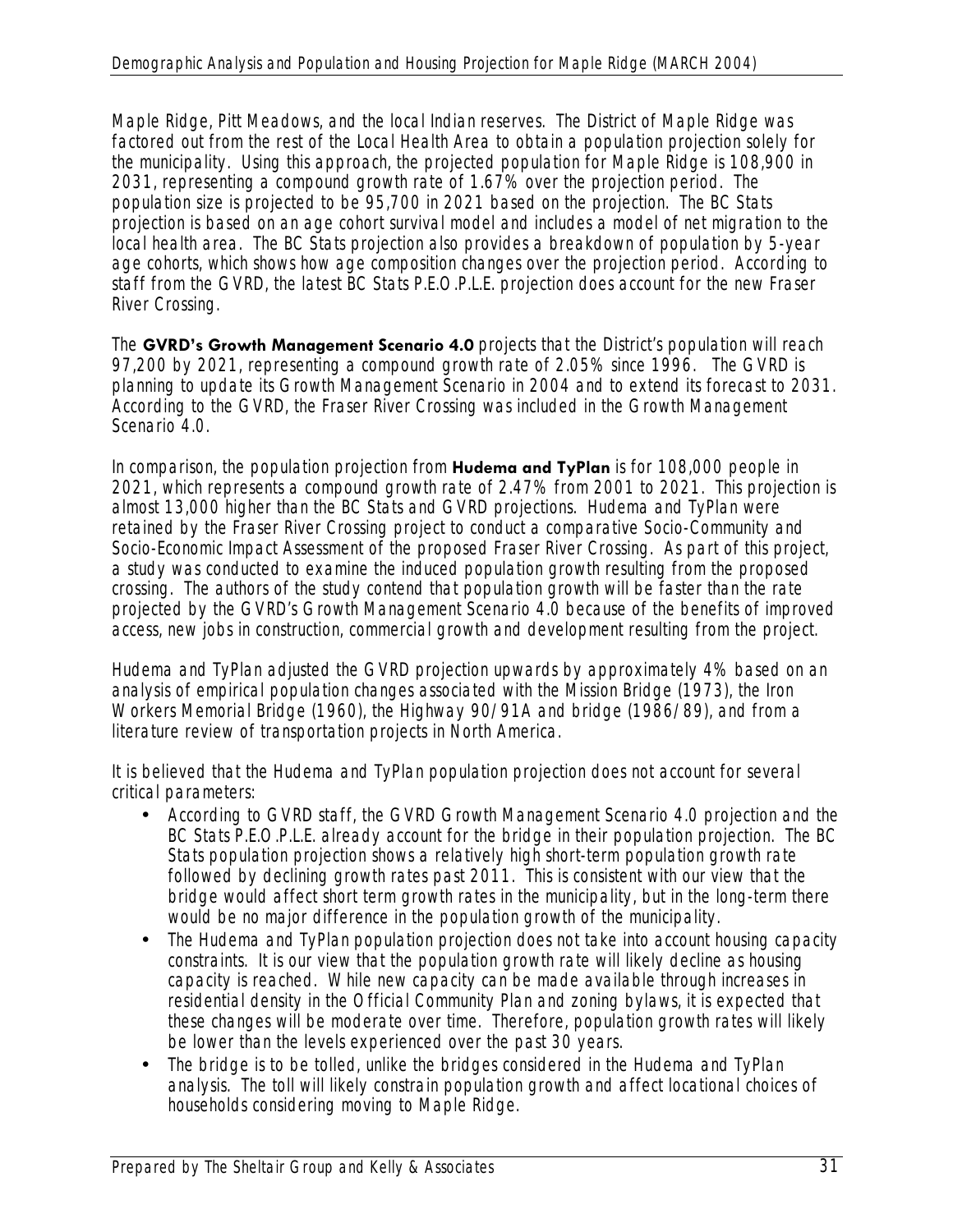

**Figure 4-1: Comparison of Population Projections for Maple Ridge, 2001 to 2021/2031** 

For these reasons, we believe that the Hudema and TyPlan study represents an upper bound for future population growth in the district.

Based on our review of these three population projections, we concluded that the BC Stats P.E.O.P.L.E. 28 population figures are the most appropriate for our base case projection. The BC Stats data are within an acceptable range of the other population projections reviewed, and are also derived from sound and defensible methodology.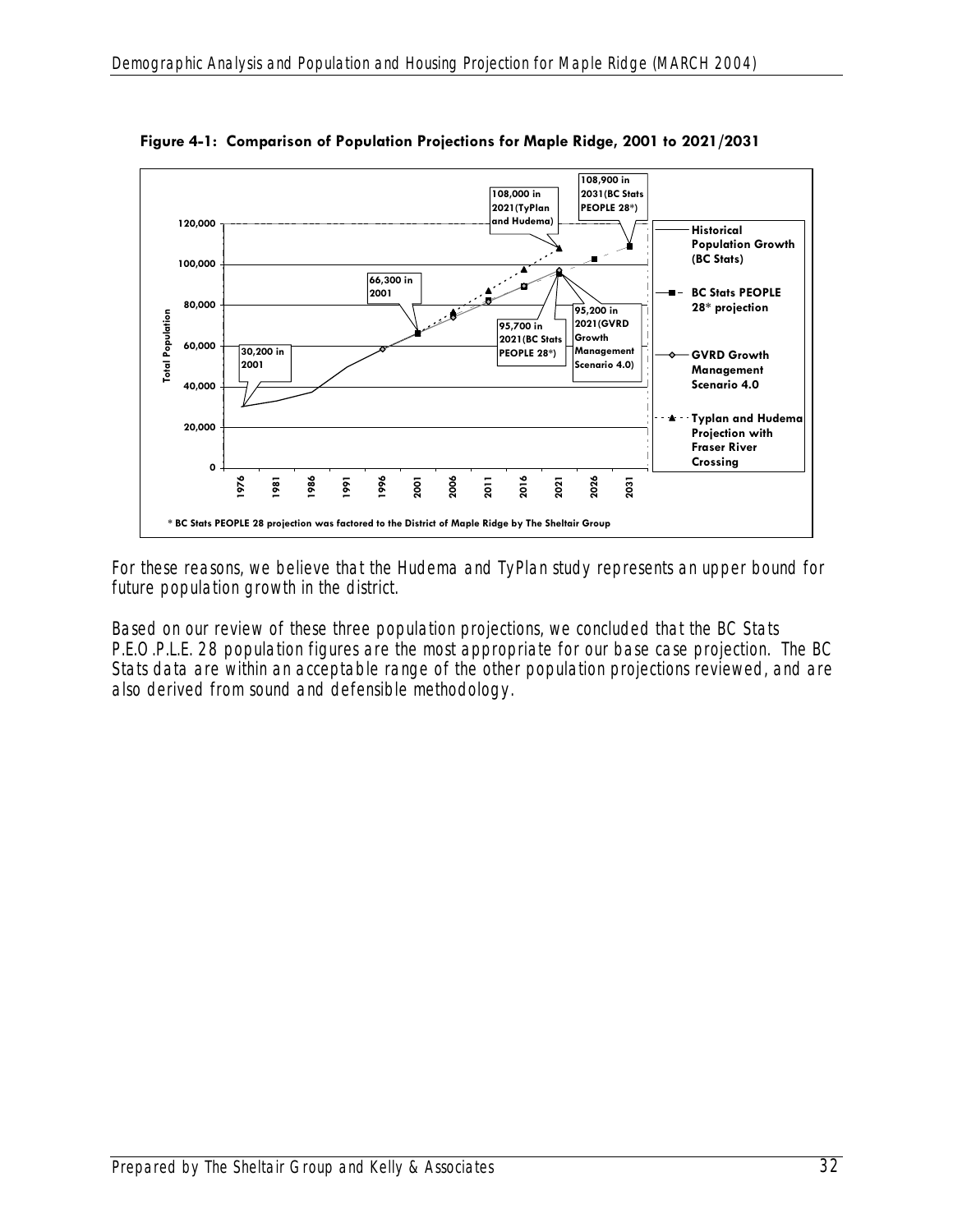# Base Case Projection

A base case projection was developed after reviewing the population projections and determining the drivers and constraints for Maple Ridge. The base case population projection is based on the BC Stats P.E.O.P.L.E. 28 population projection, but constrained by local housing capacity as indicated by the current OCP designations. A housing model was then developed to project housing allocations associated with the growth in population. These allocations were made in consideration of available residential housing supply.

# **Assumptions**

Several assumptions were made in developing the base case population and housing projection:

- The housing capacities are based on existing OCP designations (i.e. future residential development is based on only infill and new development; not redevelopment to higher densities)
- Parkland remains fully intact and unavailable for residential development
- The Agricultural Land Reserve (ALR) remains relatively intact and any lands taken out of the ALR are developed to very low residential densities
- Commercial and industrial lands remain unavailable for residential development
- The urban reserve area is not available for development
- The age composition in the District of Maple Ridge over the next three decades has the same distribution as in the BC Stats PEOPLE 28 projection for the Maple Ridge Local Health Area

# Data Sources

Several key data sources were used in developing the base case projection:

- BC Stats age distribution for the population of the Maple Ridge Local Health Area for the 2001 to 2031 projection period
- Standard Statistics Canada data from the 2001 Census of Canada
- Cross-tabulations from the 2001 Census of Canada on the average household size by structural type for the District of Maple Ridge
- Cross-tabulations from the 2001 Census of Canada on the household maintainer rates by structural type and by tenure type for the District of Maple Ridge as well as historical data from 1986
- Housing capacities based on the current OCP land use designations

# Methodology

The population projection is based on the BC Stats PEOPLE projection for the Maple Ridge Local Health Area, which comprises Maple Ridge, Pitt Meadows and the local Indian reserves. The District of Maple Ridge was factored out from the rest of the Local Health Area using population proportions from the GVRD's Growth Management Scenario 4.0.

An integrated supply and demand housing model was developed to calculate housing projections in 5-year increments, out to the year 2031.

Housing capacity constraints, which act to limit the availability of new housing types, are made explicit on the supply side of the model. The current capacity estimated by the District of Maple Ridge is approximately 35,100 units. Since this figure does not include secondary suites, we also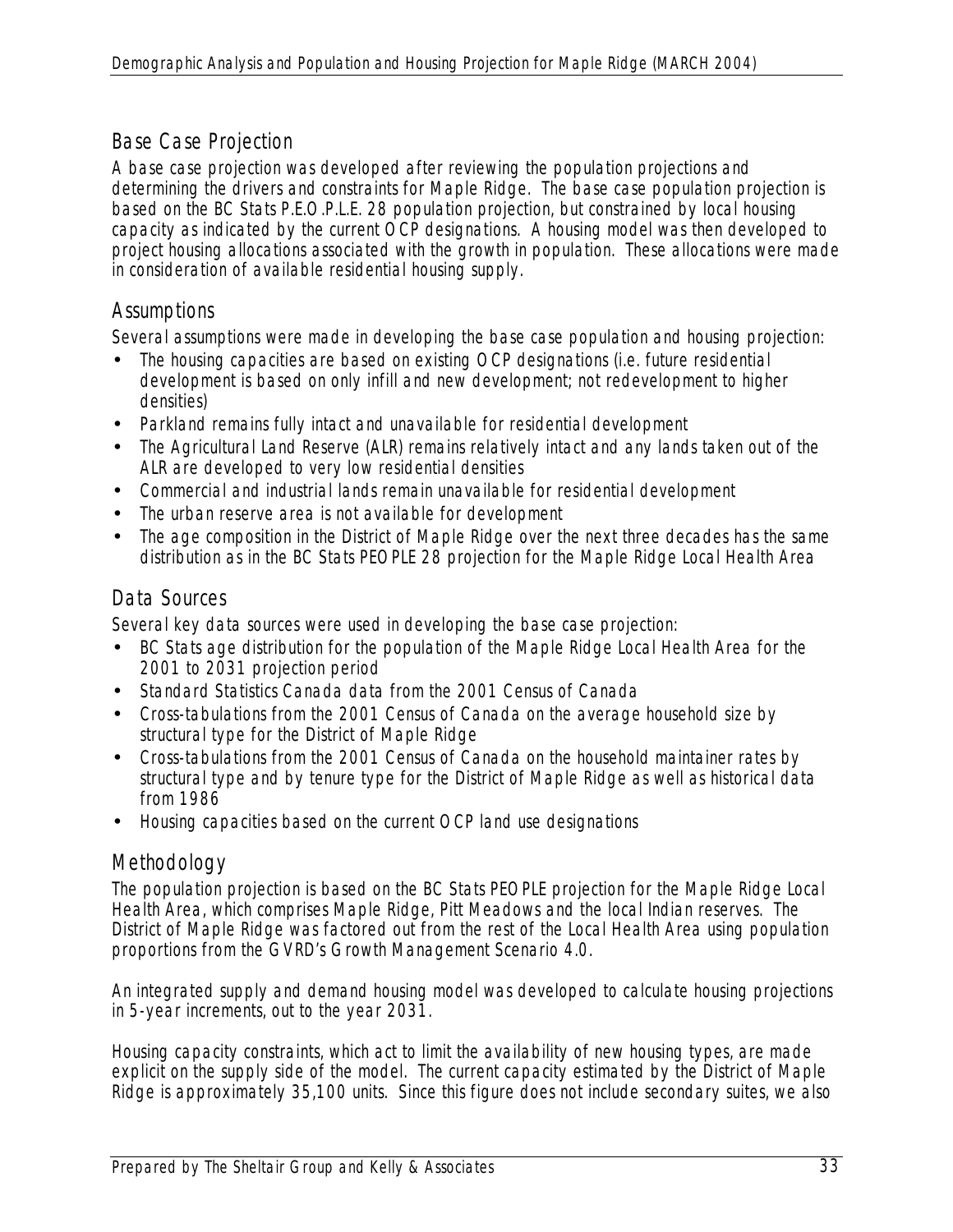made an assumption regarding the number of these suites that would become available over time. Assuming that 20% of single-detached homes would have secondary suites once capacity is reached, the total housing capacity in the district would be 39,100 units. This is a simplified assumption, as only detached houses within the district's urban area would likely be permitted to have secondary suites.

On the demand side of the model, demand for new housing types is estimated for future time periods by using projections of population structure and estimates of preferences for new housing types. In this way, latent demand for new housing is driven by two key factors: housing preferences and demographics. Age-specific housing type preferences are estimated for household maintainers of different age categories. These estimates are based on custom data tabulations from the 2001 Census Canada, which has household maintainer rates by structural type specifically for Maple Ridge. The maintainer data show the propensity of certain age groups to be maintainers of households by structural type. The household maintainer rates for Maple Ridge were projected out to 2031 based on linear trends observed between 1986 and 2001. To correct for unreasonable values, the linear projections were bounded using the 2001 household maintainer rates from the City of Coquitlam. This community currently has a similar housing mix to that of Maple Ridge once capacity is reached under the base case projection.

Our methodology takes the BC Stats population projection by age cohort and applies the marginal household maintainer rates to the new population to estimate housing demand. The household maintainer rates, in conjunction with anticipated changes in the size and composition of the population, are used to generate the basic housing demand profile.

We then match the housing demand with the available housing supply to conduct our housing allocations. On the demand side of the model, latent demand for new housing types is estimated in each time period by applying age-specific housing preferences to projected changes in the size and age composition of the population. On the supply side of the model, housing capacity constraints act to limit the latent demand for new housing types. The model automatically identifies situations where latent demand exceeds remaining housing capacity, and reallocates any excess demand to different structural types where there is available capacity. The user can change the housing capacity constraints in order to test different capacity assumptions for the District. Once latent housing demand is reallocated based on supply constraints, the model then updates the housing stock by adding new housing to the existing housing stock from the previous time period.

### **Limitations**

Our population and housing projection is intended to provide a long-term estimate of the future size and composition of the municipality's population and associated housing demand. This projection does not account for short-term fluctuations in population and housing demand. In addition, our housing demand model is primarily driven by demographics and constrained by housing capacity. The model does not account for other factors, such as the state of the economy, housing prices, incomes, and other housing preferences, that may influence actual housing demand.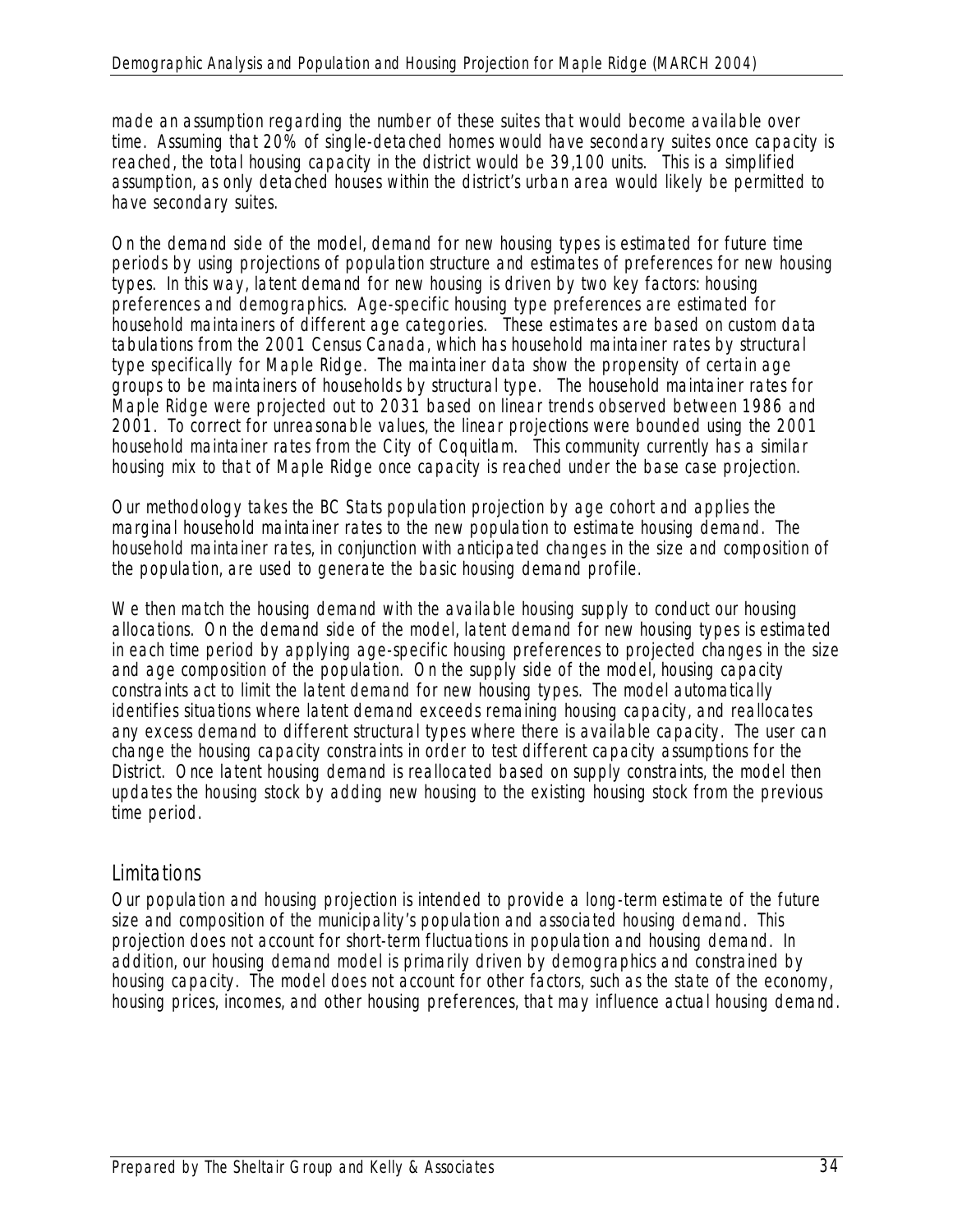# Base Case Population Projection Results

# *Population Projected to Reach 93,700 in 2021*

Under the base case projection, the population reaches a level of 93,700 in 2021 (Figure 4-2). The population growth rate is highest for the first 10 years of the projection and then declines as housing capacity is reached. The projection has a compound population growth rate of 2.2% between 2001 and 2011. This declines to a growth rate of 1.5% between 2011 and 2016 and then to 1.06% between 2016 and 2021 as housing capacity is approached. The housing capacity based on the existing land use designations is reached slightly after 2021, at which time 39,200 dwelling units are occupied. It is assumed for the base case that no new dwelling units become available once housing capacity is reached. As a result, the population declines after 2021 (to 88,200 in 2031) because the average household size is in decline. In 2031, the average private household size is estimated at 2.23 persons/household, down from 2.76 persons/household in 2001. Two different scenarios for how the community could increase its housing capacity are explored in the sensitivity analysis section below.



**Figure 4-2: Base Case Projection of Population and Occupied Dwellings, Maple Ridge, 2001-2031** 

# *Population Ages Significantly Reflected by an almost Tripling of Seniors*

The BC Stats population projection for the Maple Ridge Local Health Area indicates that the proportion of the population over the age of 65 is expected to increase from about 11% in 2001 to 21% by 2031. Including those 55 years of age and older, the proportion is expected to increase from 18% in 2001 to over 34% by 2031.

In absolute terms, the number of people aged 55 to 64 is anticipated to more than double (115% increase from 5,300 to 11,500). The number of people aged 65 to 74 is anticipated to almost triple (190% increase from 3,800 to 11,000). The number of people over the age of 75 years of age is also anticipated to almost triple (175% increase from 3,000 to 8,200).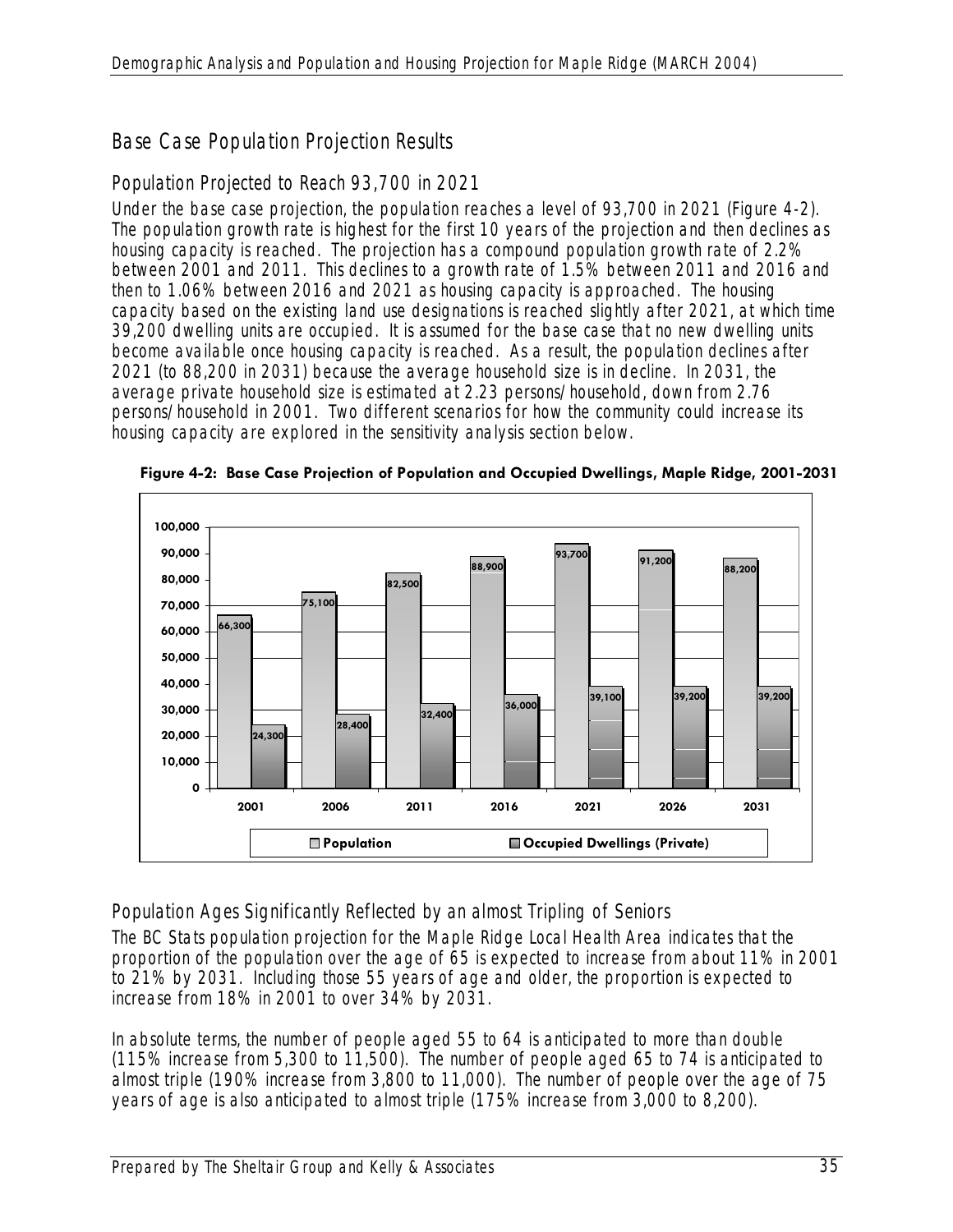

**Figure 4-3: Base Case Percentage of Population by Selected Age Groupings, Maple Ridge, 2001 and 2031** 

# *A Decline in Number of Children and Young Adults*

The proportion of the population under the age of 25 is expected to decrease from 35% in 2001 to 23% by 2031. In absolute terms, the number of people under the age of 14 is expected to decline by over 10% between 2001 and 2031 (from 14,350 to 12,700). The number of people aged 15 to 24 is anticipated to slightly decline by less than 5% (from 8,600 to 8,400 although it is projected to increase to 10,900 in 2011).

# *Proportional Decline of Adults Between 25 to 44 Years of Age*

The proportion of the population aged 25 to 44 years of age is expected to decline from 2001 levels, but this change is not anticipated to be as pronounced as the other age categories. The population aged 25 to 34 is projected to decline from 13% in 2001 to 11% in 2031. Similarly, the population aged 35 to 44 is projected to decline from the 20% in 2001 to 16% in 2031.

Despite the decline as a percentage of the population, there is projected to be an absolute increase in the number of people in these age categories. In absolute terms, the number of people between 25 and 34 is expected to increase 9% (from 21,700 to 23,700) between 2001 and 2031.

Figure 4-4 shows population pyramids for Maple Ridge in 2001 and 2031 and how the age and sex composition of the population is projected to change over this 30 year period. The population pyramid shows how the bulges in the population structure, reflecting the Baby Boom and Baby Boom Echo (i.e. children of the baby boomers) move through the population pyramid. In 2031, all of the Baby Boomers will be 65 years of age and older, which reflects the top bulge. The second bulge is the Baby Boom Echo who would be between 36 and 51 years of age in 2031. The location of these two bulges higher up in the population pyramid reflect the fact that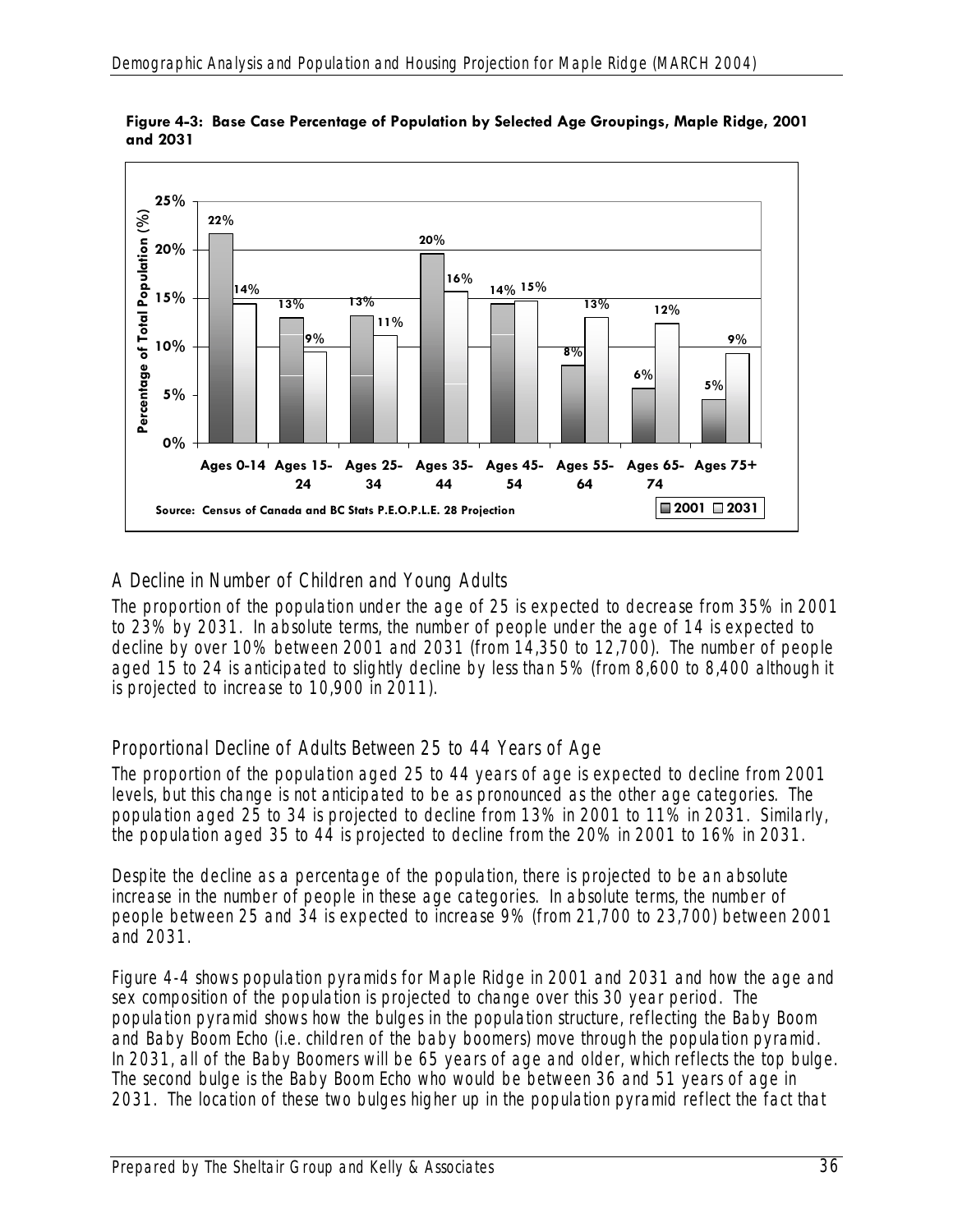the median age will increase from 36.3 years to 44.6 years of age over the time period based on the BC Stats PEOPLE 28 Population Projection for the Maple Ridge Local Health Area.



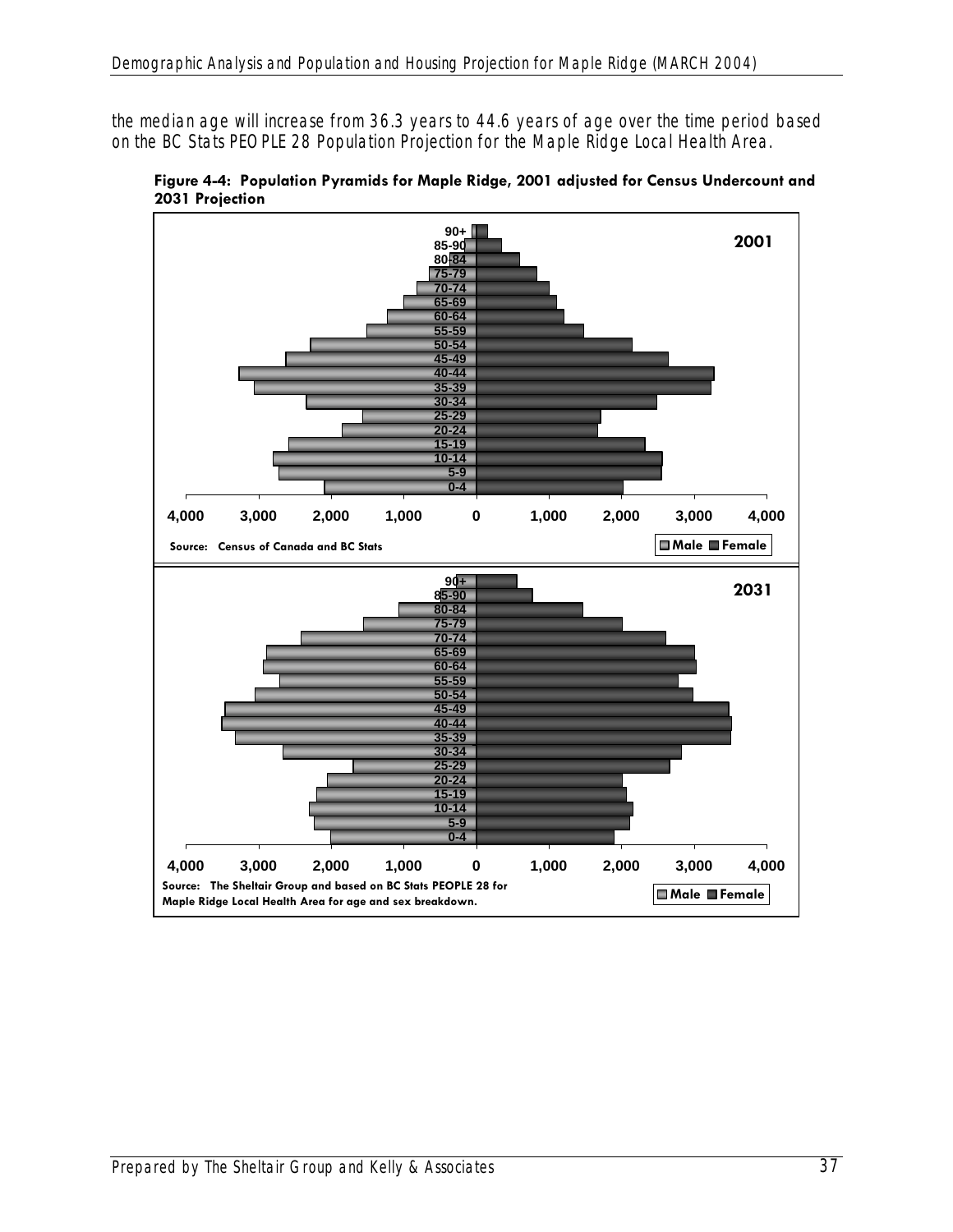# Base Case Housing Projection Results

### *Housing Capacity Reached just after 2021 and Capacity for Detached Homes Reached by 2016*

The housing capacity in Maple Ridge is projected to be reached slightly after 2021 based on the existing land use designations in the OCP. Under the base case projection, the capacity for single detached homes is projected to be reached sometime between 2011 and 2016 depending on the actual rate of development of the remaining single detached lots. This estimate is based on the housing demand projection which is demographically based and does not take into account other factors, such as housing prices, household incomes, mortgage rates, and the actual rate of housing starts, which may extend the capacity for single detached houses to beyond 2016. In particular, the construction of single-detached homes is very sensitive to housing prices. Once total housing capacity is reached, there will be 20,300 single detached homes, 11,600 other ground-oriented homes, and 7,100 apartment units developed in the district (Figure 4-5).

The need for single detached homes will shift in the future as many smaller size households will look towards other ground-oriented units and apartments to meet their housing needs, especially if housing prices remain high.



**Figure 4-5: Base Case Projection of Private Households by Structural Type, Maple Ridge, 2001- 2031** 

# *Share of Detached Homes Declines to Just Over 50% of Dwellings*

Under the base case projection, the percentage of single-detached homes will fall from 65% in 2001 to 52% in 2021 and remain at that level until 2031 as alternative forms of housing become developed in greater numbers (Figure 4-6). This trend is similar to the decline experienced by the City of Coquitlam between 1986 and 2001 when its share of single-detached homes fell from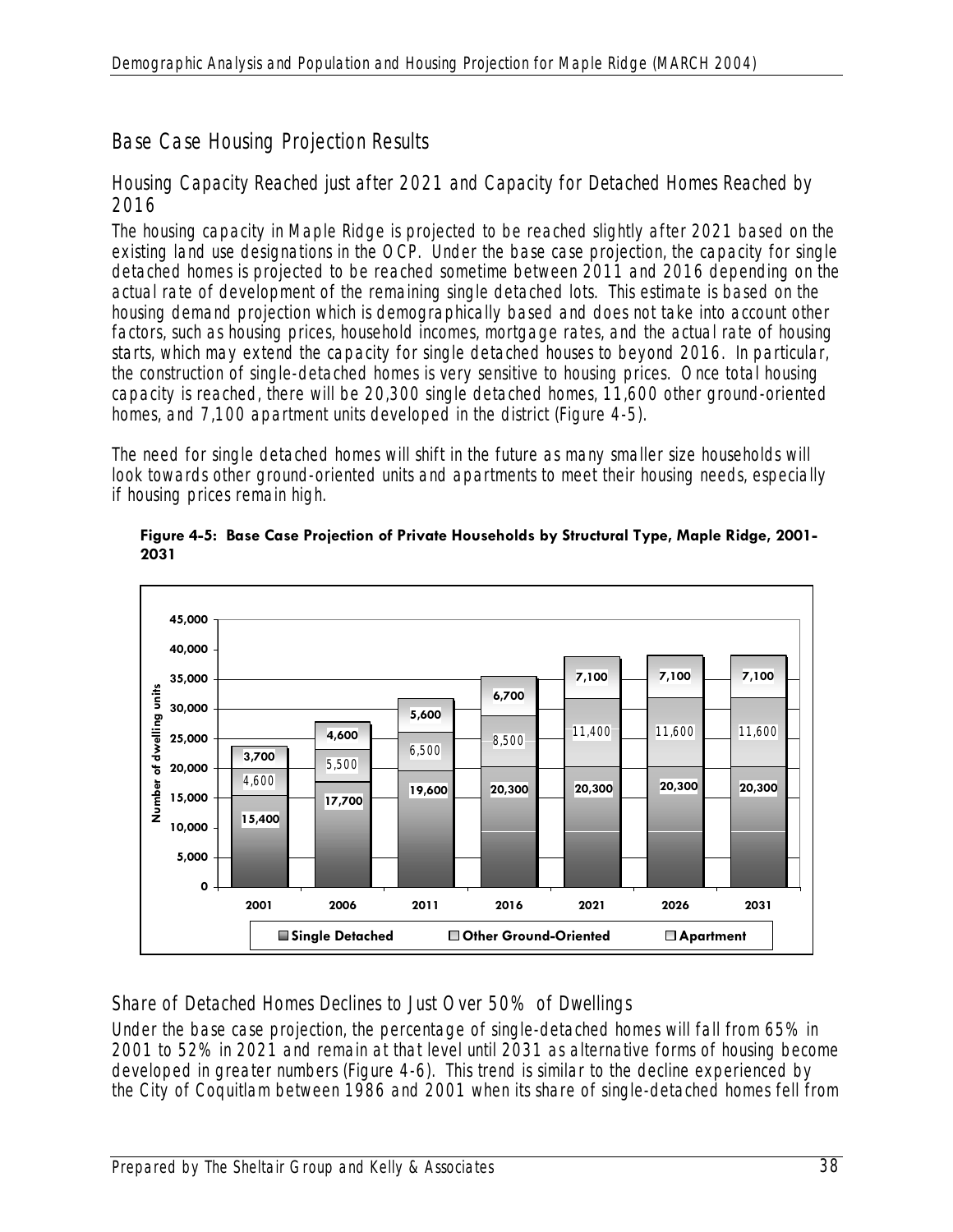65% to 51%. The base case projection shows that a similar decline is anticipated to occur over a 20 year period in Maple Ridge, compared to a 15 year period experienced in Coquitlam.

The number of apartment units will almost double from 3,700 units in 2001 to 7,100 units in 2031. Other ground-oriented units will more than double in number from 4,600 units in 2001 to 11,600 units in 2031.



**Figure 4-6: Base Case Percentage of Dwellings by Structural Type, Maple Ridge 2001-2031** 

The base case projection becomes constrained by the availability of residential land for housing after 2021. After this point in time, housing demand outstrips the supply of housing. In reality, as the housing capacity is approached the municipality might respond by pursuing policies to increase housing capacity. Some of these policy options are explored in greater detail in the following sensitivity analysis.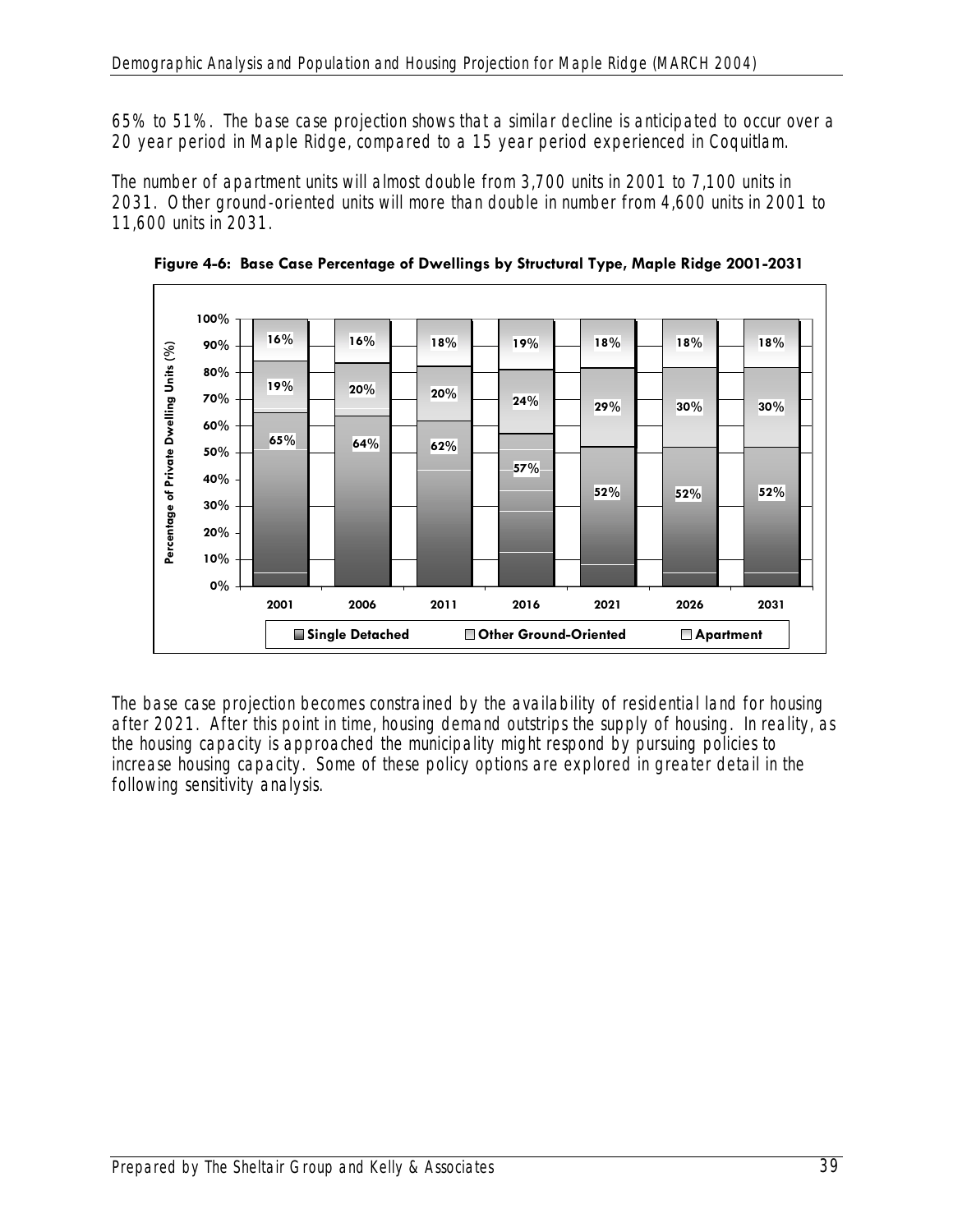# Sensitivity Analysis

A sensitivity analysis was conducted in conjunction with the base case population and housing projection to better understand how the results vary with changes in underlying assumptions. In general, sensitivity analyses are used to increase the understanding of how model response variables or results respond to changes in the assumptions and inputs to a model. For the population and housing projection model, the key assumptions tested in the sensitivity analysis are: (1) the housing capacity, (2) the population growth rate, (3) average household size, and (4) the percentage of single-detached homes that have secondary suites.

# *Changes in Housing Capacities*

The District has control over the amount of residential land that is made available for certain types and densities of housing. Three main options available to the District are to 1) make more land available for residential development, 2) redevelop existing areas at higher housing densities, or 3) a combination of the above. In all cases, it is assumed that the Agricultural Land Reserve remains intact. Based on these generic options, three different assumptions of housing supply were tested in the sensitivity analysis:

- The housing capacities from the existing land use designations in the current OCP are used
- Development is allowed in the Urban Reserve, which would make available up to an additional 7,550 units of capacity (based on a study conducted by UMA Engineering conducted in 1988), and
- The existing urban area is redeveloped, which could increase the housing capacity by approximately 6,100 units

The primary sources for OCP designated capacity is the District of Maple Ridge. The primary source for the additional capacity due to the Urban Reserve is from a report by UMA Engineering entitled Urban Growth Study and Conceptual Plan report (1988). The redevelopment option was based on the following assumptions made by The Sheltair Group:

- 1) The total projected housing demand for apartments is fully satisfied;
- 2) Redevelopment occurs on land currently designated for single detached lots in the existing urban area;
- 3) The actual dwelling unit densities for the redeveloped areas are three times higher than under current OCP land use designations; and,
- 4) The redeveloped land has a distribution of 15% small lot single-detached units, 70% other ground-oriented units, and 15% apartment units.

These are rough estimates made by the consultant to explore how the population and housing projection varies with different assumptions about housing capacities. These assumptions are not based on any current planning initiatives of the District of Maple Ridge. The District may wish to explore these numbers in greater detail, in which case revised housing capacity figures can be inputted into the population and housing projection model to explore different assumptions regarding redevelopment and housing capacities.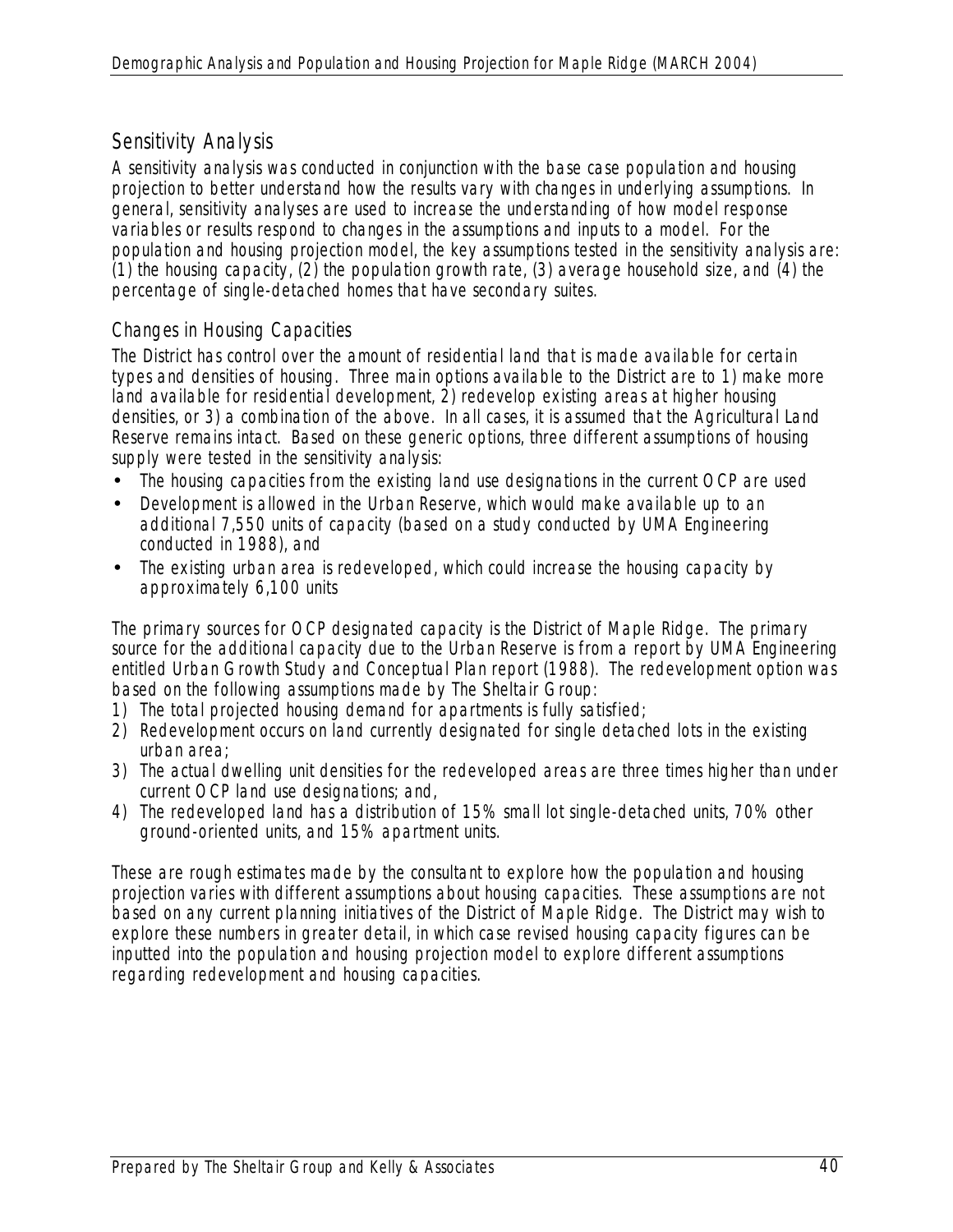

**Figure 4-7: Assumed Housing Capacities Under Various Development Options for Sensitivity Analysis** 

# *Changes in the Population Growth Rate*

Three different assumptions of population growth rate were tested:

- 1.5% compound annual population growth rate
- 2.0% compound annual population growth rate
- 2.5% compound annual population growth rate.

The last two growth rates correspond approximately to the population projections to 2021 conducted by the GVRD (Growth Management Scenario version 4.0), and Hudema Consulting and TyPlan Consulting. The 1.5% growth rate was selected to provide a lower bound to the base case growth rate of 1.67%, which was taken from the BC Stats PEOPLE 28 population projection.

### *Changes in Average Household Size*

Three different assumptions of average household size projections were tested:

• Average household size changes over the next three decades. This is a linear change from 2001 to 2031, based on estimates of average household size for each dwelling type in the year 2031 (Table 4-2). These estimates have been derived from a variety of sources and professional judgement.8

 $\overline{a}$ 8 The average household size assumptions for 2031 are based on a variety of sources and professional judgement. The consultant team reviewed average household sizes from other municipalities that have a higher median age than Maple Ridge (e.g. White Rock) to obtain a proxy for certain dwelling types such as single-detached houses. For secondary suites, an average household size was obtained from a Secondary Suites: A Tenant Survey conducted throughout BC from the Tenants' Rights Action Coalition (the average household size for secondary suites was estimated at 2.1 persons per dwelling). Average household size for apartments has been increasing in the GVRD over the last several census periods. It was therefore assumed that the average household size for apartments in Maple Ridge would increase to a level equal to the current regional average. (The increase in average household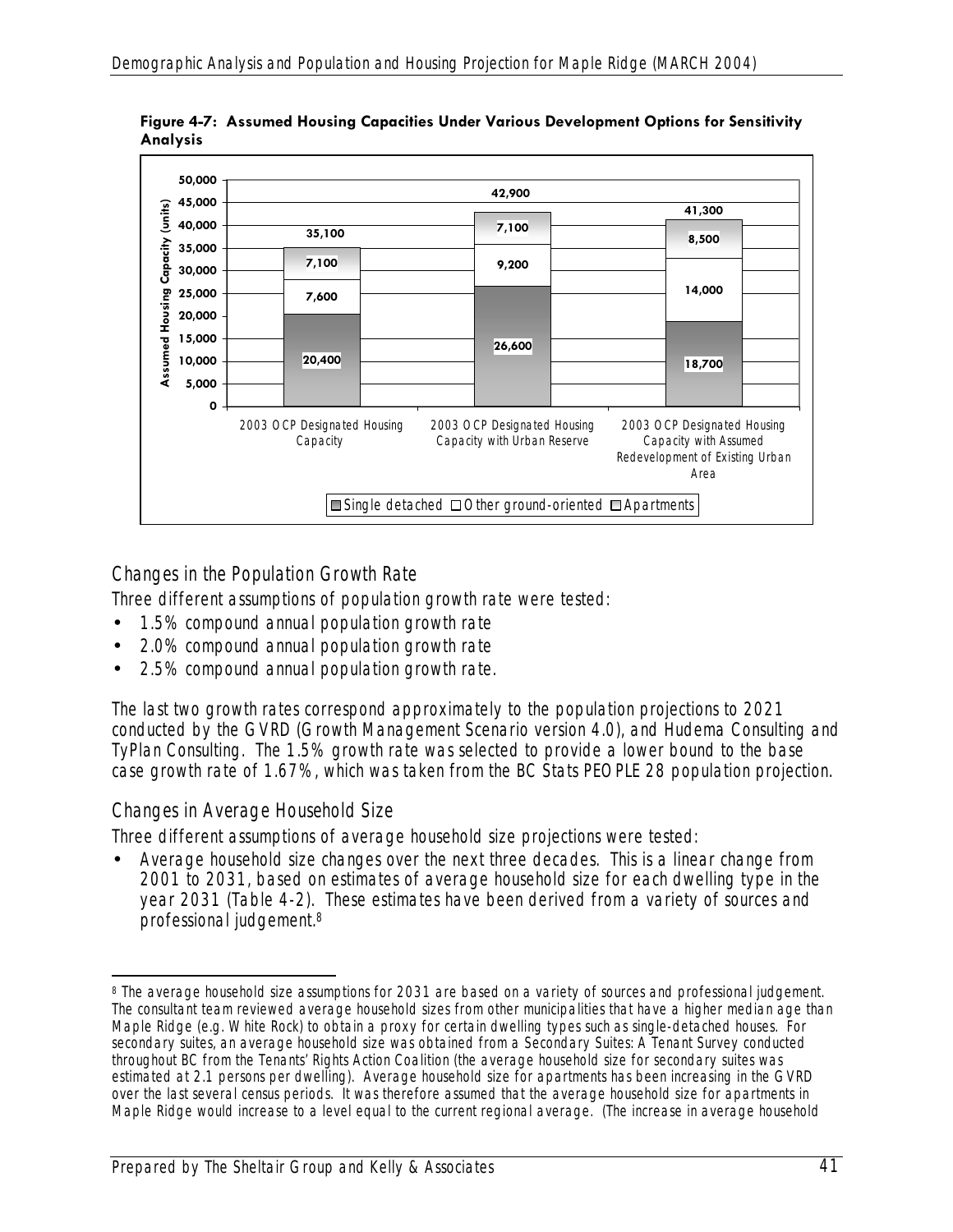- Average household size for each dwelling type is 10% less than those estimated in the preceding case (i.e. 10% less than the figures shown in Table 4-2).
- Average household size for each dwelling type remains the same over the next three decades (i.e. no change from 2001).

|                              | 2001 Census | Assumed in 2031 |
|------------------------------|-------------|-----------------|
| Single-detached house        | 3.08        | 2.45            |
| Semi-detached and            | 2.67        | 2.10            |
| apartment/flat in a duplex   |             |                 |
| Row house                    | 2.61        | 2.14            |
| Apartment in a building that | 1.68        | 1.82            |
| has fewer than five storeys  |             |                 |
| Apartment in a building that | 1.43        | 1.64            |
| has five or more storeys     |             |                 |
| Other                        | 1.65        |                 |

**Table 4-2: Average Household Size in Maple Ridge, 2001 and Assumptions for 2031** 

# *Changes in Share of Detached Houses with Secondary Suites*

- Three different assumptions of the share of detached houses with secondary suites were tested<sup>9</sup>:
- 10% of all detached homes in the district have a secondary suite available for occupation
- 20% of all detached homes in the district have a secondary suite available for occupation
- 30% of all detached homes in the district have a secondary suite available for occupation

Realistically, only detached homes within the existing urban area would be permitted to have secondary suites. However our assumptions were based on all detached homes in the district. This simplifying assumption was made because our analysis was not conducted at a submunicipal level.

### *Results Of Sensitivity Analysis*

Table 4-3 shows the results of the sensitivity analysis when varying the population growth rate and the housing capacities. The data in the table have the same assumptions for average household size and for the share of detached houses with secondary suites.

The results of the sensitivity analysis indicate that under either a lower population growth rate of 1.5% or a higher growth rate of 2.5%, and varying the assumptions on housing capacity, the population would fall within a range of 88,200 to 109,500 in 2031. In 2021, the population size is projected to also fall between 88,200 and 108,600 based on the same variation of assumptions.

size for apartments is, in part, due to the fact that many households who would otherwise live in single detached houses will have to live in other ground oriented units or apartments because of housing supply constraints.) 9 Realistically, only detached homes within the existing urban area would be permitted to have secondary suites. However our assumptions were based on all detached homes in the district. This simplifying assumption was made because our analysis was not conducted at a submunicipal level.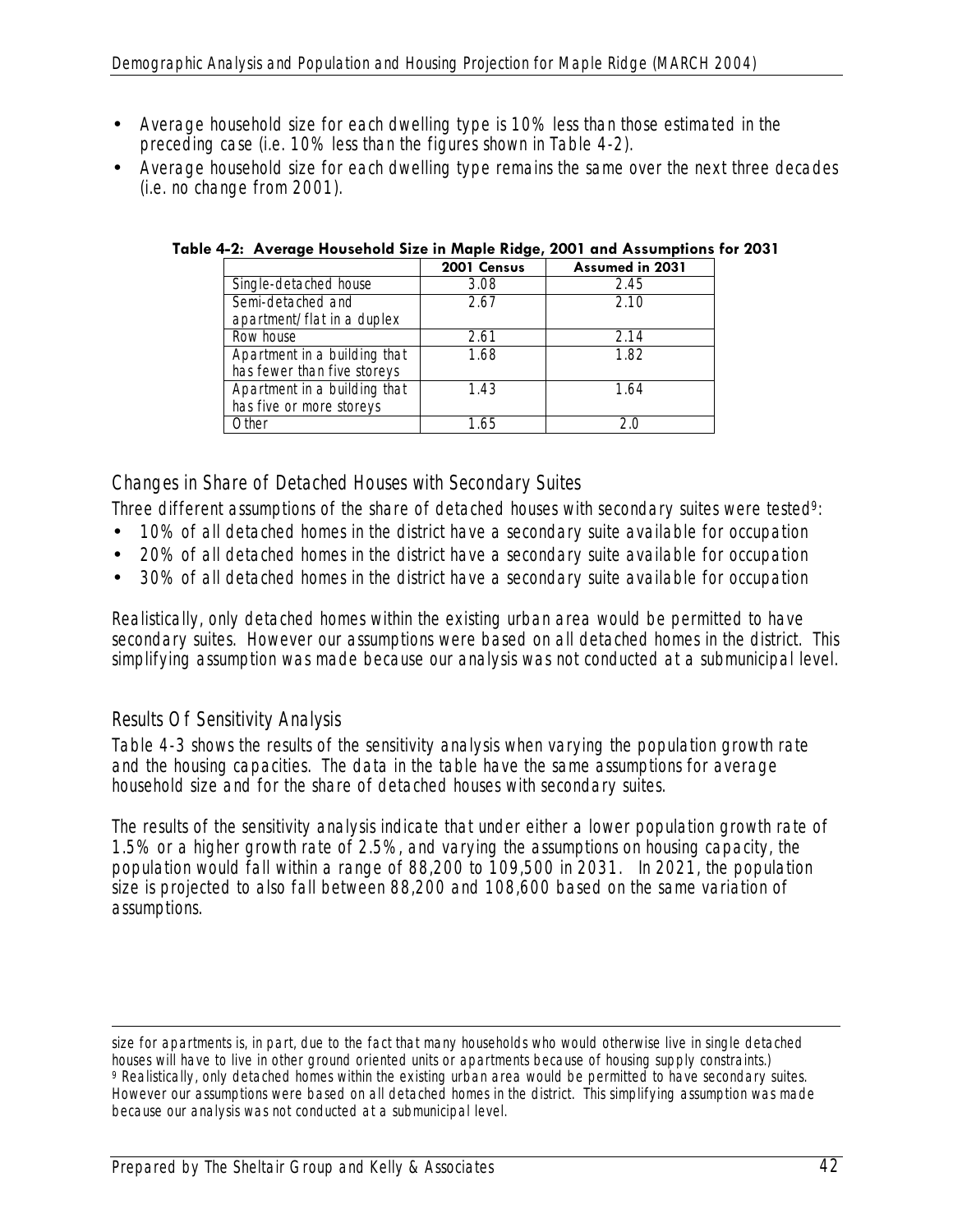| <b>Assumed Housing</b><br>Capacity      | Compound<br>Annual<br>Population<br><b>Growth Rate</b> | 2021    | 2031    | <b>Period Single-</b><br>detached<br><b>Housing</b><br>Capacity<br>Reached* | <b>Period Total</b><br><b>Housing</b><br>Capacity<br><b>Reached</b> |
|-----------------------------------------|--------------------------------------------------------|---------|---------|-----------------------------------------------------------------------------|---------------------------------------------------------------------|
| Using capacities<br>based on land use   | 1.5%                                                   | 88,200  | 88,200  | 2016-2021                                                                   | 2021-2026                                                           |
| designations in<br>current OCP          | <b>Base case</b><br>(1.67%)                            | 93,700  | 88,200  | 2011-2016                                                                   | 2021-2026                                                           |
|                                         | 2.0%                                                   | 94,200  | 88,200  | 2011-2016                                                                   | 2016-2021                                                           |
|                                         | 2.5%                                                   | 94,200  | 88,200  | 2011-2016                                                                   | 2016-2021                                                           |
| Including Urban<br>Reserve capacities   | 1.5%                                                   | 88,200  | 98,500  | After 2031                                                                  | After 2031                                                          |
|                                         | <b>Base case</b><br>$(1.67\%)$                         | 93,700  | 108,900 | 2026-2031                                                                   | <b>After 2031</b>                                                   |
|                                         | 2.0%                                                   | 96,100  | 109,500 | 2026-2031                                                                   | 2026-2031                                                           |
|                                         | 2.5%                                                   | 108,600 | 109,500 | 2021-2026                                                                   | 2021-2026                                                           |
| Including potential<br>capacities from  | 1.5%                                                   | 89,100  | 99,100  | 2011-2016                                                                   | After 2031                                                          |
| redevelopment of<br>existing urban area | <b>Base case</b><br>$(1.67\%)$                         | 95,600  | 99,500  | 2006-2011                                                                   | 2026-2031                                                           |
|                                         | 2.0%                                                   | 98,300  | 99,500  | 2006-2011                                                                   | 2021-2026                                                           |
|                                         | 2.5%                                                   | 106,100 | 99,500  | 2006-2011                                                                   | 2016-2021                                                           |

**Table 4-3: Projected Population Based on Variations in Growth Rate & Housing Capacity Assumptions, 2021 and 2031** 

\* The housing demand projection is demographically-based. Other factors may delay the estimated time when capacity for single-detached homes is reached, such as housing prices, interest rates, actual housing start rates, etc.

The housing capacity is reached or almost reached by 2031 in all of the above variations on the base case projection. At a 2.5% population growth rate, housing capacity would be reached by 2021 under the base case and redevelopment option, and by 2026 if the urban reserve were made available. The capacity is reached for single detached houses earliest in the base case projection and the assumed redevelopment option. The projected housing demand, which is demographically based, indicates that the demand for this type of housing will be high and could be reached as soon as over the next decade using estimates of currently available capacity. A slower population growth rate would extend the period when the capacity is reached for single detached houses. In addition, making land available in the urban reserve would also extend the supply of this type of housing as far as 2031 under the base case population growth rate.

The time it takes for housing capacity to be reached is highly sensitive to assumptions regarding average household size and the share of single-detached houses that have secondary suites. With all other factors being equal, lower average household sizes would result in the housing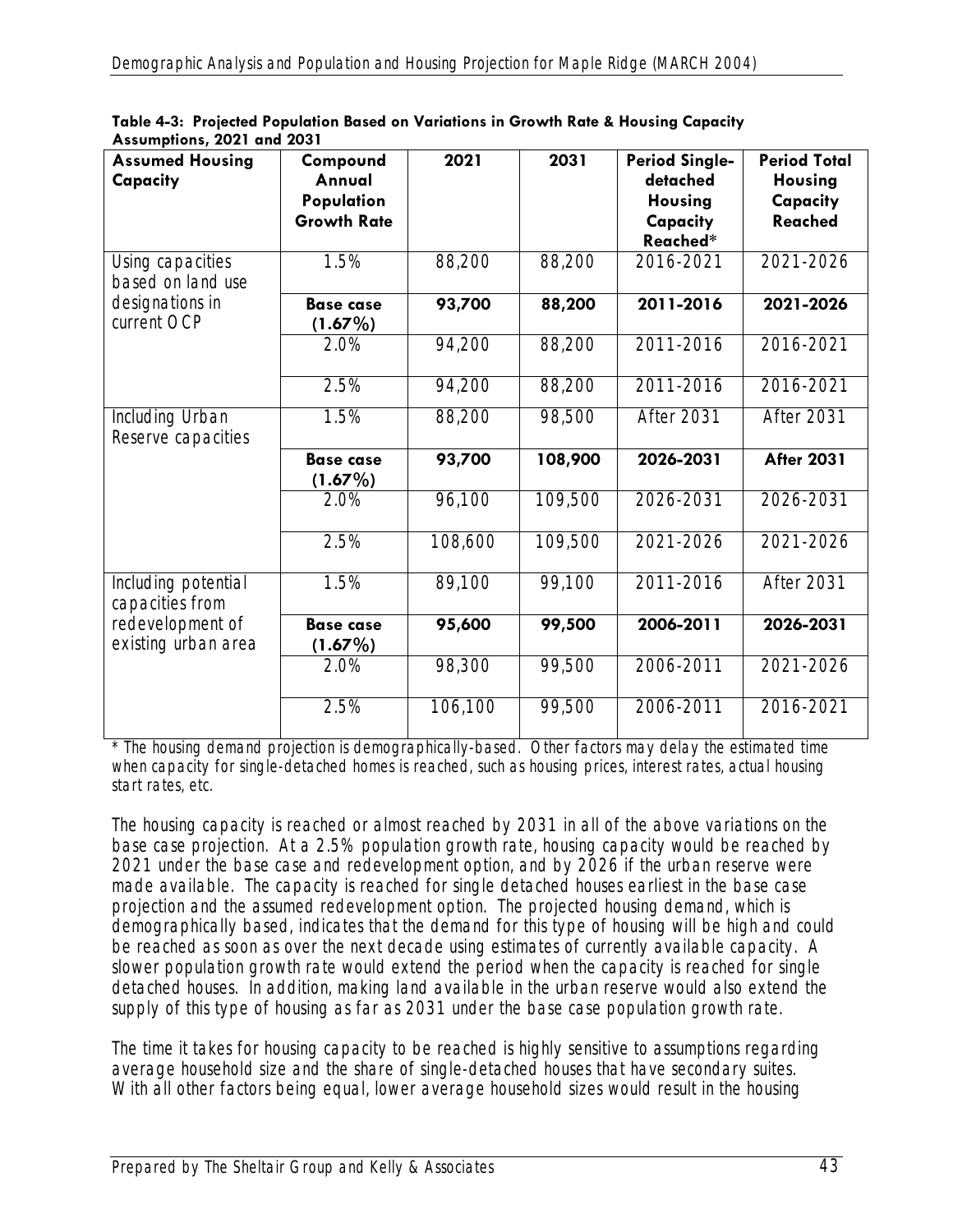capacity being reached sooner than in a case with higher household sizes. Similarly, a higher share of secondary suites would extend the length of time it takes for housing capacity to be reached because of the increased capacity from secondary suites.

Figure 4-8 shows the range in projected population resulting from changes in all the assumptions. In the most extreme case, the municipality's population would reach 134,400 in 2031 if (1) the population growth rate was 2.5%, (2) average household sizes in 2031 are the same as current levels in Maple Ridge, (3) a high share of secondary suites is available (i.e. 30% of detached houses), and (4) the Urban Reserve is developed (Under these conditions, the population is anticipated to reach a lower population since it is unlikely that there would be a high portion of secondary suites - e.g. 30% - allowed in the Urban Reserve.)



**Figure 4-8: Population in Maple Ridge in 2031 Under Three Housing Capacity Assumptions (showing extreme ranges from Sensitivity Analysis)** 

Conversely, the lower bound for the projected population in 2031 is 75,500 people. This population would be achieved if (1) the population growth rate is 1.5%, (2) average household sizes in 2031 are 10% lower than that assumed for the base case projection, (3) a low share of secondary suites is available (i.e. 10% of detached houses), and (4) no other housing capacity is made available other than that presently identified under the OCP land use designations.

Under the base case population growth rate, the share of single-detached houses in 2031 would vary from 42% for a redevelopment option to 52% based on the existing land use designations to 58% for the Urban Reserve option. All of these shares represent a significant decrease from the 2001 level of 65%.

Under all scenarios, there will be a significant increased demand in the coming decades for apartments and ground-oriented units such as row houses. Demand for apartment units will in fact exceed the available capacity based on the existing land use designations or the Urban Reserve option. As a result, the redevelopment option may be more suitable than the other scenarios from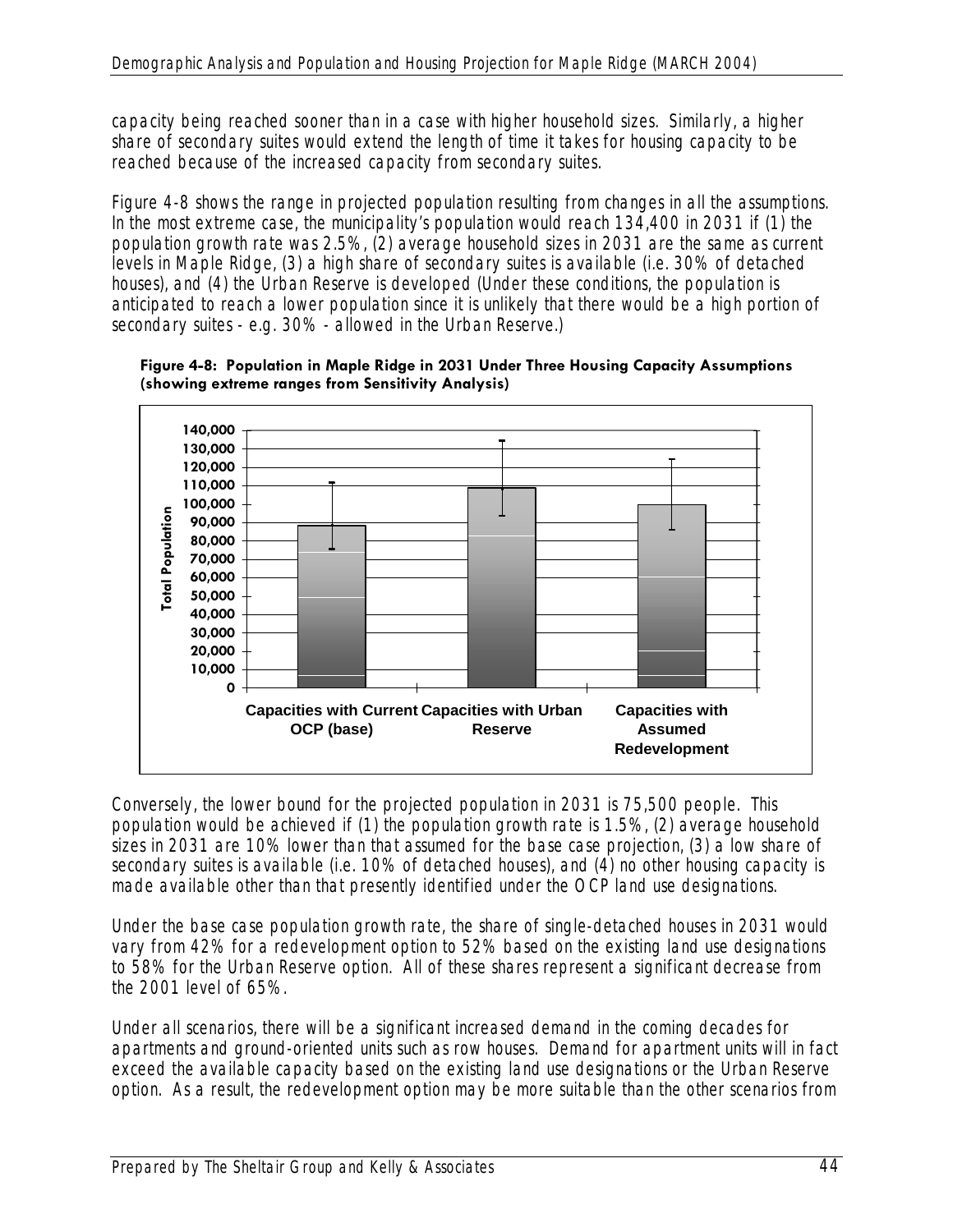the perspective of meeting future housing needs. The District will be conducting a Housing and Residential Lands Policy Review in 2004, which will explore these and other housing issues in much greater detail.

# Summary and Conclusions

A projection is an estimate of what the future could look like based on a set of assumptions. The projection developed in this report is one possible view of how the future population size, age distribution, and housing growth could look like in Maple Ridge. The projection indicates the relative magnitude of change that can be anticipated over the next three decades. Actual internal choices, particularly regarding the choices that the district makes about the availability of land for residential development for certain types of housing, as well as external forces and uncertainties will ultimately affect the population and housing growth in Maple Ridge.

Key findings from the population and housing projection are:

- The population is projected to reach 93,700 in 2021 as housing capacity is reached just after 2021 and then decline to 88,200 in 2031 as the average household size declines;
- The share of the population aged 55 years and older will increase markedly and account for over 34% of the population by 2031, up from 18% in 2001;
- Housing capacity is projected to be reached just after 2021 and the capacity for singledetached homes will be reached between 2011 and 2016 under the base case population projection; and,
- The share of single-detached homes in 2031 is projected to fall to 52% by 2021 from 2001 levels of 65%.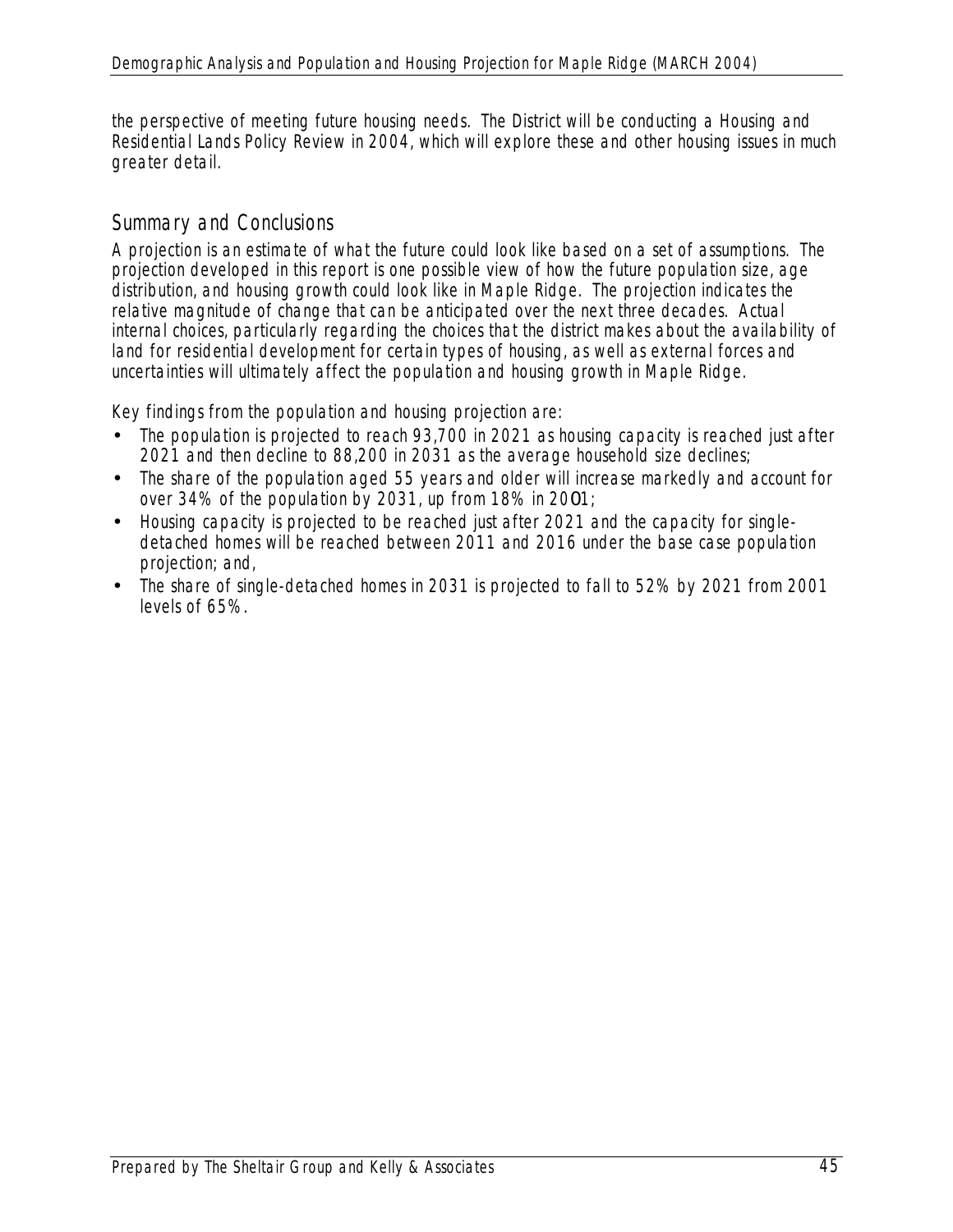# **5. Further Research**

Recommendations for Further Research

The population and housing projection in this report provides a foundation for the next stages in the OCP process, and helps to inform planning decisions in the District. Additional research would help to provide the District with information that complements the findings from this report. Key recommendations for further research are:

- The population and housing projection is quite sensitive to assumptions concerning housing capacities. In particular, it is unclear how the current land use designations might be altered as the current designated housing capacities are approached. Therefore, we recommend that the district explore in more detail the impacts of different housing capacity options on population and housing growth.
- Population and housing growth are closely tied to economic and employment growth in the area. Therefore, we recommend that the District conduct a complementary study to better understand future employment patterns in the municipality and surrounding area and how these relate to population and housing growth.
- The housing projection does not provide a detailed projection of specific types of housing demand for seniors. Therefore, we recommend that additional research be undertaken to better understand the future housing needs of the seniors market.
- One way to explore the key assumptions about population and housing growth in Maple Ridge is through developing scenarios. Scenarios can be thought of as "what if" experiments or "stories" about the future. We recommend that a local scenarios workshop be conducted as part of the District's OCP process to better understand the external forces and internal choices that will shape Maple Ridge's population and housing growth, and to develop various 'stories' of how population and housing growth might occur in Maple Ridge. This workshop would allow the municipality to investigate many of the assumptions made in this report's sensitivity analysis.
- Significant capacity for housing could be accommodated through secondary suites. We recommend that additional research be conducted on the potential housing capacity associated with secondary suites, including estimates of average household sizes.
- We recommend that the population and housing projection contained in this report be revised if major assumptions change, such as if there are significant boundary changes to the Agricultural Land Reserve.
- Finally, we recommended that a revised base case population and housing projection be prepared if a major change in policy regarding residential capacities is made as part of the OCP review process. This revised base case projection should be included in the district's updated OCP.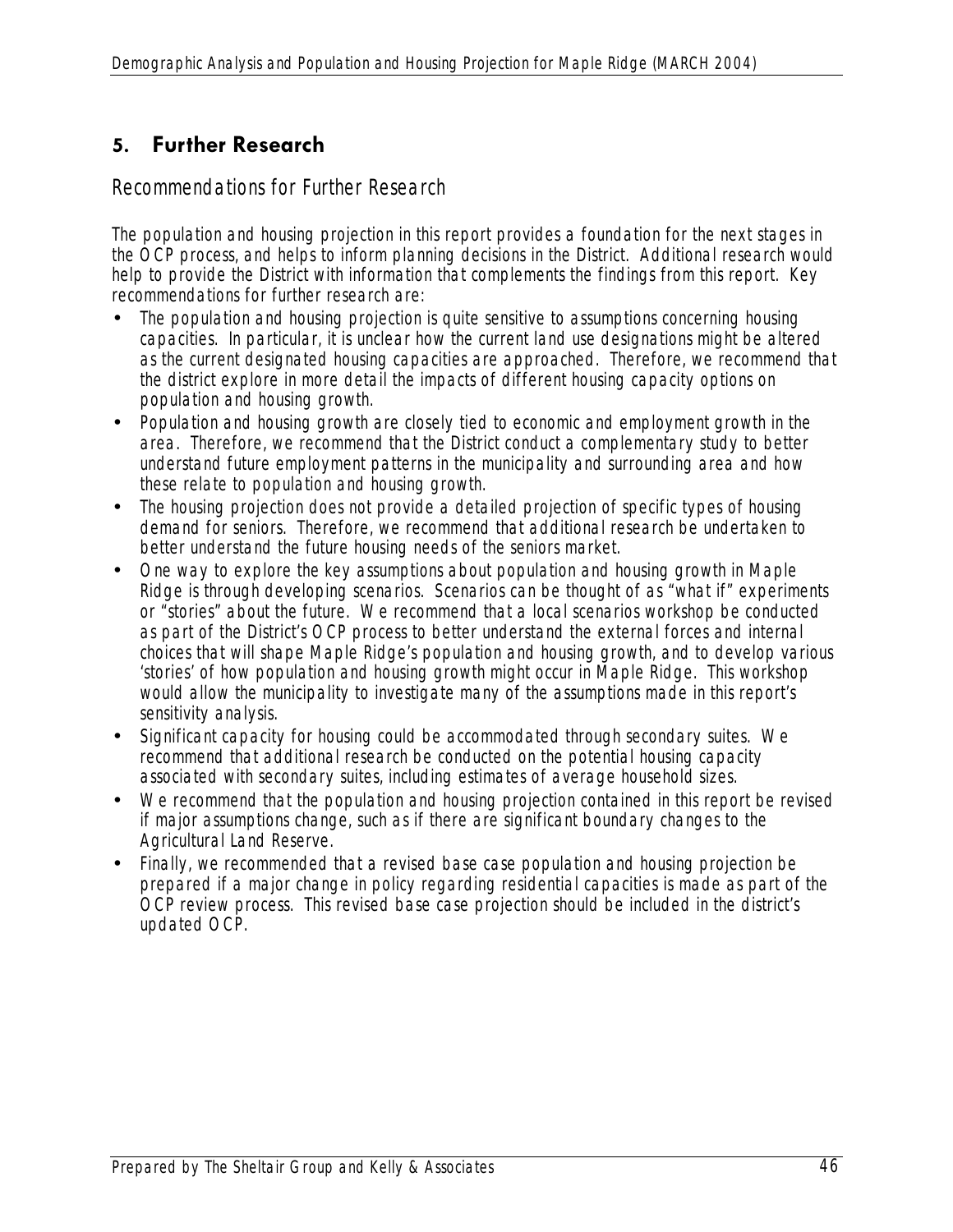# **Bibliography**

- Baxter, David and Andrew Ramlo. 1999. Housing British Columbia's Seniors in the Next 30 Years. Urban Futures Institute Report 29.
- Baxter, David and Jim Smerdon. 1999. Housing Metropolitan Vancouver's Population: Demographics and Long Run Housing Demand, 1999 to 2040. Urban Futures Institute Report 42.
- Baxter, David and Andrew Ramlo. 2000. The Next Century of Population Growth and Change: A Projection of Metropolitan Vancouver's Population, 1999 to 2101. Prepared for the Greater Vancouver Regional District.
- BC Stats. August 2003. P.E.O.P.L.E. 28 Projection for Maple Ridge Local Health Area.
- Boutilier and Associates. May 1996. Report on Telephone Survey of GVRD Residents on Attitudes Towards Ground-oriented Medium-Density Housing.

Canada Mortgage and Housing Corporation. *Rental Market Report - Vancouver*.

Canada Mortgage and Housing Corporation. *Housing Now - Vancouver*.

Canada Mortgage and Housing Corporation. *Seniors' Housing Market Survey - Metro Vancouver.* 

- Canada Mortgage and Housing Corporation. Housing Outlook Conference 2003 Ride the Next Wave Conference Presentation Slides. November 5, 2003, Vancouver.
- Clayton Research Ltd. October 1995. Demographic Analysis of Maple Ridge: An OCP Review Discussion Paper. Number 1 in a Series of 11 Prepared for the Official Community Plan Review.
- Clayton Research Associates. November 1995. Housing: An OCP Review Discussion Paper. Number 3 in a Series of 11 Prepared for the District of Maple Ridge Official Community Plan Review.
- District of Maple Ridge. 1996. Official Community Plan.

District of Maple Ridge. 2001. Maple Ridge Community Profile.

District of Maple Ridge. 2003. Census Profile of District of Maple Ridge (Draft).

Foot, David K. with Daniel Stoffman. 1996. Boom, Bust & Echo: How to Profit from the Coming Demographic Shift. Toronto: Macfarlane, Walter & Ross.

Fraser Valley Regional District. April 1999. Fraser Valley Regional District Housing Survey.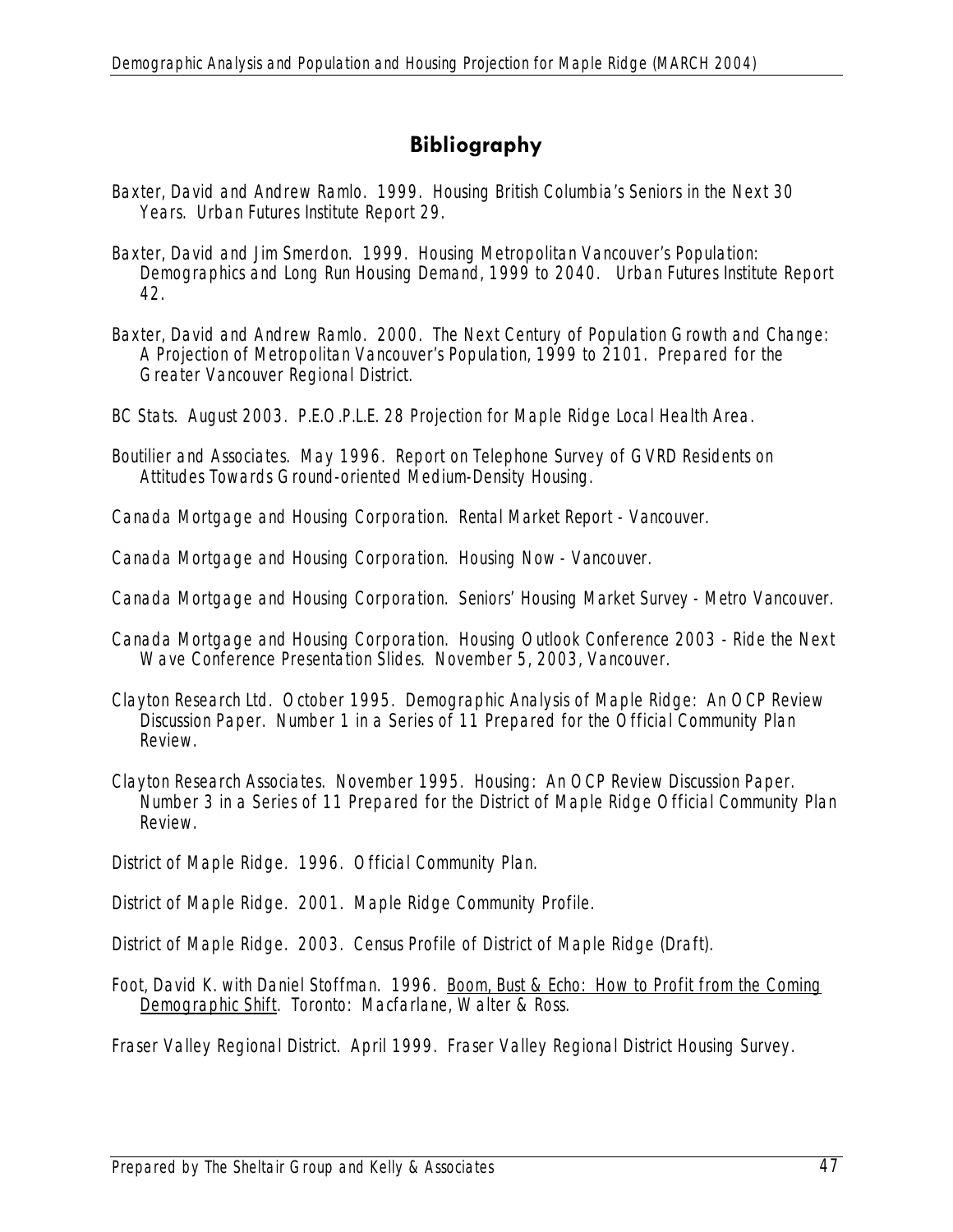- Global Frameworks Ltd. and Urban Futures Institute. September 2003. Population and Housing Demand for the [Central Okanagan Regional District], 2001-2031. Published by The Real Estate Foundation of BC and The Land Centre.
- GVRD Policy and Planning Department. June 1999. Dwellings by Structure Type in Greater Vancouver: 1996 Census Data and Selected Historical Trends.
- GVRD Policy and Planning Department. February 2003. Census Bulletin #6 Immigration.
- GVRD Policy and Planning Department. March 2002. Review of Municipal Secondary Suite Policies in the Greater Vancouver Regional District.
- Hudema Consulting and TyPlan Consulting Ltd. 2003. New Fraser River Crossing Project Socio-Community and Socio-Economic Comparative Assessment.
- InterVISTAS Consulting. November 2002. "Economic Impact of the Winter Olympic and Paralympic Games: An Update." Final report prepared by for the Minister of State for Community Charter and Olympic Bid.
- Jim Woodward & Associates Inc., Eberle Planning and Research, Deborah Kraus Consulting, Judy Graves, and May Communications. July 2002. Research Project on Homelessness in Greater Vancouver. Prepared for the Greater Vancouver Regional District.

Mercer Human Resource Consulting. 2003. Overall Rankings - Quality of Life Survey 2003.

- Anne K. Morrison Consulting Ltd., Warren Sommer and Cherie Enns. February 2002. Community Profile - Snapshot 2002: Maple Ridge, Pitt Meadows, Katzie. Prepared for Building Community Solutions Steering Committee.
- Mustel Group. March 2003. District of Maple Ridge Strategic Plan Community Survey. Prepared for District of Maple Ridge.
- Seniors Housing Information Program. 2002. Seniors Housing Development Forecast Tool (SHDFT): A Guide for Thinking About Developing Seniors Housing. Funded by the Real Estate Foundation of BC. Researched by Diana Hurford.
- John Talbot and Associates and Domain Consulting Ltd. December 1995. Summary of Public Response - Housing. Prepared for the District of Maple Ridge Official Community Plan Review.
- Translink. 2003. Fraser River Crossing Project Website.
- Translink. 2003. March 2003. The New Fraser River Crossing Facts.
- Translink. 2003. New Fraser River Crossing Project. Vol. 3. Socio-community assessment application for an Environmental Assessment Certificate dated Sept 15, 2003.
- UMA Engineering. July 1988. Urban Growth Study and Conceptual Plan report. Prepared for the District of Maple Ridge.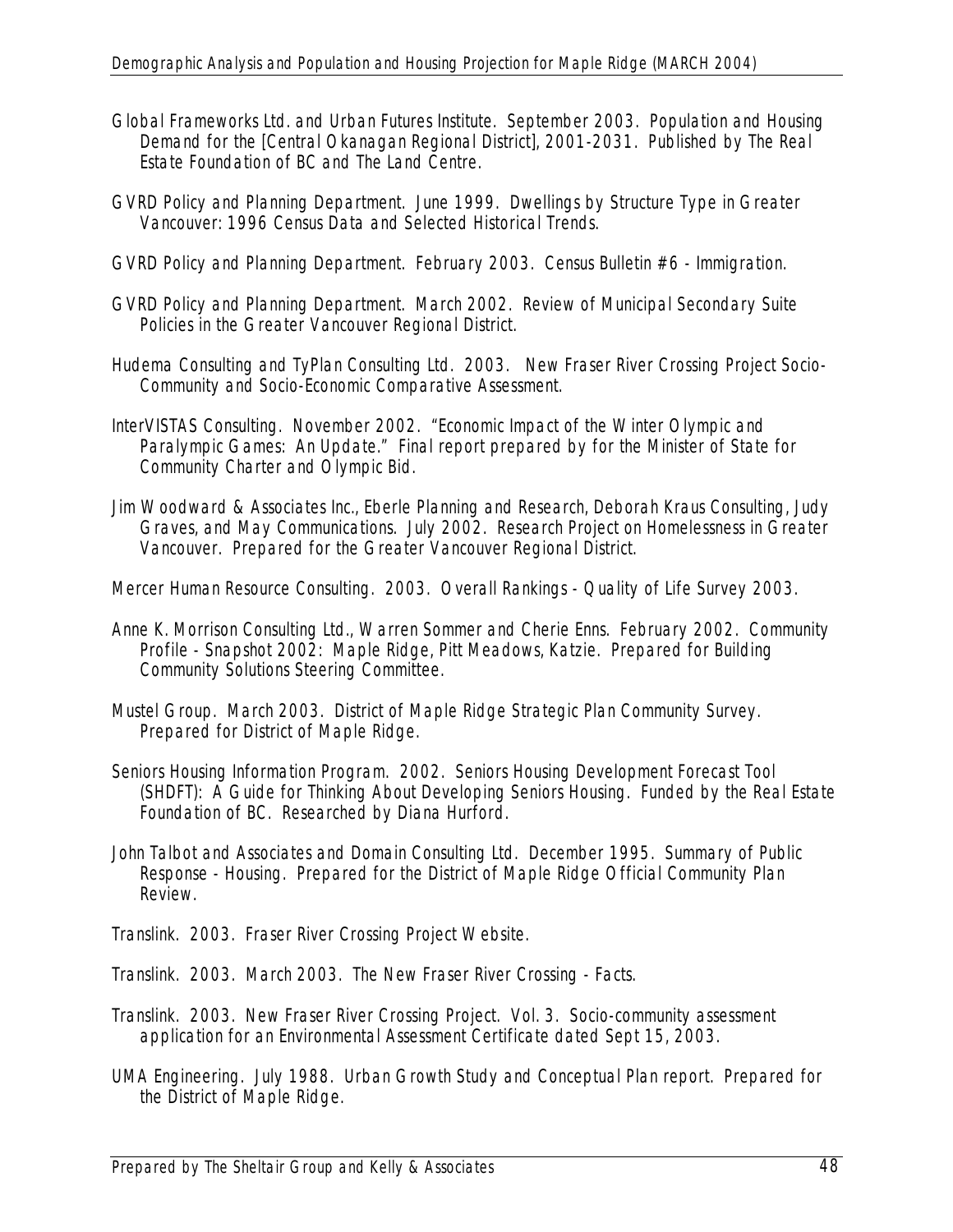# **Appendix A - Glossary**

#### *Items denoted by an asterisk (\*) are from the 2001 Census Dictionary, Statistics Canada.*

- Apartments for the purpose of this report, apartments include the two census categories of apartments: apartments five or more stories, or apartments less than five stories
- Apartment, detached duplex\* One of two dwellings, located one above the other, but not attached to any other dwelling or structure (except its own garage or shed). The two units together have no other dwellings attached to the back, front, or sides, and have open space on all sides.
- Apartment, five or more storeys\* A dwelling unit in a high-rise apartment building which has five or more storeys
- Apartment less than five storeys\* A dwelling unit attached to other dwellings, commercial units or other non-residential space in a building that has fewer than five storeys.
- Collective Dwelling\* Dwelling used for commercial, institutional or communal purposes, such as a hotel, a hospital or a work camp.
- Household Maintainer\* Refers to the person or persons in the household who pay the rent, or the mortgage, or the taxes, or the electricity, etc., for the dwelling. If no person in the household is responsible for such payments, Person 1 is considered to be the only household maintainer.
- Maple Ridge Local Health Area the Maple Ridge Local Health Area is an administrative unit that comprises the District of Maple Ridge, District of Pitt Meadows, the Katzie and other local Indian reserves as defined by BC Stats.
- Movable dwelling\* A single dwelling used as a place of residence, but capable of being moved on short notice, such as a mobile home, tent, recreational vehicle, travel trailer or houseboat.
- Occupied Private Dwelling\* A separate set of living quarters which has a private entrance either directly from outside or from a common hall, lobby, vestibule or stairway leading to the outside, and in which a person or a group of persons live permanently.
- Other ground-orient units for the purpose of this report, includes row houses, semi-detached houses, other single-attached houses, movable dwellings / mobile homes, apartments in a detached duplex, and secondary suites
- Other single-attached house\* A single dwelling that is attached to another building and that does not fall into any of the other categories, such as a single dwelling attached to a nonresidential structure (e.g. a store or a church) or occasionally to another residential structure (e.g. an apartment building).
- P.E.O.P.L.E. Population Projection This is the population projection model used by BC Stats and is an acronym for Population Extrapolation for Organizational Planning with Less Error. It is a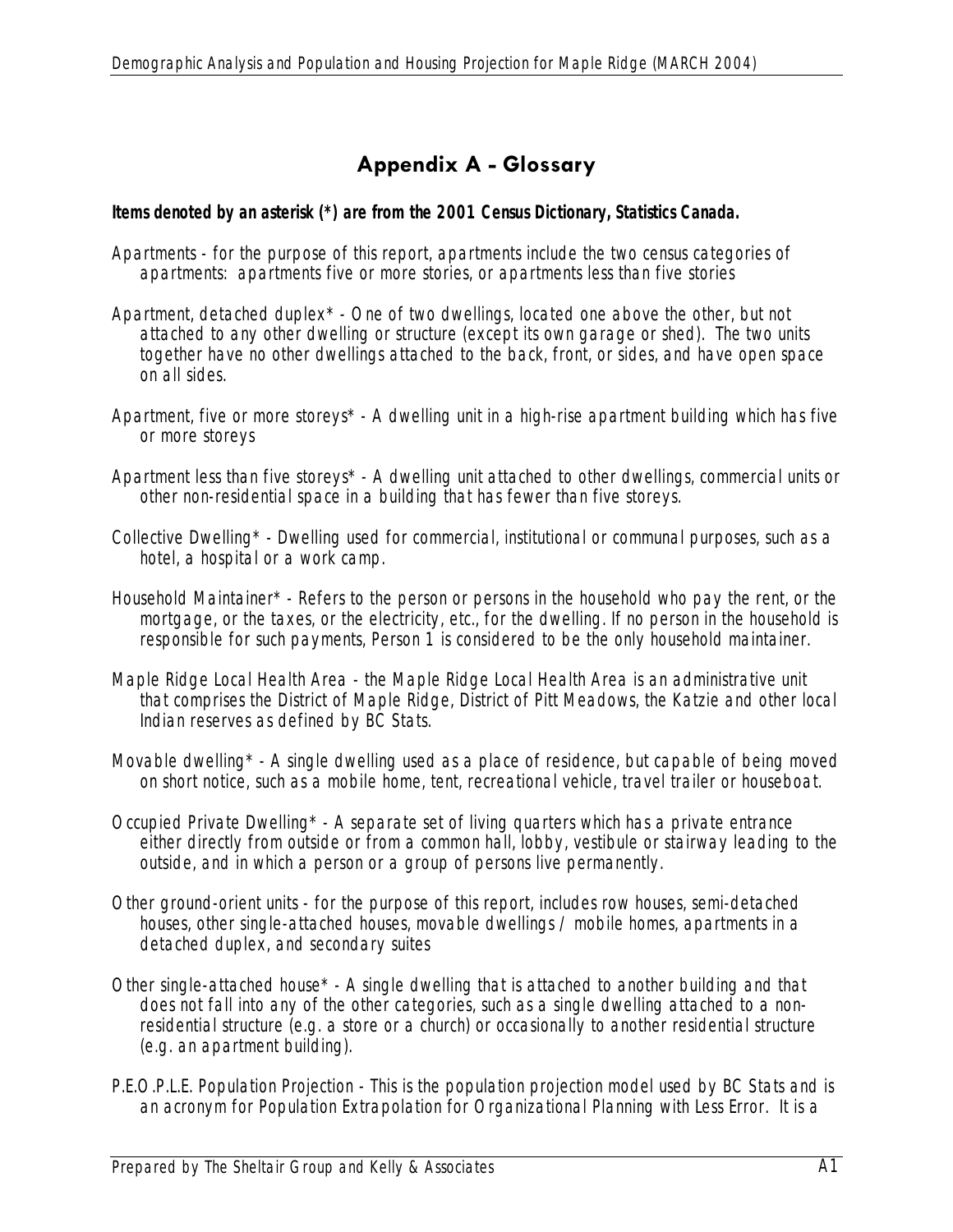small are population projection using a "component / cohort-survival" population model to area-specific assumptions regarding fertility, mortality, and migration.

- Recent Immigrants\* Refers to persons who immigrated to Canada between 1996 and Census Day, May 15, 2001.
- Row house\* One of three or more dwellings joined side by side (or occasionally side to back), such as a town house or garden home, but not have any other dwellings either above or below
- Semi-detached house\* One of two dwellings attached side by side (or back to front) to each other, but not to any other dwelling or structure (except its own garage or shed). A semidetached dwelling has no dwellings either above it or below it, and the two units together have open space on all sides.
- Sheltered Homeless those people without a home who spent the night in an emergency shelter. Typically, these people are not counted in the census.
- Single-detached house\* A single dwelling not attached to any other dwelling or structure (except its own garage or shed). A single-detached house has open space on all sides, and has no dwellings either above it or below it.
- Street Homeless Are those who did not stay in shelters, either staying with friends or sleeping outside. Typically, these people are not counted in the census.
- Visible Minority\* "Refers to the visible minority group to which the respondents belongs. The Employment Equity Act defines visible minorities as 'persons, other than Aboriginal peoples, who are non-Caucasian in race or non-white in colour'.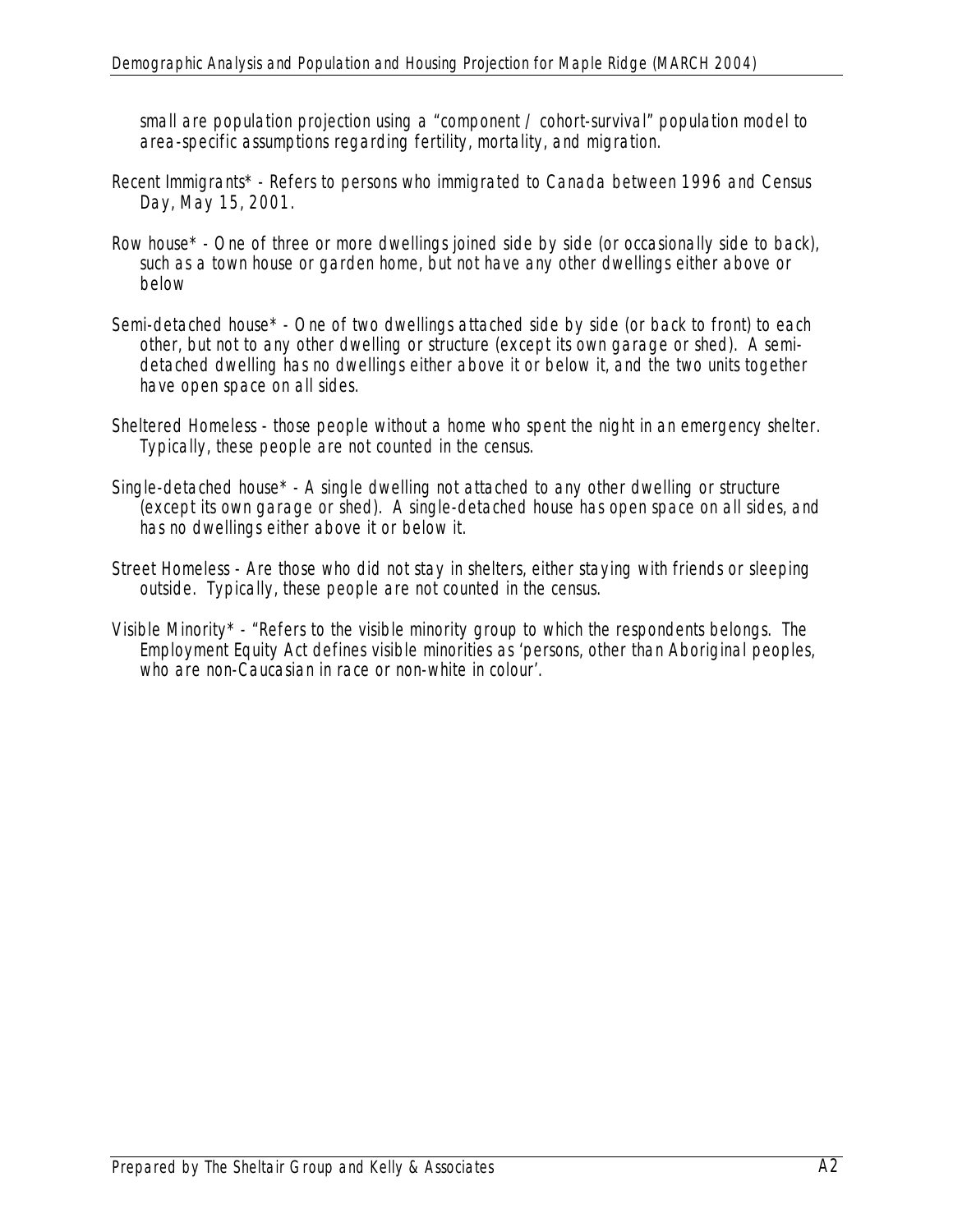# **Appendix B: Housing Trends and Preferences Workshop**

**Agenda, List of Participants, and Discussion Questions**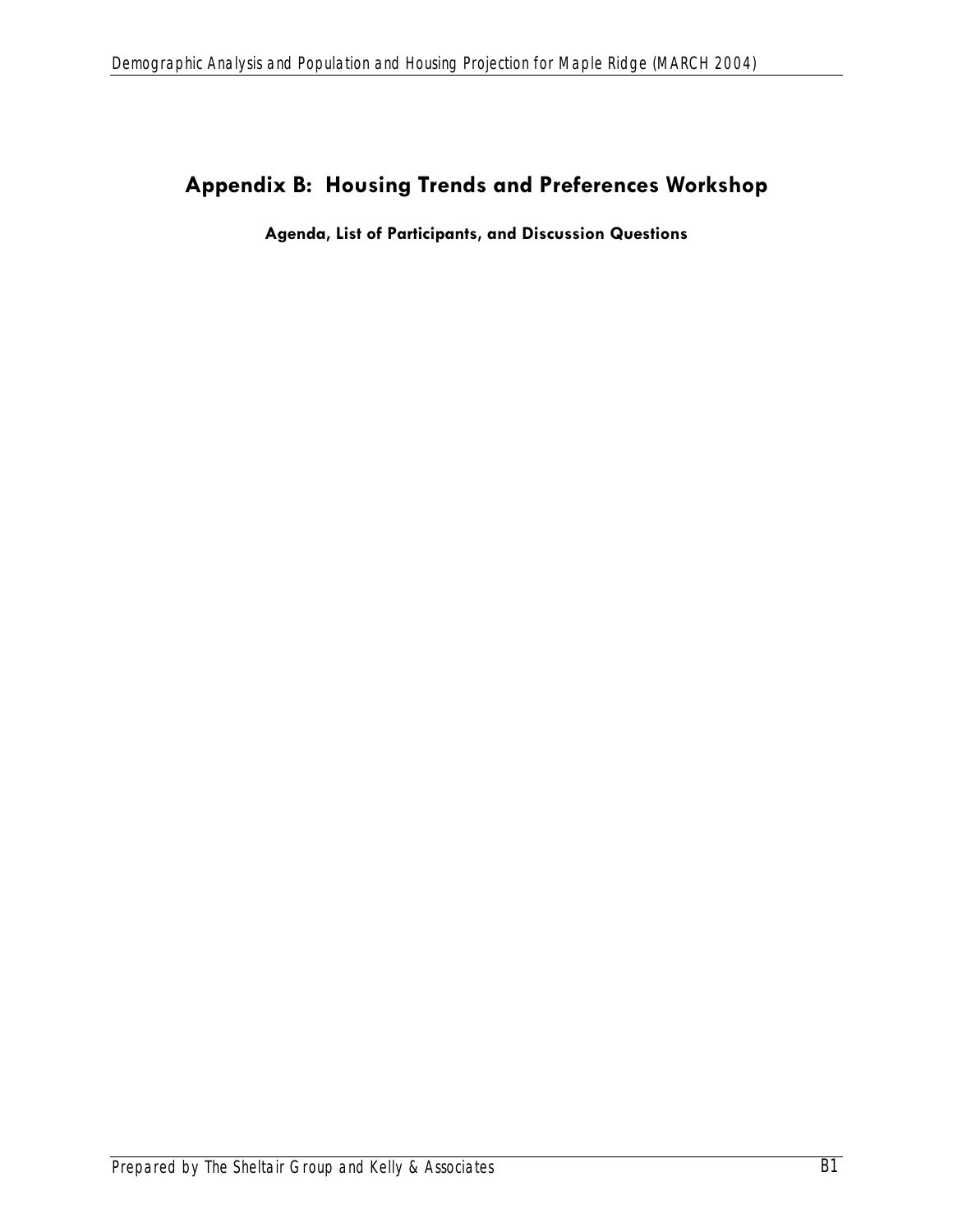# **Maple Ridge Housing Market Trends & Preferences Workshop**

# **WORKSHOP AGENDA**

#### **Tuesday, December 9, 2003 9:00 a.m. - 12:00 p.m. Blaney Room, Ground Floor District of Maple Ridge Municipal Hall 11995 Haney Place Maple Ridge**

#### **Agenda**

| $9:00 - 9:10$ a.m.   | Welcome and Introductions                                                            | (Jane Pickering, District of<br>Maple Ridge)                    |
|----------------------|--------------------------------------------------------------------------------------|-----------------------------------------------------------------|
| $9:10 - 9:20$ a.m.   | Context Overview and Relationship to<br><b>OCP Update Process</b>                    | (Christine Carter, District of<br>Maple Ridge)                  |
| $9:20 - 9:30$ a.m.   | Demographics and Housing Profile                                                     | (The Sheltair Group)                                            |
| $9:30 - 9:50$ a.m.   | Population and Housing Drivers and<br>Constraints - discussion                       | (The Sheltair Group)                                            |
| $9:50 - 10:15$ a.m.  | Preliminary Results of Population and<br>Housing Projection (Base Case) - discussion | (The Sheltair Group)                                            |
| 10:15 - 10:25 a.m.   | <b>BREAK</b>                                                                         |                                                                 |
| $10:25 - 10:40$ a.m. | Local Results of CMHC Consumer Intent to<br>Buy a Home Survey                        | (The Sheltair Group)                                            |
| 10:40 - 11:00 a.m.   | Home Buyers' Market - discussion                                                     | (The Sheltair Group)                                            |
| 11:00-11:20 a.m.     | Rental Market - discussion                                                           | (The Sheltair Group)                                            |
| $11:20-11:45$ a.m.   | Seniors' Housing Market - <i>discussion</i>                                          | (The Sheltair Group)                                            |
| 11:45-12:00 p.m.     | Workshop Wrap Up                                                                     | (The Sheltair Group, Jane<br>Pickering and Christine<br>Carter) |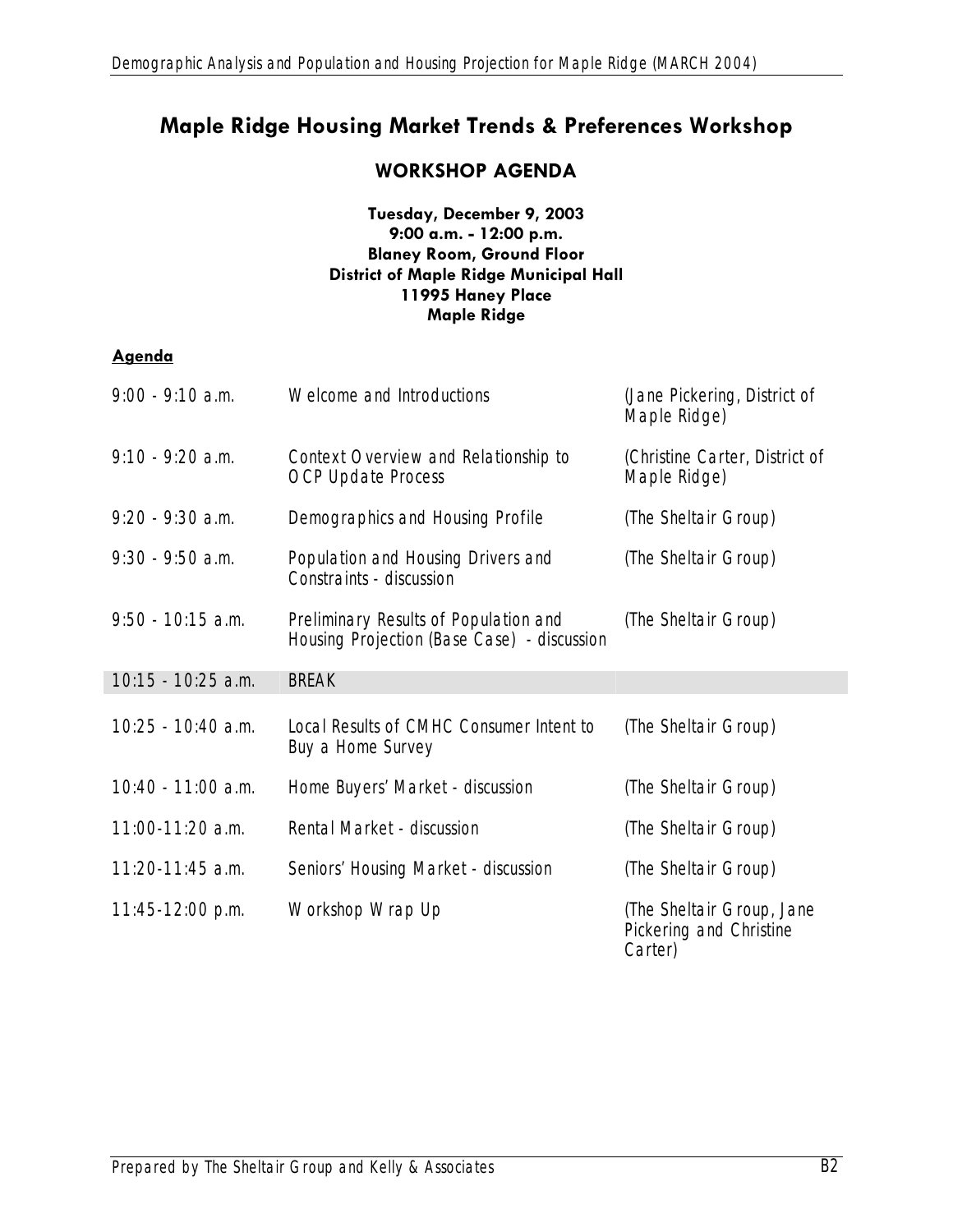# **Maple Ridge Housing Trends & Preferences Workshop**

December 9, 2003 Blaney Room District of Maple Ridge Municipal Hall 9:00 a.m. -12:00 p.m.

#### **Attendees**

*Consulting Team:*  Lyle Walker, The Sheltair Group Scott Akenhead, The Sheltair Group Joe Kelly, Kelly & Associates Resource and Environmental Consulting

#### *External:*

Maureen Enser, Executive Director, Urban Development Institute Peter Hayes, Homelife Classic Realty Rolf Gullmes, Royal Lepage, Brookside Realty Bob Denboer, Greater Vancouver Regional District Dale Nelson, Executive Director, Chamber of Commerce Paul Harrison, Purchasing and Transportation Manager, School District 42

*District of Maple Ridge:*  Brock McDonald, Director, Licenses, Permits and Bylaws Pieter Den Uyl, Manager Inspection Services Jim Rule, Chief Administrative Officer Moreno Rossi, Planner Christine Carter, Manager, Community Planning Jane Pickering, Director of Planning Sue Wheeler, Special Project, Parks and Leisure Services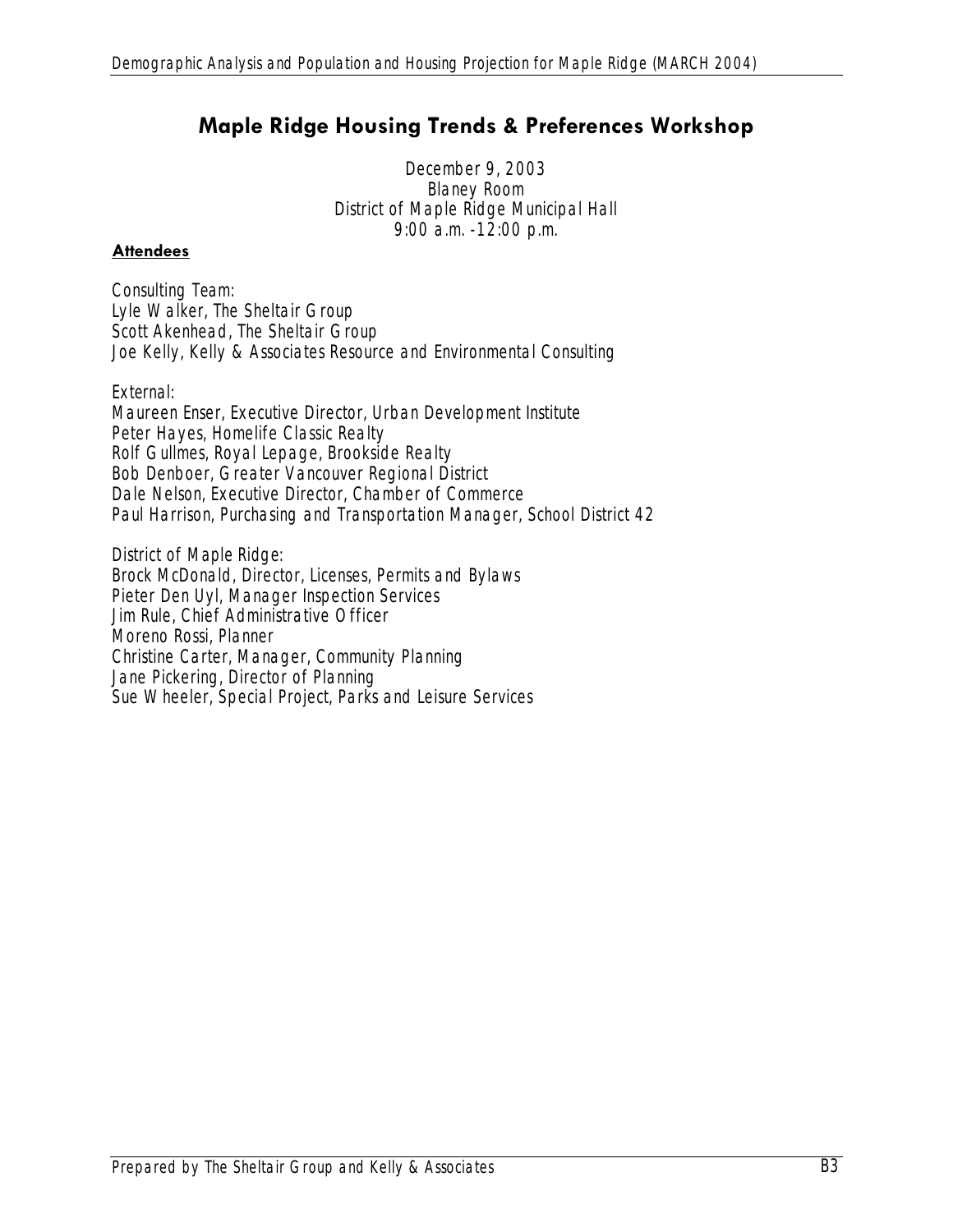# **Maple Ridge Housing Trends & Preferences Workshop -Discussion Questions-**

#### *Population and Housing Drivers & Constraints*

- 1. What additional drivers may affect the population and housing projection?
- 2. What additional constraints may limit the size of population or form of housing?
- 3. Should the base case projection include the housing capacity from the urban reserve area?
- 4. How much capacity do you think will be available from secondary suites in new housing? Is there a demand for detached secondary suites?

# *Preliminary Results of Population and Housing Projection*

- 1. What choices for housing types and locations do people make throughout their lives, in the context of Maple Ridge?
- 2. How do you think the market or District will respond when Maple Ridge approaches its capacity for single detached homes?
- 3. How do you think this unmet demand for single detached houses will shift in terms of housing choices and locations?
- 4. How will the vacancy rate respond when capacity is approached?

# *Home Buyers' Market / Local Results of CMHC Consumer Intent to Buy a Home Survey*

1. Does the CMHC market survey paint a reasonable picture of home buyers? If not, what differences do you see in the market?

### *Rental Market*

- 1. How widespread do you think the demand will be for secondary suites in Maple Ridge?
- 2. How do you think the rental market will respond when capacity for single detached houses is approached in the district?
- 3. What other market trends are there in Maple Ridge for the rental market?

### *Seniors' Housing Market*

- 1. What are the housing needs and preferences of seniors' or areas that need attention?
- 2. When housing capacity is approached for single detached homes, what form of housing will seniors' prefer?
- 3. What geographic location will seniors' choose more urban or stay in same community?
- 4. What are the other market trends for the seniors' housing in Maple Ridge?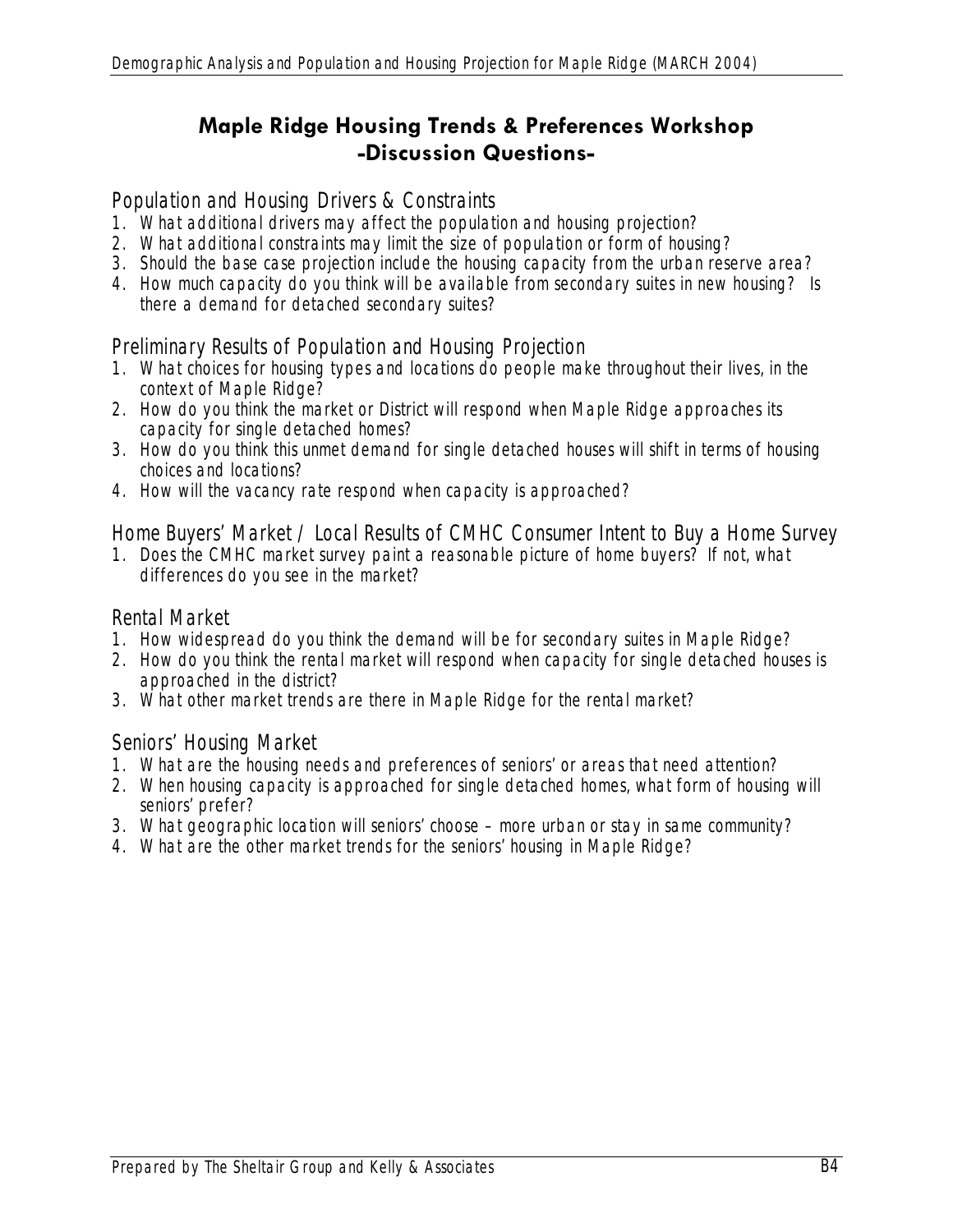# **Appendix C: Results from CMHC Consumer Intent to Buy A Home Survey, Maple Ridge and Pitt Meadows, 2001 and 2002\***

\* See Section 2 for background and limitations about the survey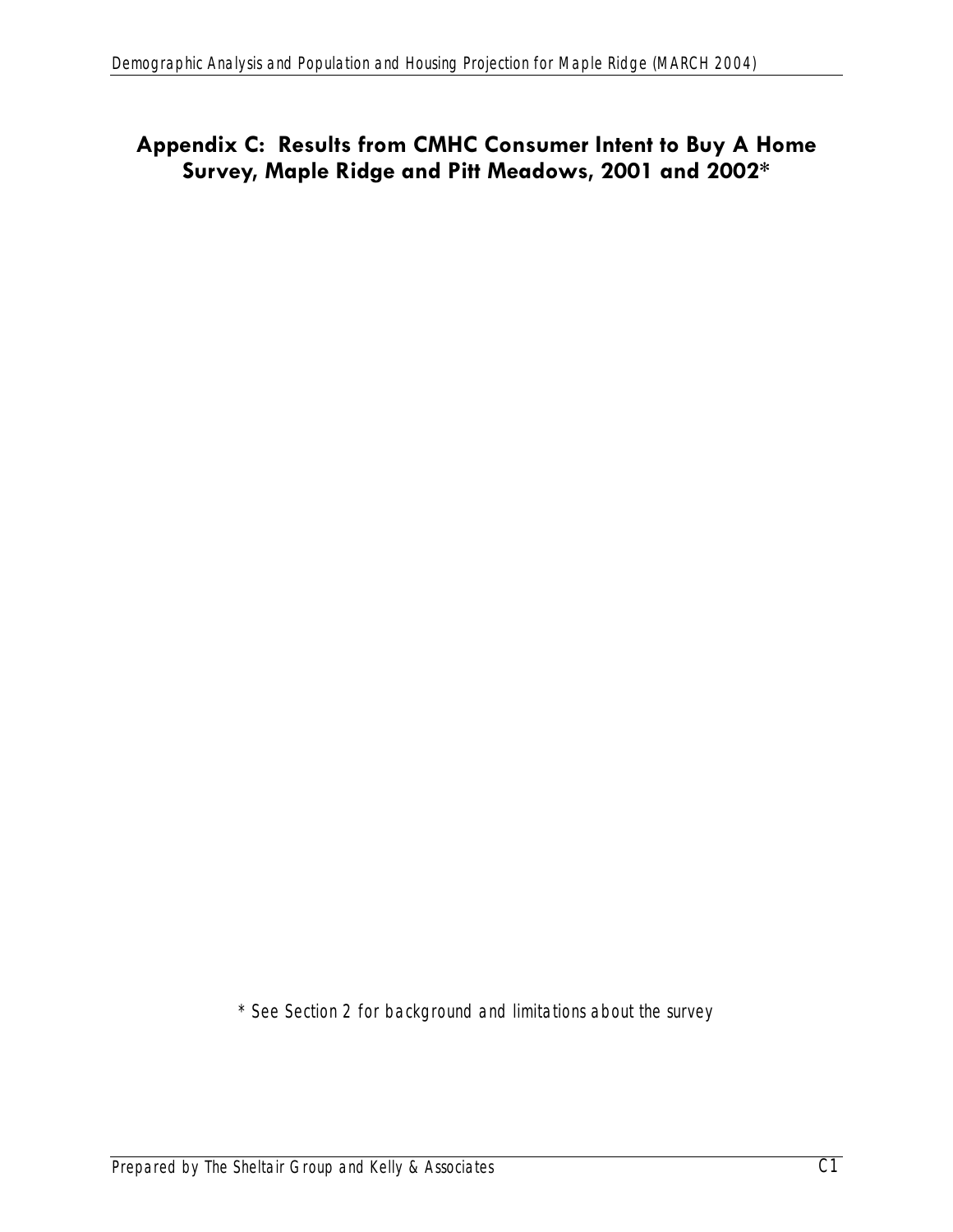

**How many square feet are you looking for?**



**How much do you expect to pay for your next home?**



**Size of home you are thinking of buying compared to your present residence?**



**Most important reason why thinking of puchasing a home in next year?**



**Home Purchase Intender: Age of Respondent**

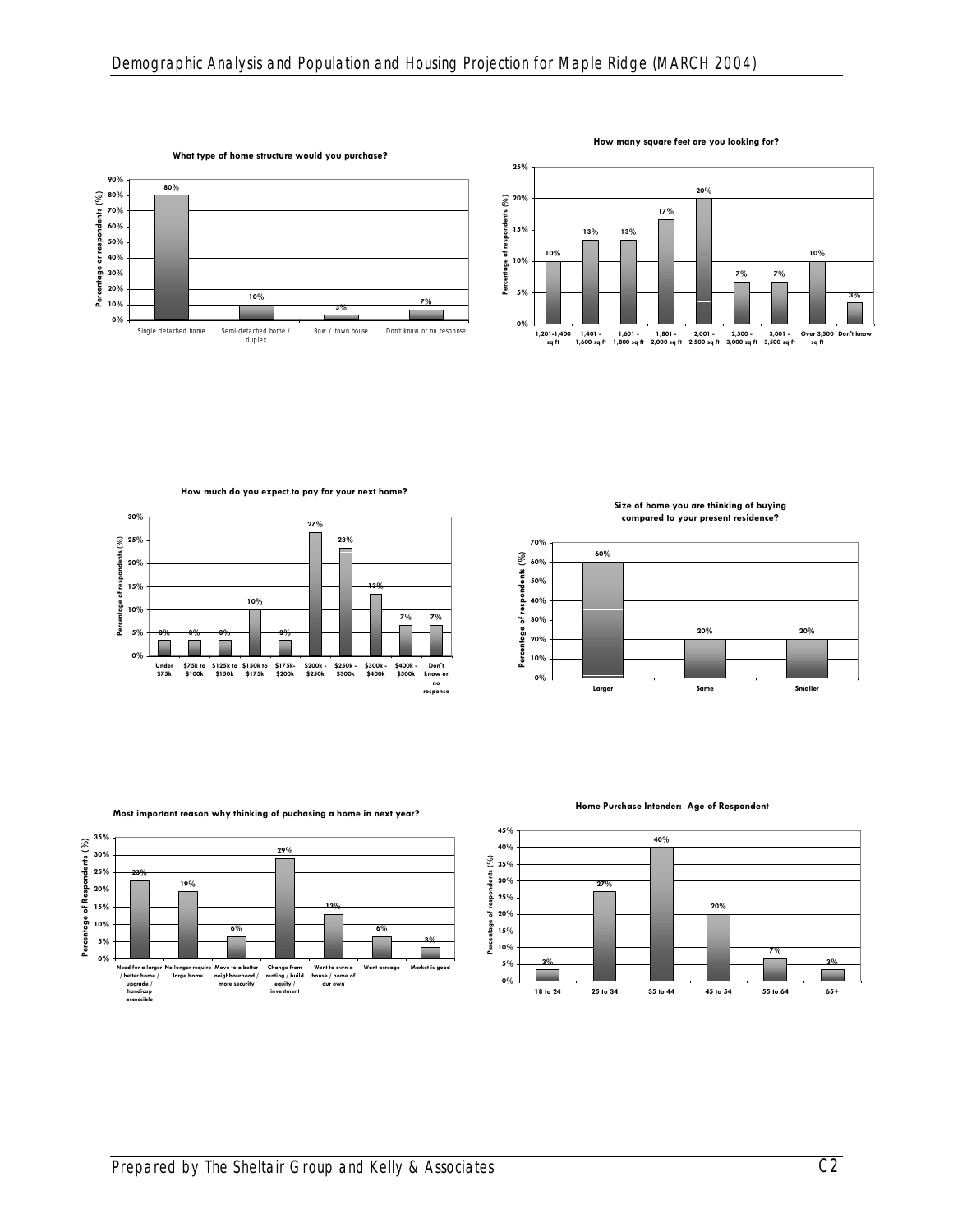

**Home Purchase Intender: How many people currently live in your household?**



**Home Purchase Intender: Own or Rent Current Home**



**Type of home looking for / Intending to Buy**





**Place of Residence of Respondent**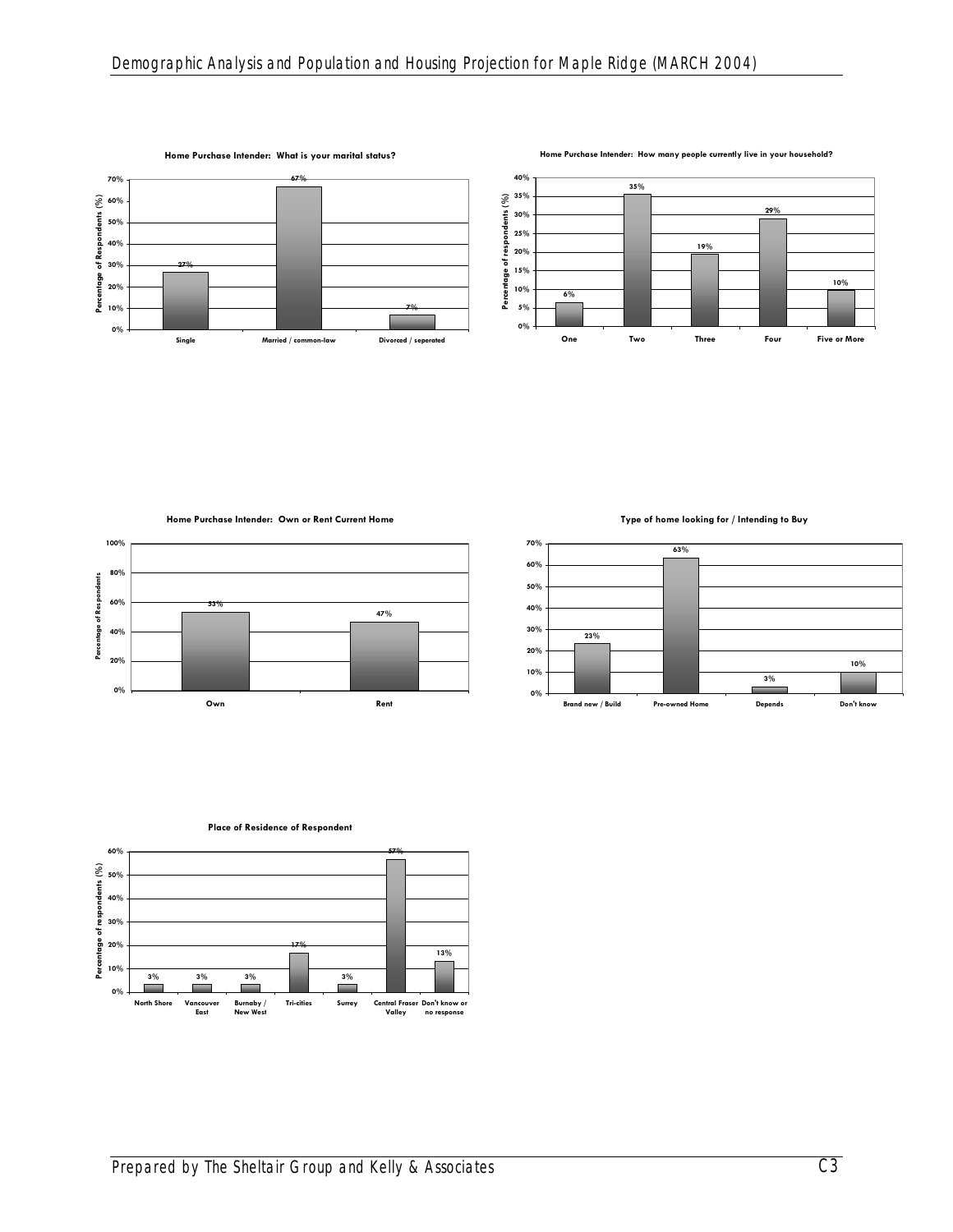# **Appendix D: Detailed Results of Base Case Population Projection**